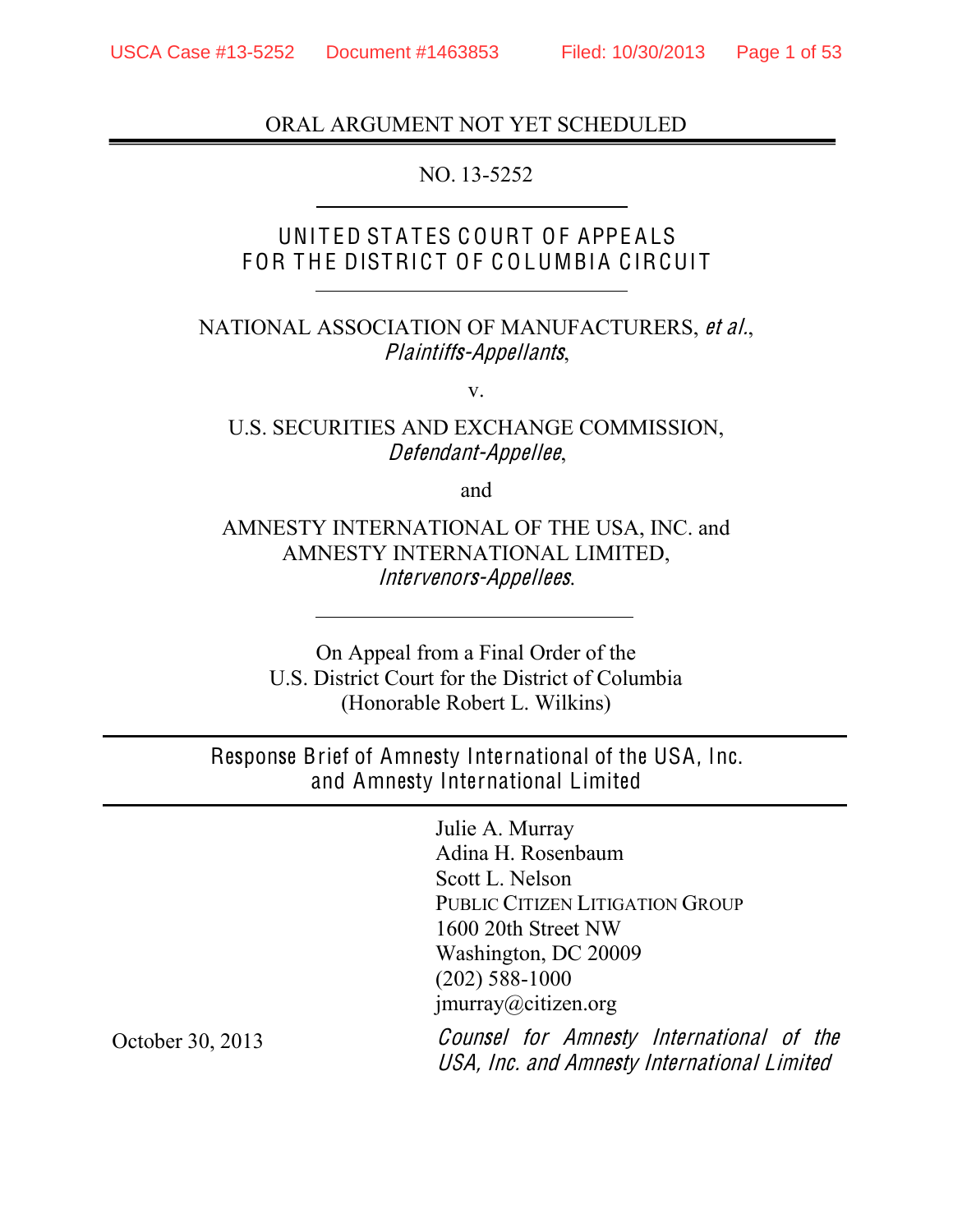### CERTIFICATE AS TO PARTIES AND AMICI, RULING UNDER REVIEW, AND RELATED CASES

(1) Parties and Amici.

The National Association of Manufacturers, the Chamber of Commerce of the United States of America, and Business Roundtable were originally petitioners in this action, <sup>s</sup>ee Case No. 12-1422 (D.C. Cir.), were plaintiffs in the district court after the case was transferred, and are appellants in this Court.

The U.S. Securities and Exchange Commission was a respondent in Case

No. 12-1422, was a defendant in the district court, and is an appellee in this Court.

Amnesty International USA and Amnesty International Limited were intervenors-respondents in Case No. 12-1422, were intervenors-defendants in the district court, and are intervenors-appellees in this Court.

The following parties appeared as amici in Case No. 12-1422 and in the district court, and now appear in this Court on direct appeal:

Professor Marcia Narine; Ambassador Jendayi Frazer; Dr. J. Peter Pham

American Coatings Association, Inc.; American Chemistry Council; Can Manufacturers Institute; Consumer Specialty Products Association; Precision Machined Products Association; The Society of the Plastics Industry, Inc; and the National Retail Federation

Better Markets, Inc.

Senator Barbara Boxer; Senator Dick Durbin; Former Congressman Howard Berman; Congressman Wm. Lacy Clay; Congressman Keith Ellison; Congressman Raul Grijalva; Congressman John Lewis;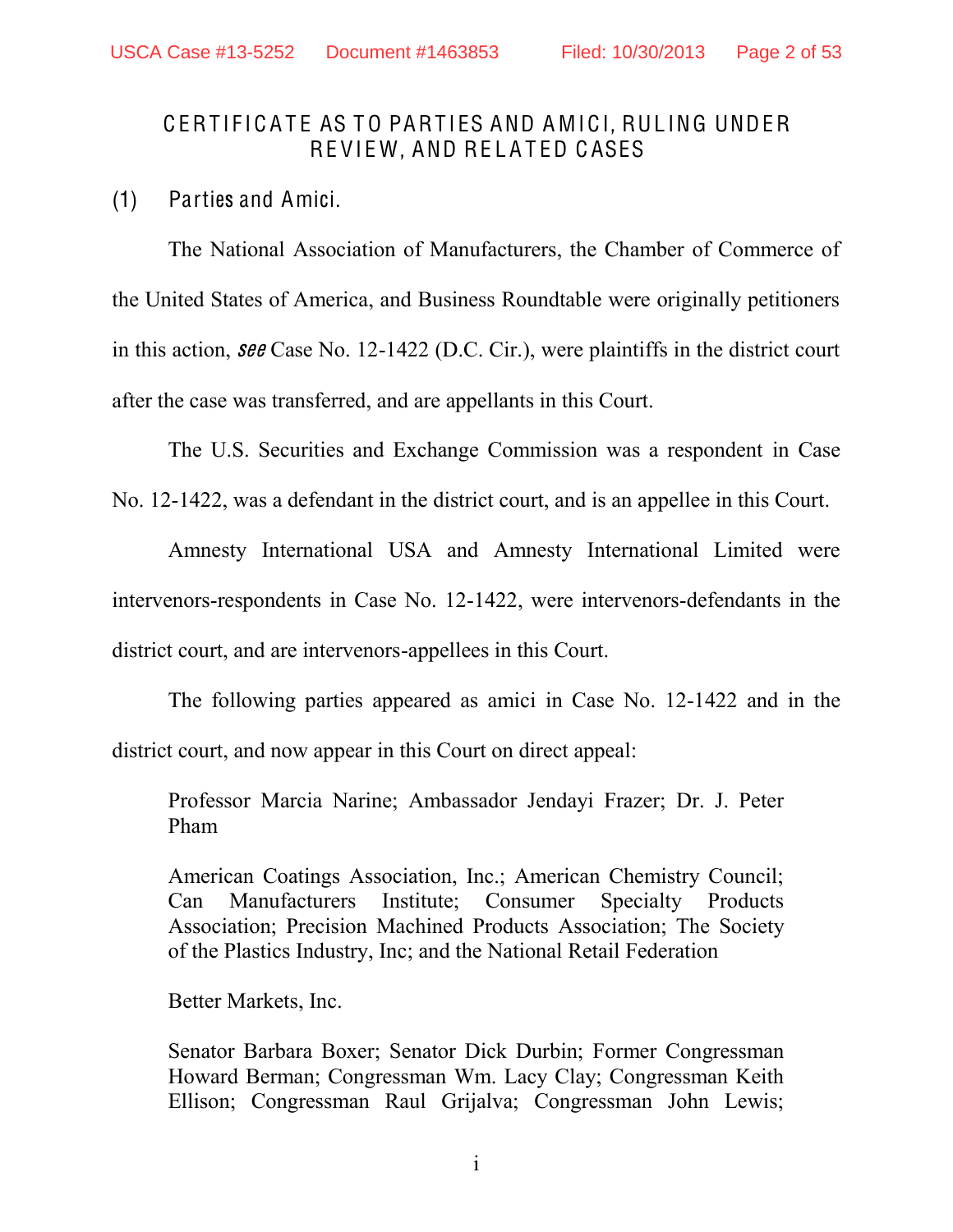Senator Ed Markey; Congressman Jim McDermott; Congresswoman Gwen Moore; Congresswoman Maxine Waters

Global Witness Limited; Fred Robarts; Gregory Mthembu-Salter

The following parties have appeared for the first time as amici in this case on appeal:

American Petroleum Institute

Retail Litigation Center, Inc.

Congressman Elliot Engel

The following party appeared as an amicus in Case No. 12-1422 and in the district court:

Former Senator Russ Feingold

(2) Ruling Under Review. Reference to the ruling under review in this case appears in the Appellants' Brief.

(3) Related Cases. This case was originally filed as a petition for review of a final agency order. *See Nat'l Ass'n of Mfrs. v. SEC*, No. 12-1422 (D.C. Cir.). After this Court's decision in American Petroleum Institute v.  $SEC, 714 F.3d 1329 (D.C.$ Cir. 2013), which dismissed a similar petition for lack of jurisdiction, this case was transferred to the U.S. District Court for the District of Columbia. The undersigned is not aware of any other related cases as defined by Circuit Rule  $28(a)(1)(C)$ .

> /s/ Julie A. Murray Julie A. Murray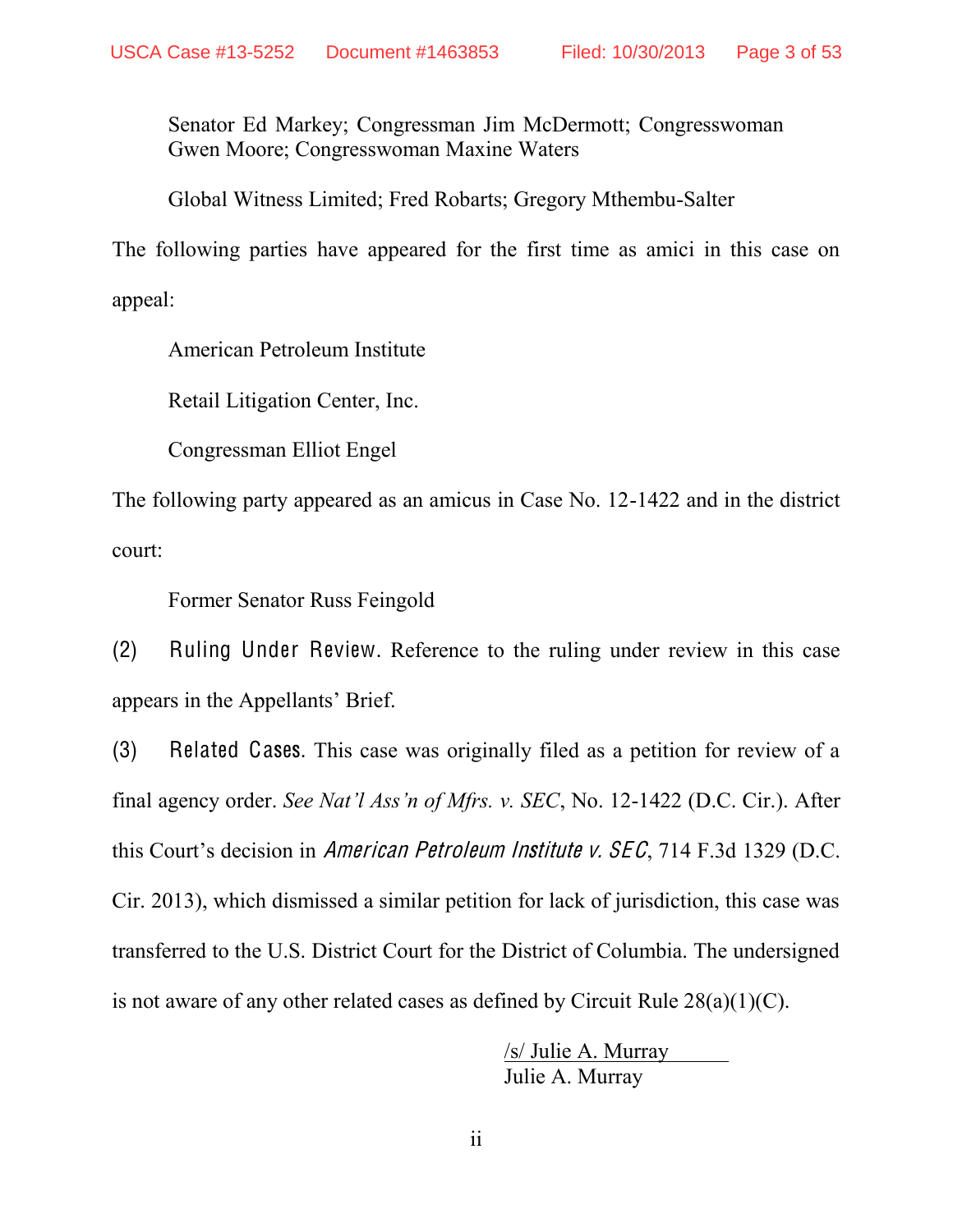### CORPORATE DISCLOSURE STATEMENT

<span id="page-3-0"></span>Amnesty International USA and Amnesty International Limited are nonprofit organizations. Neither organization has a parent corporation. No publiclyheld company has a 10% or greater ownership interest in either organization. The general purpose of the organizations is to do research and take action to end grave abuses of human rights around the world.

> /s/ Julie A. Murray Julie A. Murray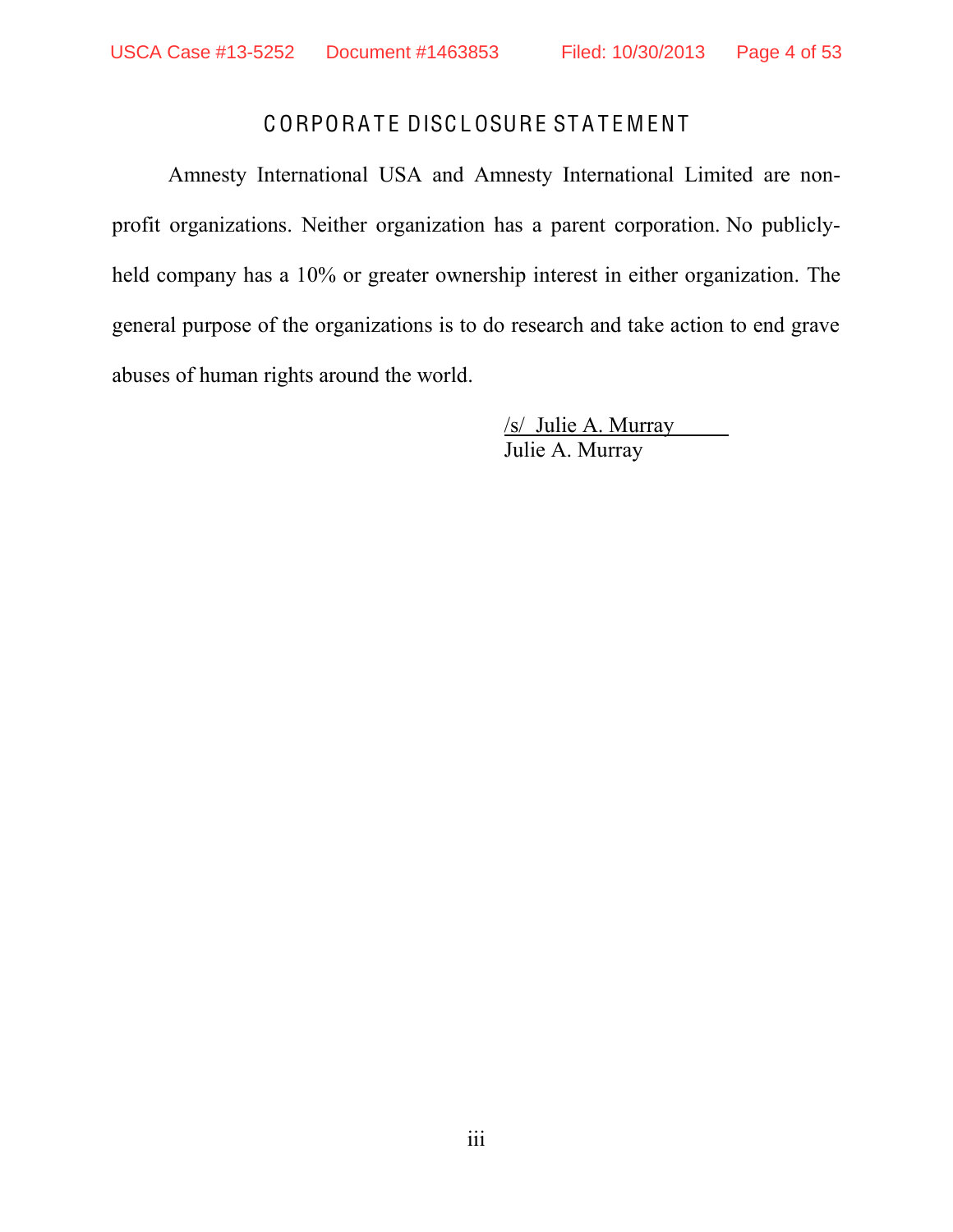# TABLE OF CONTENTS

<span id="page-4-0"></span>

|                |             | CERTIFICATE AS TO PARTIES AND AMICI, RULING UNDER                                                                       |  |
|----------------|-------------|-------------------------------------------------------------------------------------------------------------------------|--|
|                |             |                                                                                                                         |  |
|                |             |                                                                                                                         |  |
|                |             |                                                                                                                         |  |
|                |             |                                                                                                                         |  |
|                |             |                                                                                                                         |  |
|                |             |                                                                                                                         |  |
|                |             |                                                                                                                         |  |
|                |             |                                                                                                                         |  |
|                |             |                                                                                                                         |  |
| $\mathbf{I}$ . |             | The SEC Appropriately Declined to Adopt the "De Minimis"                                                                |  |
|                | $A_{\cdot}$ | Section 1502's "Revisions and Waivers" Provision Supports the                                                           |  |
|                | <b>B</b> .  | The Record Supports the SEC's Conclusion That the<br>Purportedly De Minimis Exceptions Would Undermine the              |  |
| II.            |             | The SEC Reasonably Interpreted Section 1502 to Cover Companies<br>That Exclusively "Contract to Manufacture" Products17 |  |
| III.           |             | The SEC Sufficiently Examined the Rule's Costs and Benefits22                                                           |  |
|                | A.          | The SEC Was Not Required to Reevaluate the Humanitarian                                                                 |  |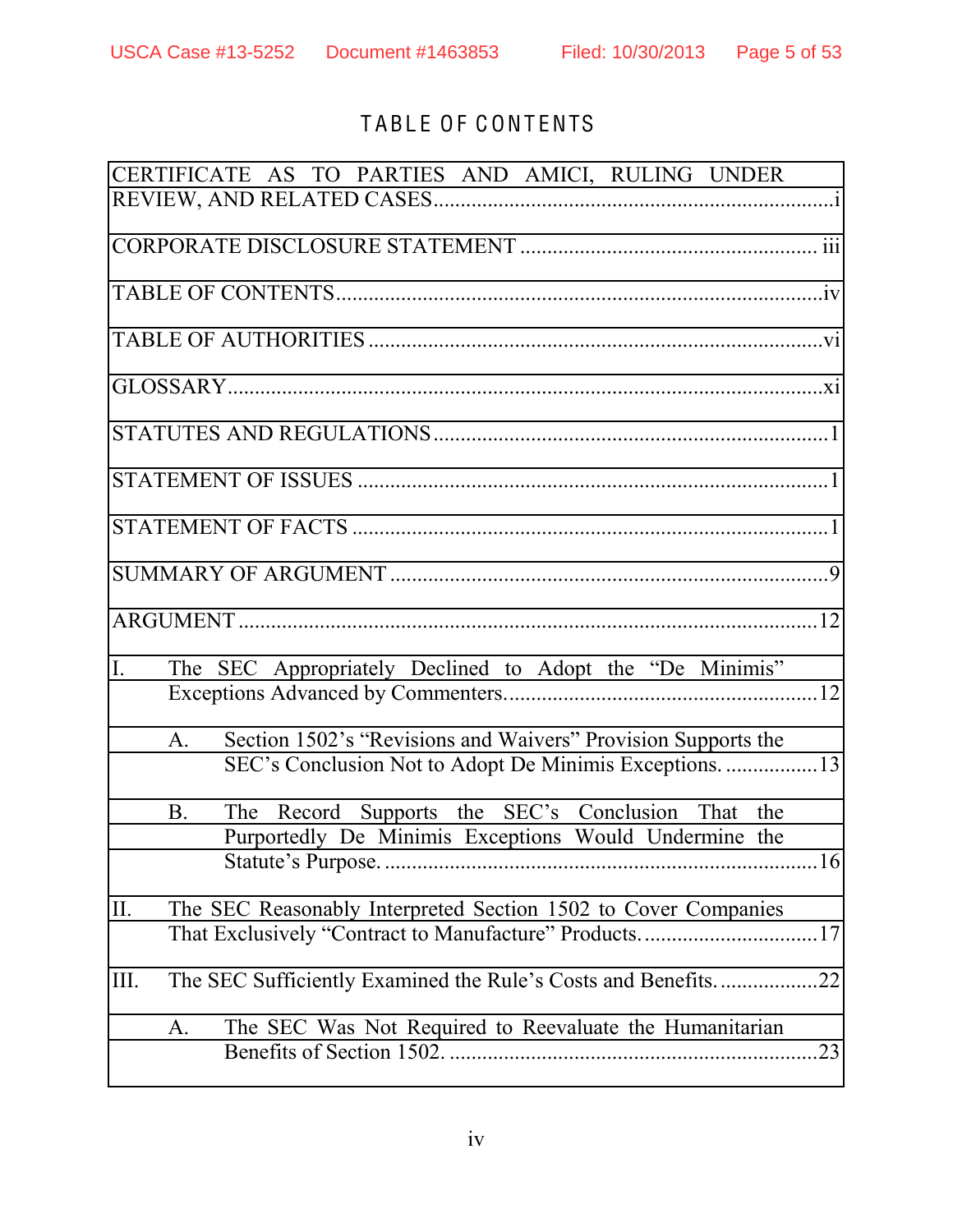|     | <b>B</b> .  | Section 78c(f) Does Not Apply to the Rule, and, in Any Event,    |     |
|-----|-------------|------------------------------------------------------------------|-----|
| IV. |             | Neither Section 1502 Nor the Rule Violates the First Amendment27 |     |
|     | $A_{\cdot}$ | The Disclosure Requirement Is a Securities Regulation Subject    | 29  |
|     | <b>B</b> .  | The Disclosure Requirement Is Constitutional Even Under          | .32 |
|     |             |                                                                  | .39 |
|     |             |                                                                  |     |
|     |             |                                                                  | .41 |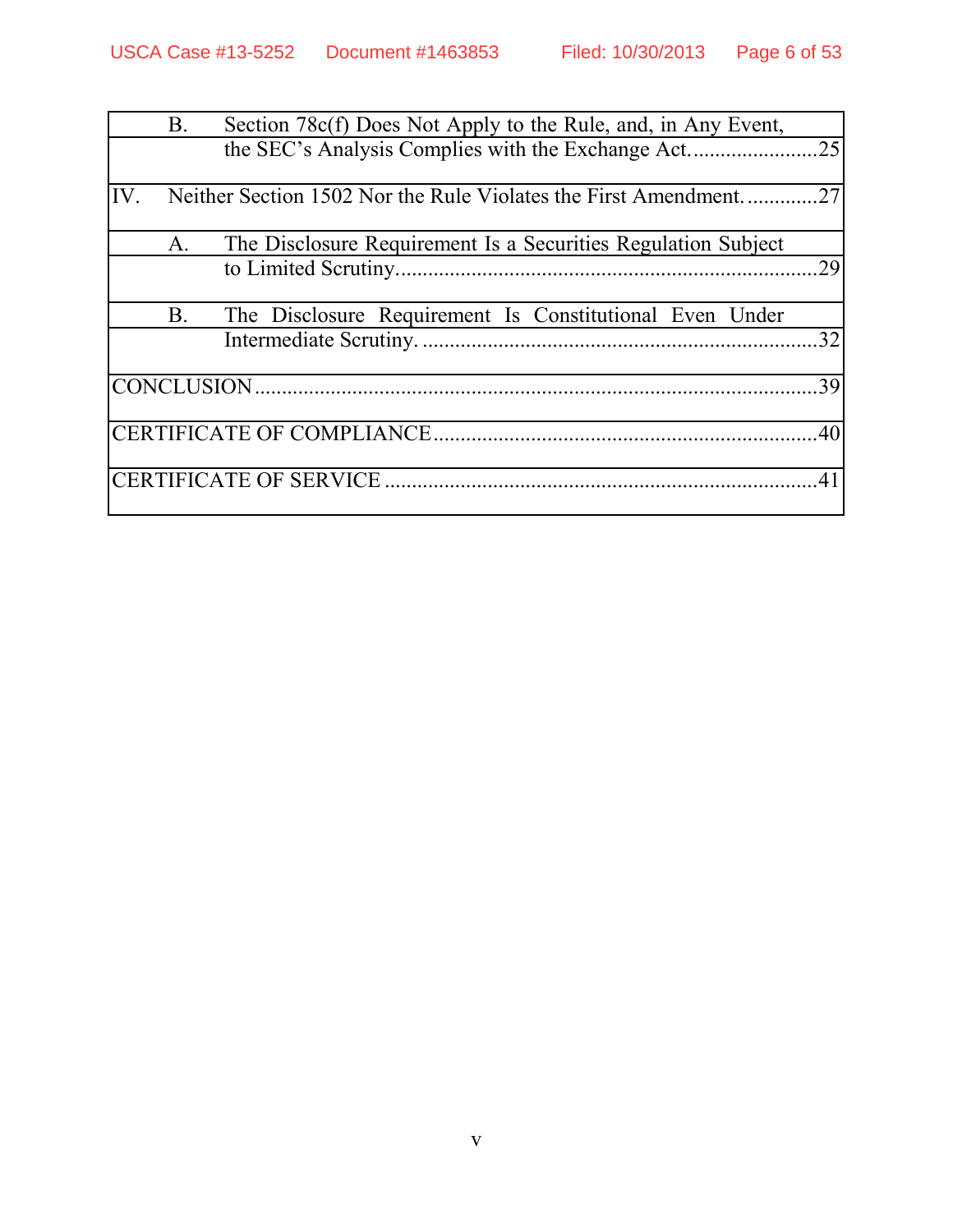#### Page 7 of 53

# TABLE OF AUTHORITIES

### <span id="page-6-0"></span>CASES

| Ameren Services Co. v. FERC.                                      |  |
|-------------------------------------------------------------------|--|
| American Equity Investment Life Insurance Co. v. SEC,             |  |
| America's Community Bankers v. FDIC,                              |  |
| Association of Private Sector Colleges & Universities v. Duncan,  |  |
| Bluewater Network v. EPA,                                         |  |
| Central Hudson Gas & Electric Corp. v. Public Service Commission, |  |
| Chevron, USA, Inc. v. Natural Resources Defense Council, Inc.,    |  |
| Dun & Bradstreet, Inc. v. Greenmoss Builders, Inc.,               |  |
| Edenfield v. Fane,                                                |  |
| Environmental Defense Fund, Inc. v. EPA,                          |  |
| *Full Value Advisors, LLC v. SEC,                                 |  |

\* Authorities upon which we chiefly rely are marked with asterisks.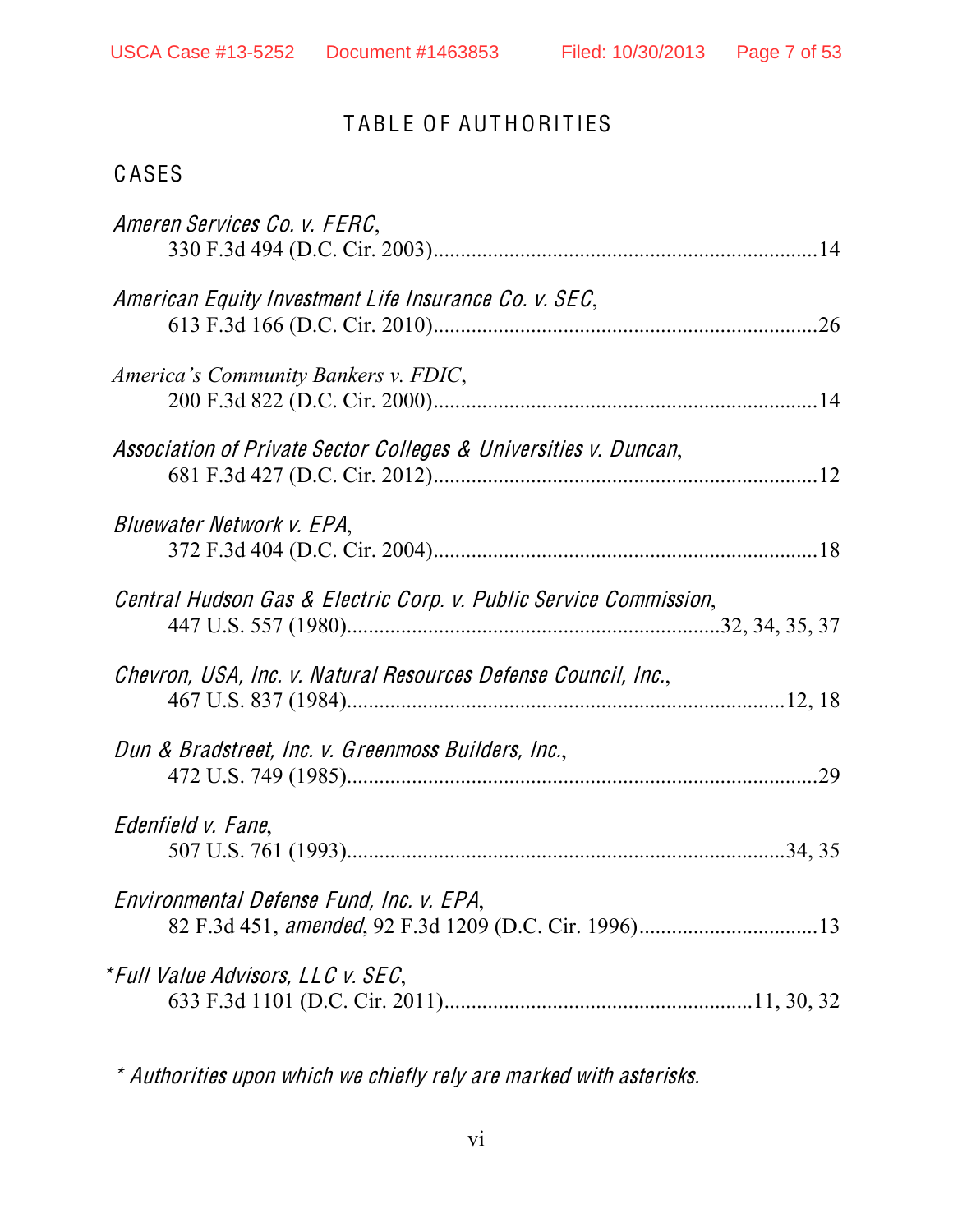| Greater Baltimore Center for Pregnancy Concerns, Inc. v. Mayor & City<br>Council of Baltimore,         |  |
|--------------------------------------------------------------------------------------------------------|--|
|                                                                                                        |  |
| Motor Vehicle Manufacturers Association v. State Farm Mutual Automobile<br><i>Insurance Co.</i> ,      |  |
|                                                                                                        |  |
| *National Association of Manufacturers v. Taylor,                                                      |  |
| *National Cable & Telecommunications Association v. FCC,                                               |  |
| Ohralik v. Ohio State Bar Association,                                                                 |  |
| Paris Adult Theatre I v. Slaton,                                                                       |  |
| Pharmaceutical Care Management Association v. Rowe,                                                    |  |
| Public Citizen, Inc. v. FAA,                                                                           |  |
| R.J. Reynolds Tobacco Co. v. FDA,                                                                      |  |
| SEC v. Chenery Corp.,                                                                                  |  |
| *SEC v. Wall Street Publishing Institute, Inc.,                                                        |  |
| Spirit Airlines, Inc. v. DOT,<br>687 F.3d 403 (D.C. Cir. 2012), cert. denied, 133 S. Ct. 1723 (2013)33 |  |
| Turner Broadcasting System, Inc. v. FCC,                                                               |  |
|                                                                                                        |  |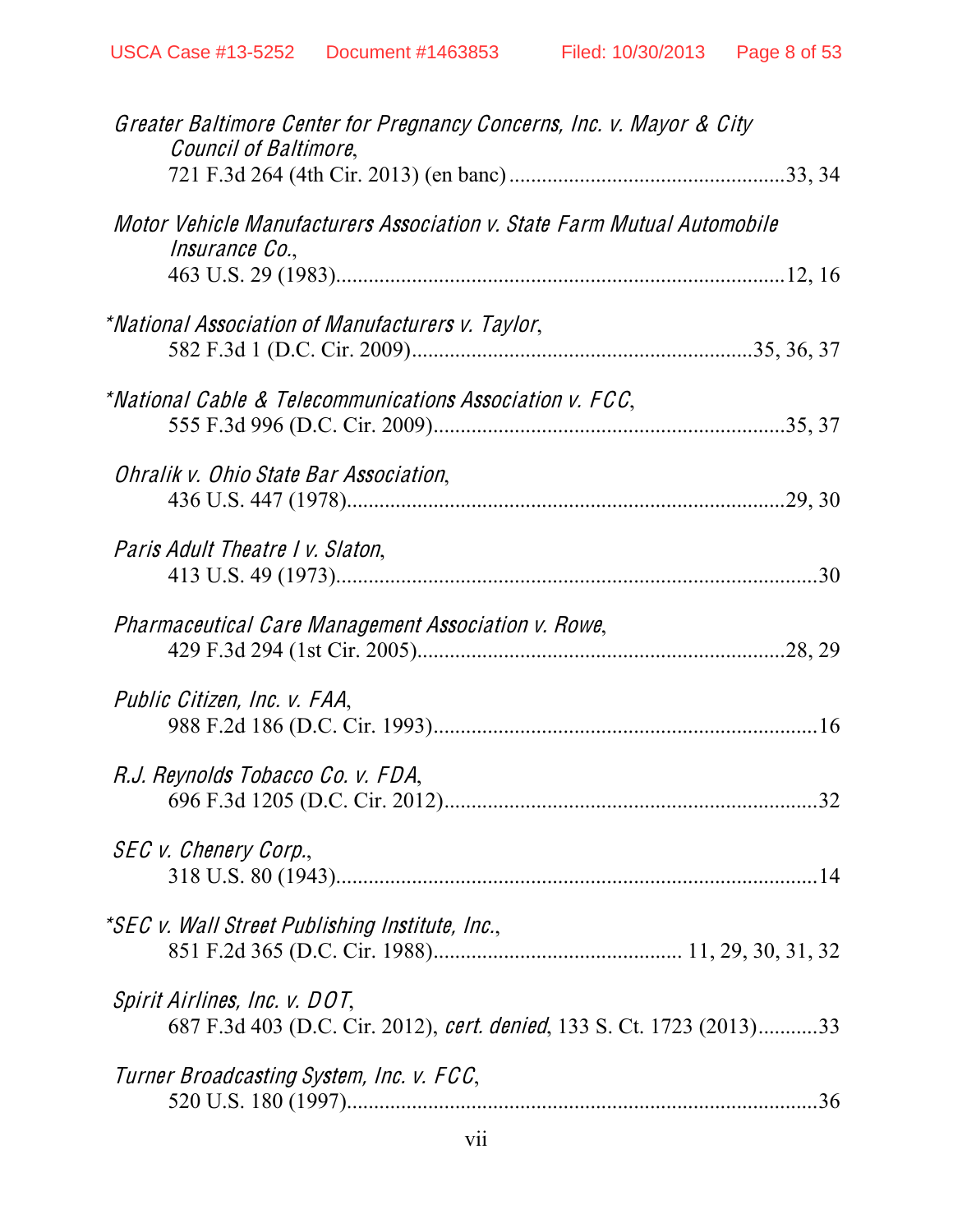| United States v. Philip Morris USA Inc.,                                                                                               |  |
|----------------------------------------------------------------------------------------------------------------------------------------|--|
| Zauderer v. Office of Disciplinary Counsel,                                                                                            |  |
| <b>STATUTES</b>                                                                                                                        |  |
|                                                                                                                                        |  |
| Democratic Republic of the Congo Relief, Security, and Democracy<br>Promotion Act of 2006, Pub. L. No. 109-456, 120 Stat. 33844, 5, 36 |  |
| *Dodd-Frank Wall Street Reform and Consumer Protection Act of 2010, Pub.                                                               |  |
|                                                                                                                                        |  |
|                                                                                                                                        |  |
|                                                                                                                                        |  |
|                                                                                                                                        |  |
|                                                                                                                                        |  |
| Securities Exchange Act of 1934, 15 U.S.C. § 78a et seq.                                                                               |  |
|                                                                                                                                        |  |
|                                                                                                                                        |  |
|                                                                                                                                        |  |
|                                                                                                                                        |  |
|                                                                                                                                        |  |
|                                                                                                                                        |  |
|                                                                                                                                        |  |
|                                                                                                                                        |  |
|                                                                                                                                        |  |
|                                                                                                                                        |  |
|                                                                                                                                        |  |
|                                                                                                                                        |  |
|                                                                                                                                        |  |
|                                                                                                                                        |  |
|                                                                                                                                        |  |
|                                                                                                                                        |  |
|                                                                                                                                        |  |
|                                                                                                                                        |  |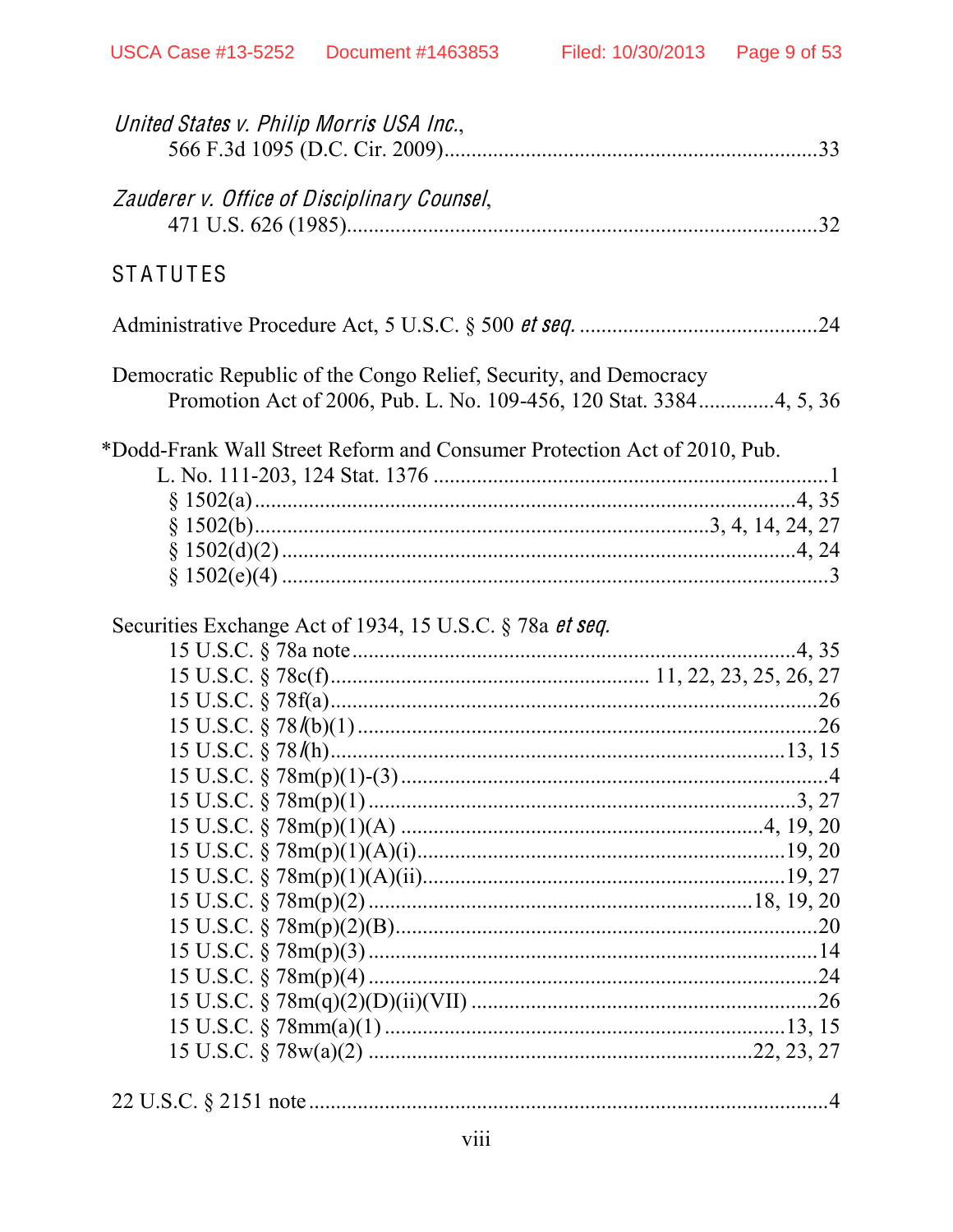# REGULATORY MATERIALS

| *Conflict Minerals, Final Rule,                                           |
|---------------------------------------------------------------------------|
| Conflict Minerals, Proposed Rule, Extension of Comment Period,            |
|                                                                           |
| LEGISLATIVE HISTORY                                                       |
| 155 Cong. Rec. S4696 (Apr. 23, 2009) (statement of Sen. Brownback) 10     |
|                                                                           |
| 156 Cong. Rec. S3976 (May 19, 2010) (statement of Sen. Feingold)3, 29, 35 |
|                                                                           |
|                                                                           |
|                                                                           |
|                                                                           |
| Restoring America's Financial Stability Act of 2010, H.R. 4173 (Engrossed |

# **MISCELLANEOUS**

| Amnesty International, Amnesty International Report 2013: The State of the                                                    |  |
|-------------------------------------------------------------------------------------------------------------------------------|--|
| Amnesty International, Press Release, DR Congo: Civilian Protection<br>Urged as Tens of Thousands Flee Escalation in Fighting |  |
| Lobbying Disclosure Act Database,                                                                                             |  |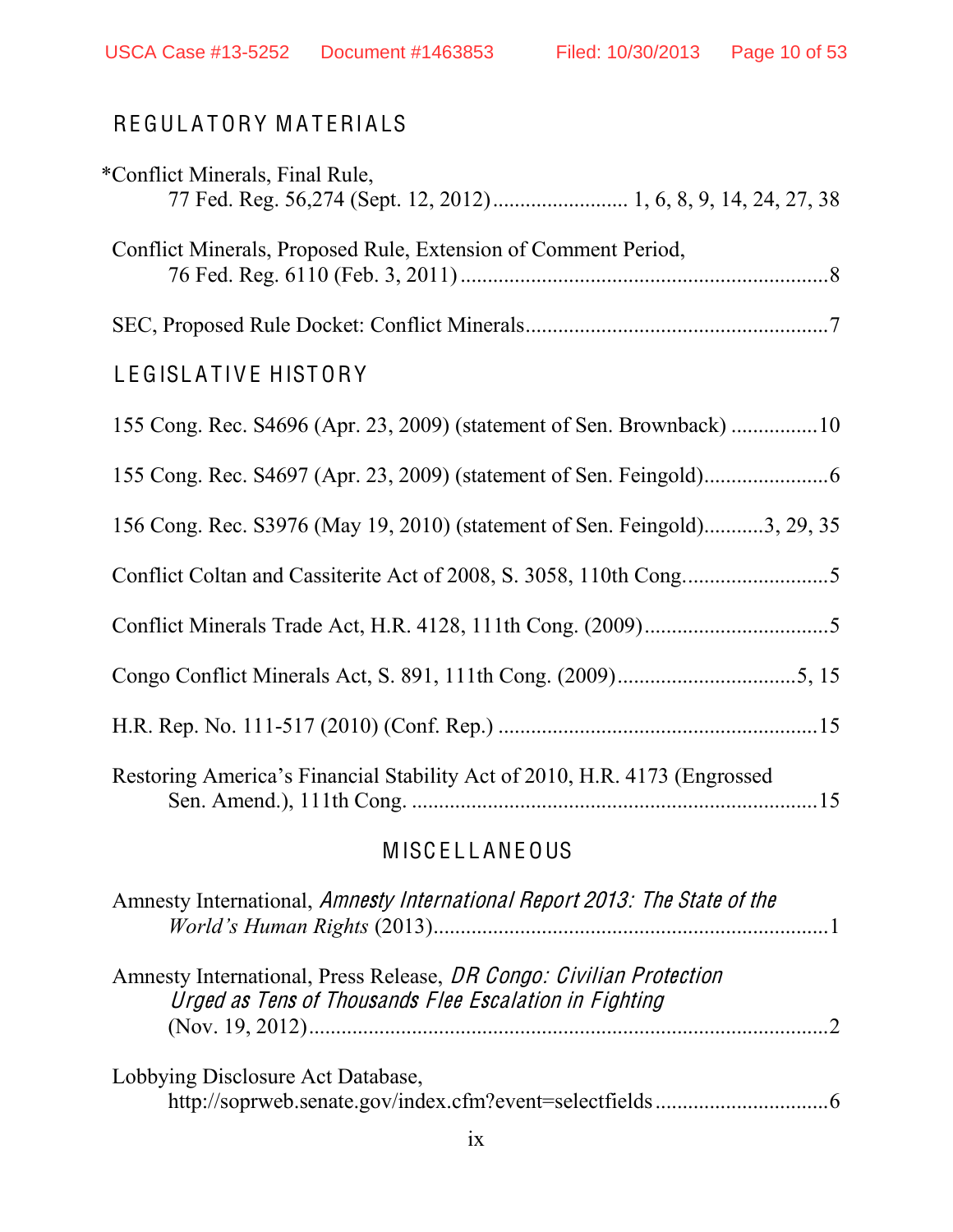| U.N. Human Rights Office of the High Commissioner, Democratic Republic |  |
|------------------------------------------------------------------------|--|
|                                                                        |  |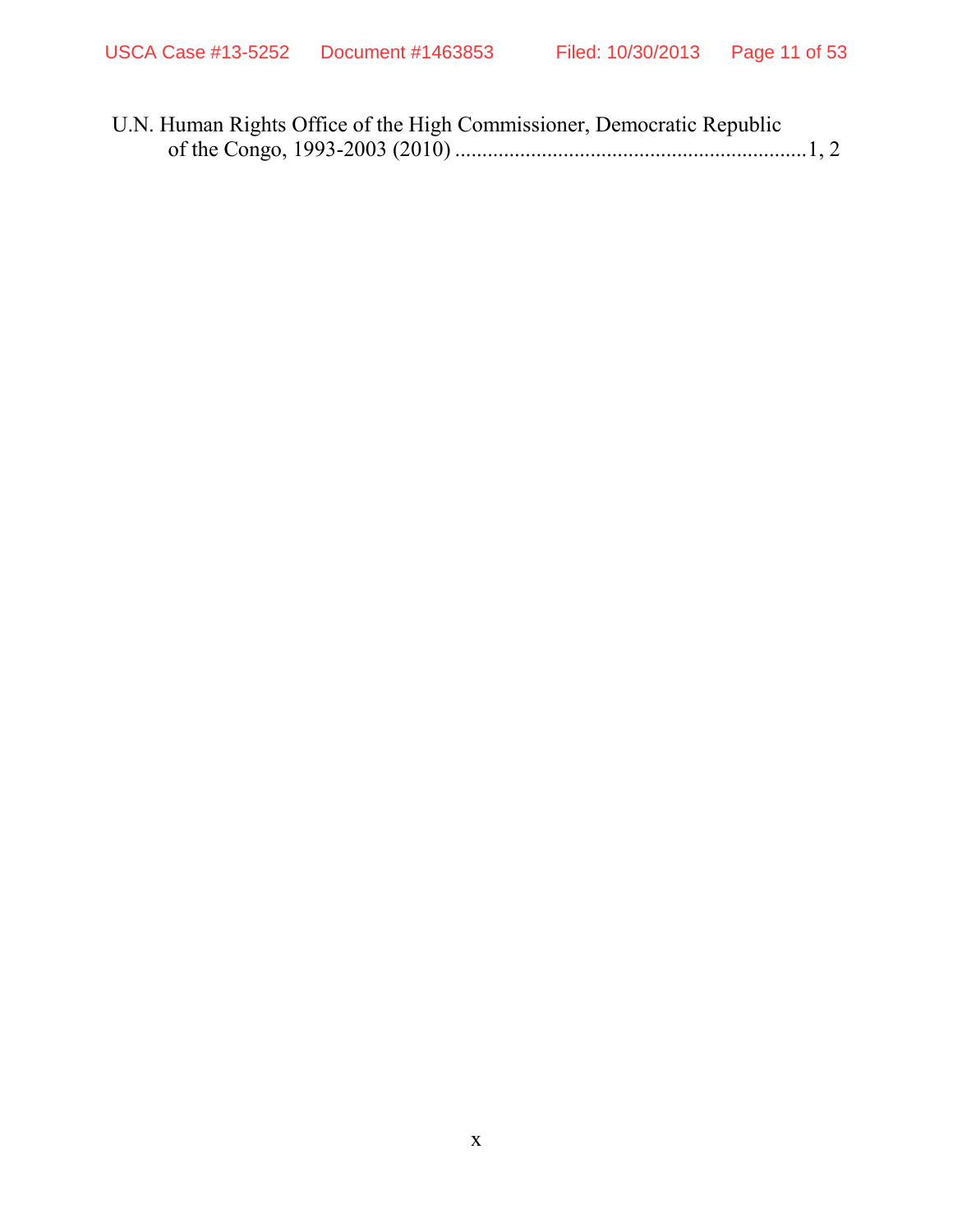# GLOSSARY

<span id="page-11-0"></span>

| API        | American Petroleum Institute            |
|------------|-----------------------------------------|
| DRC.       | Democratic Republic of the Congo        |
| <b>SEC</b> | U.S. Securities and Exchange Commission |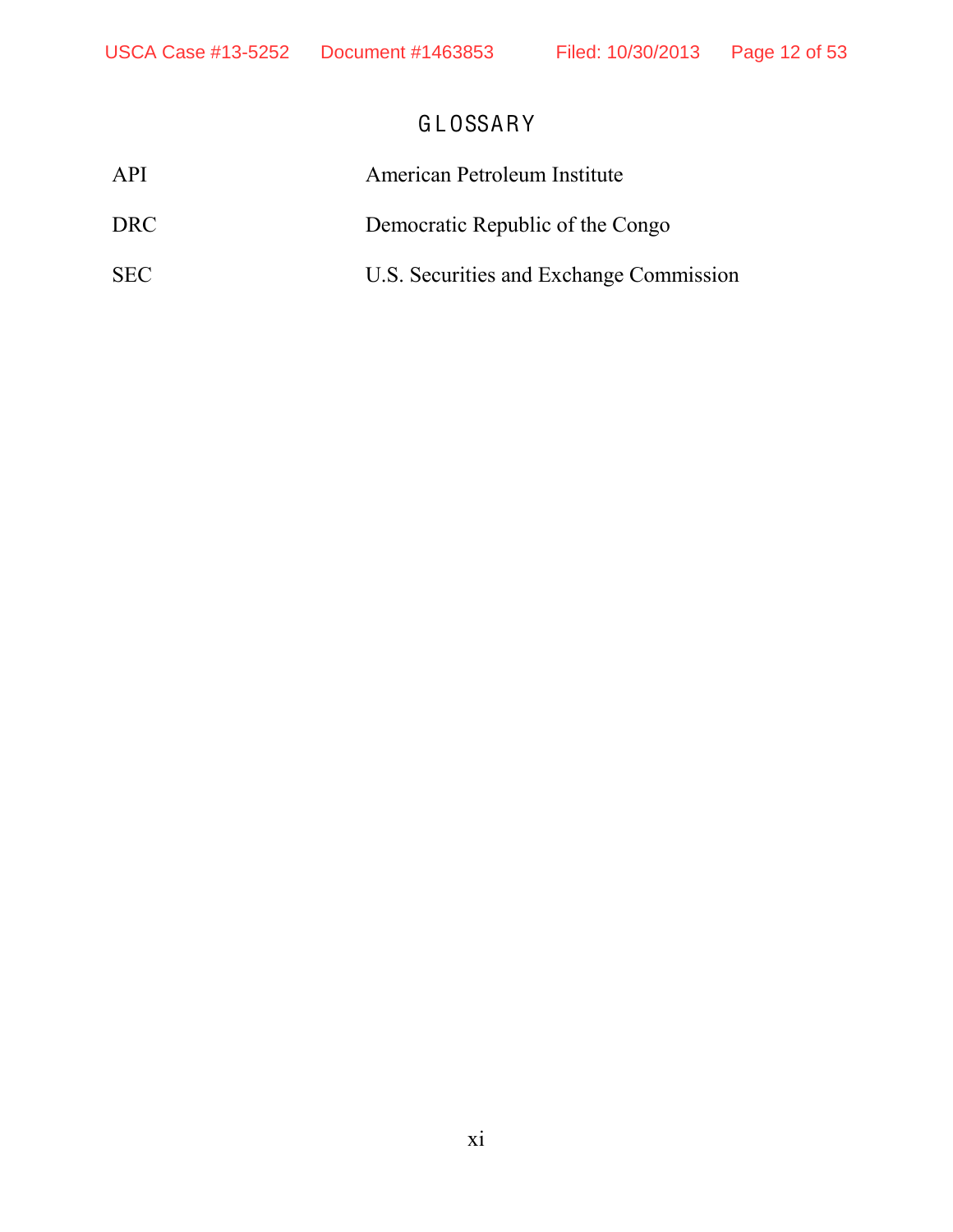#### STATUTES AND REGULATIONS

<span id="page-12-0"></span>Section 1502 of the Dodd-Frank Wall Street Reform and Consumer Protection Act of 2010, Pub. L. No. 111-203, 124 Stat. 1376, 2213-18 (the Dodd-Frank Act), and Conflic<sup>t</sup> Minerals, 77 Fed. Reg. 56,274 (Sept. 12, 2012) (the Conflict Minerals Rule), are contained in the addendum to Appellants' Brief.

#### STATEMENT OF ISSUES

<span id="page-12-1"></span>Amnesty International USA and Amnesty International Limited (collectively, Amnesty International) adopt the statement of issues set forth in the brief of Appellee Securities and Exchange Commission (SEC).

### STATEMENT OF FACTS

<span id="page-12-2"></span>For nearly two decades, the Democratic Republic of the Congo (DRC) has been in the grip of armed conflicts that have inflicted great suffering on millions of men, women, and children and that continue to result in frequent human rights abuses by all parties to the conflicts. Today, despite the official end to earlier wars, eastern DRC remains beset by armed groups that commit unlawful killings, summary executions, forced recruitment of children, rape and other forms of sexual violence, large-scale looting, and destruction of property.<sup>1</sup> An important

<sup>&</sup>lt;sup>1</sup> See, e.g., Amnesty International, Amnesty International Report 2013: The *State of the World's Human Rights 78 (2013), available at http://files.amnesty.org/* air13/AmnestyInternational AnnualReport2013 complete en.pdf; see also U.N. Human Rights Office of the High Commissioner, Democratic Republic of the (continued)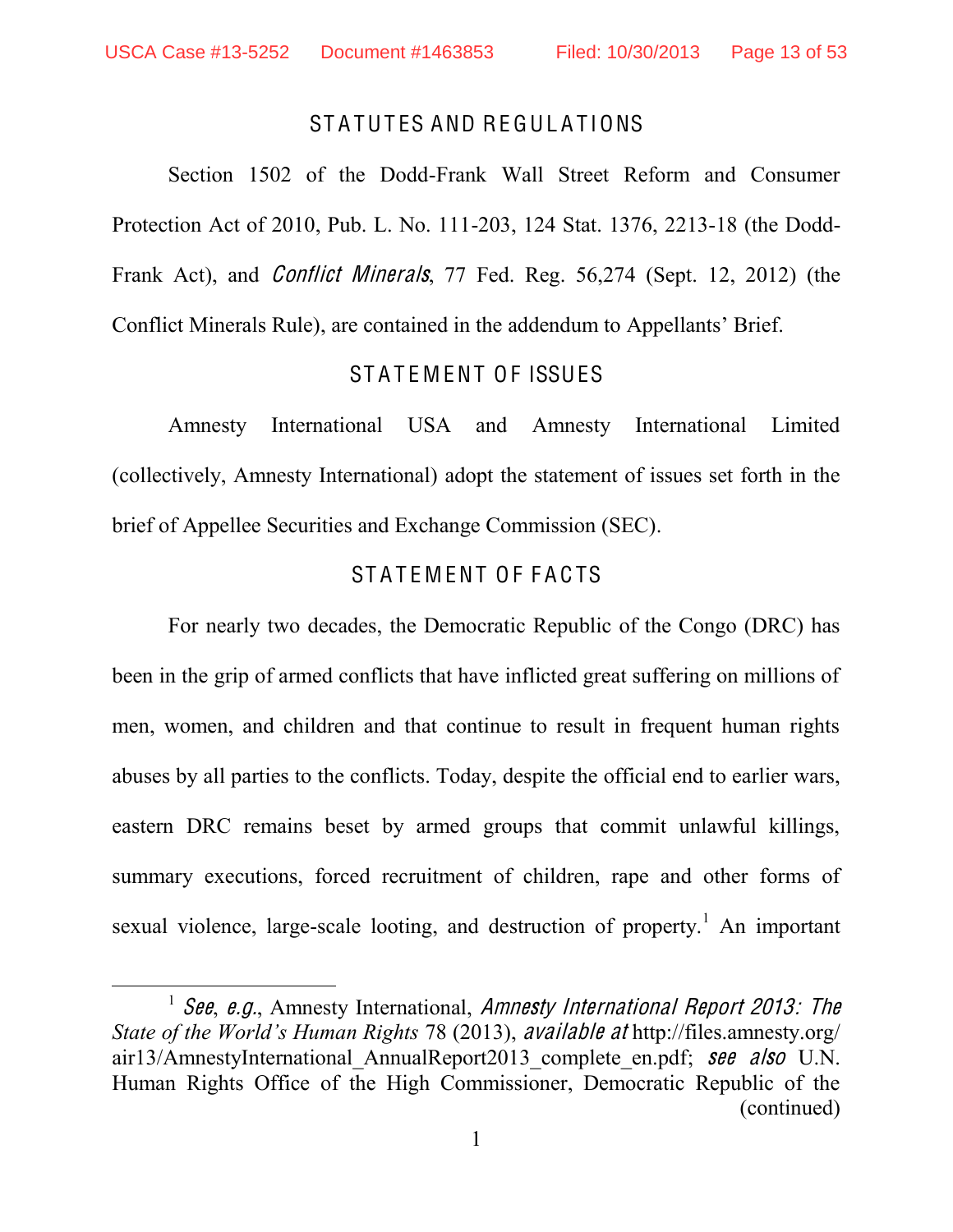$\overline{a}$ 

source of funding for armed groups in eastern DRC is the minerals trade in cassiterite (tin), columbite-tantalite (tantalum), wolframite (tungsten), and gold. The armed groups control or tax many of the mines producing these minerals and pocket the wealth of the region to support actions that terrorize local communities. The minerals are exported or smuggled out of the country, often through neighboring countries. They then go to smelters or refineries for processing before ending up in ubiquitous consumer products, such as laptops, cars, and cell phones.

The minerals trade fueling conflict in the DRC comes at a heavy cost to the Congolese people. They pay—with their lives, suffering, and economic livelihood—for the international community's inability to stanch the flow of funding to armed groups. For example, last year, an armed group of defectors from the government armed forces engaged in violent clashes with the government in eastern DRC and took control of the city of Goma, with all parties committing violations of international humanitarian law during the strife.<sup>2</sup> Conflict in the DRC also comes at a cost to the United States, which contributes more than \$500 million

Congo, 1993-2003, at 349-67 (2010), availabl<sup>e</sup> <sup>a</sup><sup>t</sup> http://www.ohchr.org/ Documents/Countries/ZR/DRC\_MAPPING\_REPORT\_FINAL\_EN.pdf (discussing link between human rights abuses and natural resource exploitation in the DRC).

<sup>&</sup>lt;sup>2</sup> See, e.g., Amnesty International, Press Release, DR Congo: Civilian Protection Urged <sup>a</sup><sup>s</sup> Ten<sup>s</sup> <sup>o</sup>f Thousand<sup>s</sup> Flee Escalation in Fighting (Nov. 19, 2012), availabl<sup>e</sup> <sup>a</sup><sup>t</sup> http://www.amnesty.org/en/news/dr-congo-escalation-fightingforces-tens-thousands-civilians-flee-2012-11-19.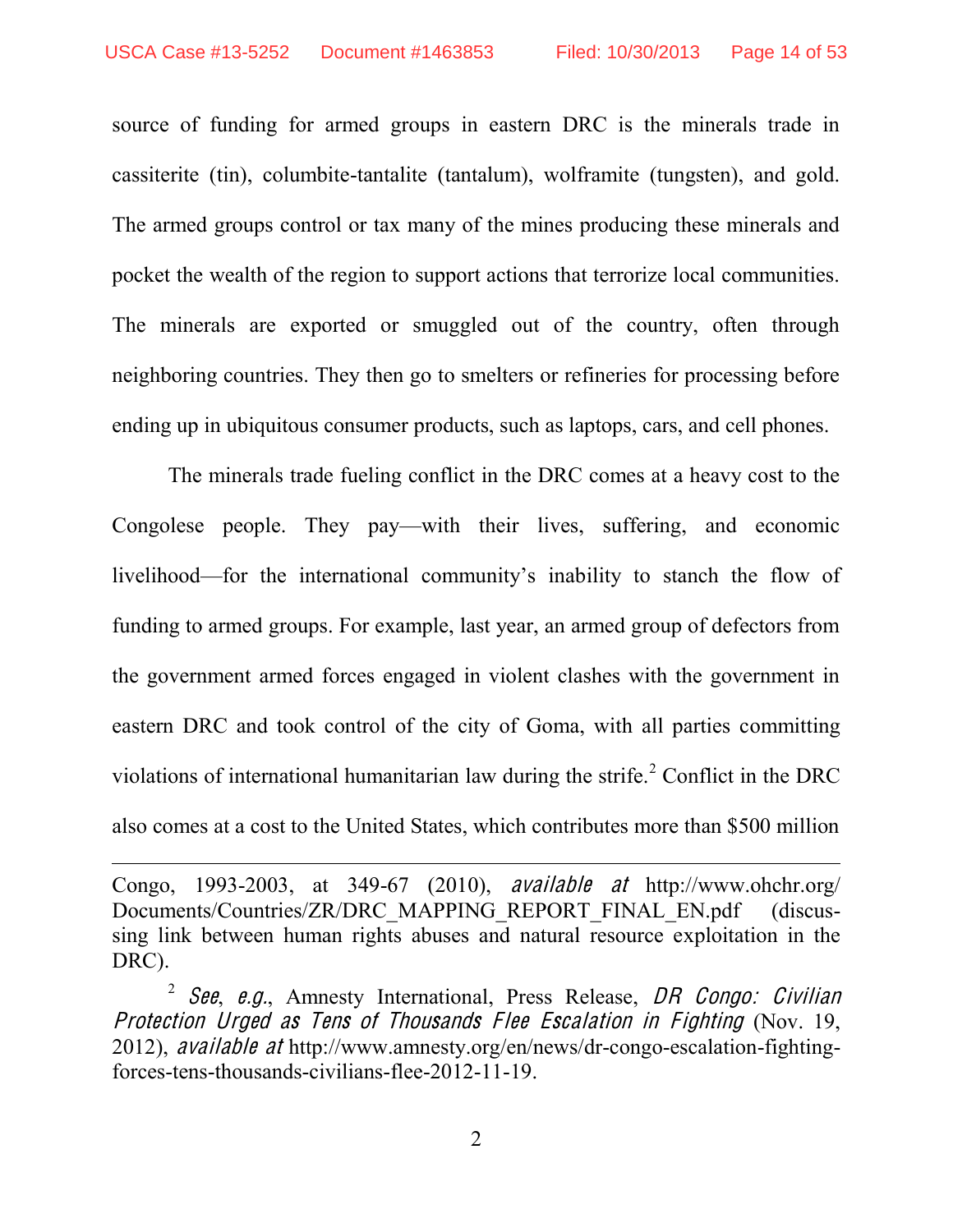per year in aid and peacekeeping assistance to promote stability there, in effect subsidizing the efforts needed to counteract "the lack of proper controls on international minerals supply chains." Statement of Mike Davis, Global Witness, JA576.

In 2010, Congress targeted the trade in and exploitation of conflict minerals fueling violence in the DRC by passing Section 1502 of the Dodd-Frank Act.<sup>3</sup> Congress opted to use corporate disclosure to investors and the public as a tool to promote peace and security in the DRC. Specifically, under Section 1502, which amended the Securities Exchange Act of 1934 (Exchange Act), Congress required companies filing reports with the SEC to investigate and disclose publicly whether their products rely on conflict minerals from the DRC or adjoining countries and whether the use of such minerals in their products helps finance armed groups that contribute to the conflict and humanitarian crisis. See Dodd-Frank Act, § 1502(b), codified at 15 U.S.C.  $\S 78m(p)(1)$ . Congress intended the law to "enhance" transparency" and "help American consumers and investors make more informed decisions." 156 Cong. Rec. S3976 (May 19, 2010) (statement of Sen. Feingold). It viewed public disclosure as a tool to reduce "the exploitation and trade of conflict

 $3$  Section 1502(e)(4) defines "conflict minerals" as columbite-tantalite, cassiterite, wolframite, and gold or their derivatives or "any other mineral or its derivatives determined by the Secretary of State to be financing conflict in the [DRC] or an adjoining country."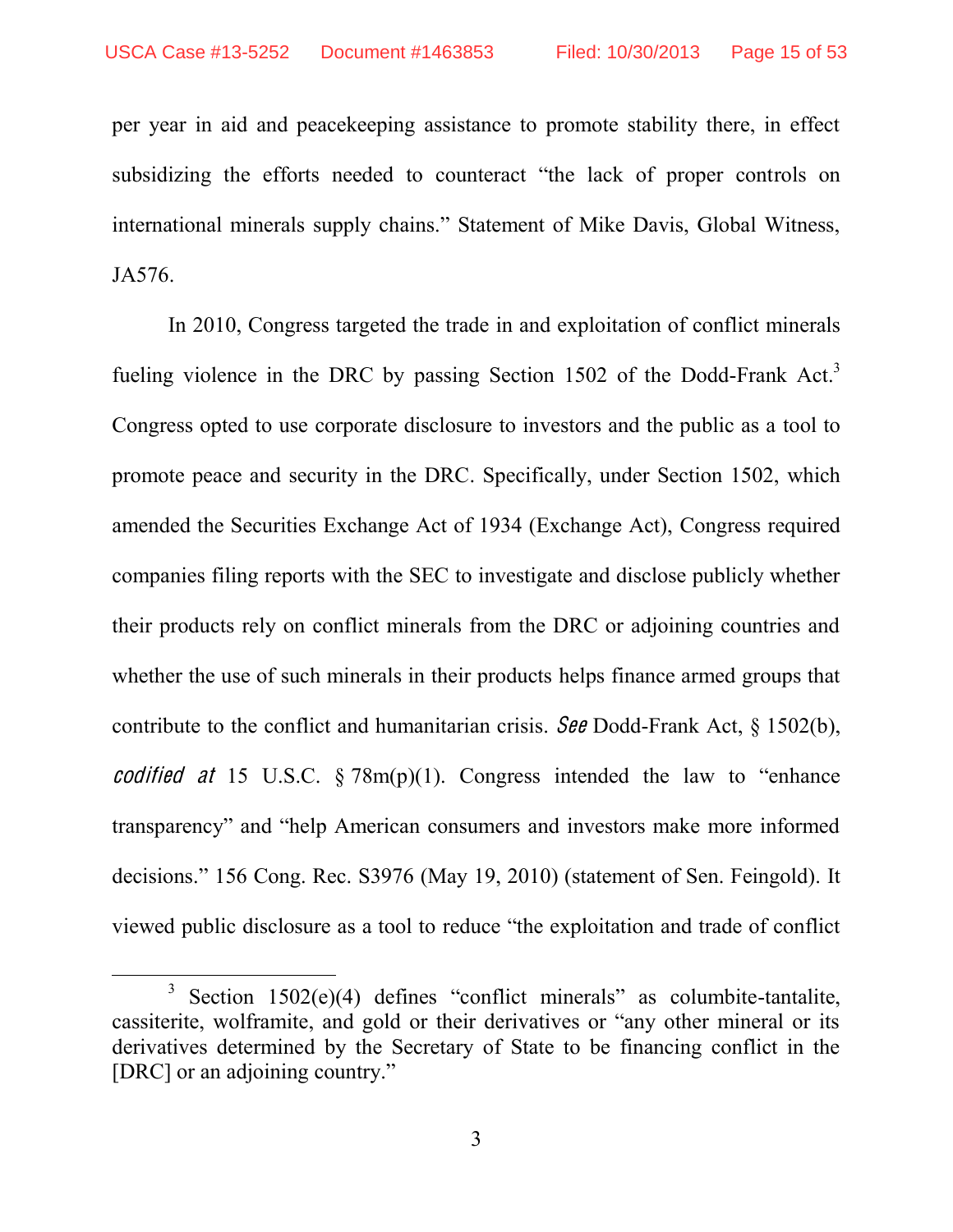minerals" from the DRC that are "helping to finance [extremely violent] conflict" in the eastern part of the country and "contributing to an emergency humanitarian situation" there. Dodd-Frank Act,  $\S$  1502(a), *reprinted at* 15 U.S.C.  $\S$  78a note.

Congress directed the SEC to pass implementing regulations within 270 days of the law's enactment, *id.* § 1502(b), *codified at* 15 U.S.C. § 78m(p)(1)(A), and provided the SEC with clear guidelines for the rulemaking. It defined which companies to cover, made clear certain points that companies' disclosures must include, and identified when disclosure requirements may be revised, waived, or terminated. *Id., codified at* 15 U.S.C.  $\S$  78m(p)(1)-(3). Congress also maintained a central and ongoing oversight role, directing the head of the General Accounting Office to submit annual reports to Congress on, among other things, the effectiveness of Section 1502 "in promoting peace and security" in the DRC and adjoining countries. *Id.*  $\frac{1}{2}$  1502(d)(2).

Section 1502 was the culmination of a multi-year, bipartisan legislative effort to address the role of conflict minerals in fueling violence in the DRC. Four years before the Dodd-Frank Act and the adoption of Section 1502, Congress passed the Democratic Republic of the Congo Relief, Security, and Democracy Promotion Act of 2006, Pub. L. No. 109-456, 120 Stat. 3384 (DRC Act of 2006), <sup>c</sup>odified <sup>a</sup><sup>t</sup> 22 U.S.C. § 2151 note. As part of that statute, Congress found that the most recent conflict in the DRC "spawned some of the world's worst human rights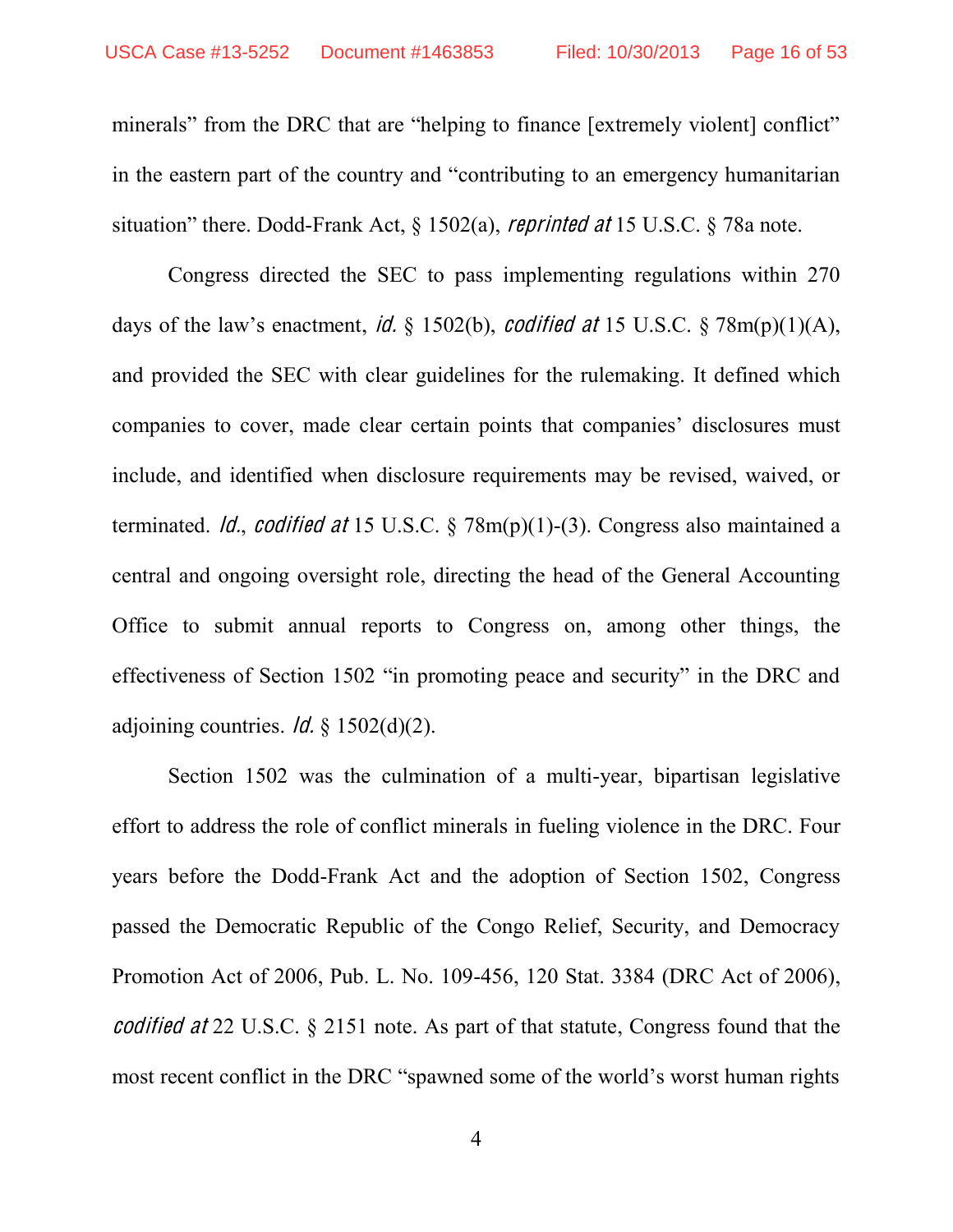atrocities and drew in six neighboring countries," *id.*  $\S$  101(5), and that "at least 40,000 women and girls [had been] systematically raped and tortured," *id.* § 101(8). It also found that war and humanitarian strife in Africa, including in the DRC, "threaten [ed] a core value of the United States[:] preserving human dignity." Id.  $\S$  101(1). Congress set a policy toward the DRC, identifying a need to "make" all efforts to ensure that the [DRC] government . . . is committed to responsible and transparent management of natural resources across the country," *id.*  $\S$  102(8), and "to help halt the high prevalence of sexual abuse and violence perpetrated against women and children" there,  $\dot{\mathcal{U}}$ . § 102(11).

The DRC Act of 2006 did not, however, allay concerns about conflict in the DRC, particularly with respect to the role of the minerals trade in fueling conflict. Subsequent bills in the House and Senate thus proposed banning or strictly regulating importation of products containing certain conflict minerals from the DRC. See Conflict Coltan and Cassiterite Act of 2008, S. 3058, 110th Cong. § 3(a); Conflict Minerals Trade Act, H.R. 4128, 111th Cong. §§ 7, 9 (2009). In 2009, Senators Brownback, Durbin, and Feingold introduced the Congo Conflict Minerals Act, S. 891, 111th Cong. § 5 (2009), which would have required certain companies to report to the SEC about their use of DRC conflict minerals (not including gold). Like Section 1502, that bill was "sensitive to  $[the]$  complex reality" that "[a]ll-out prohibitions or blanket sanctions could be counterproductive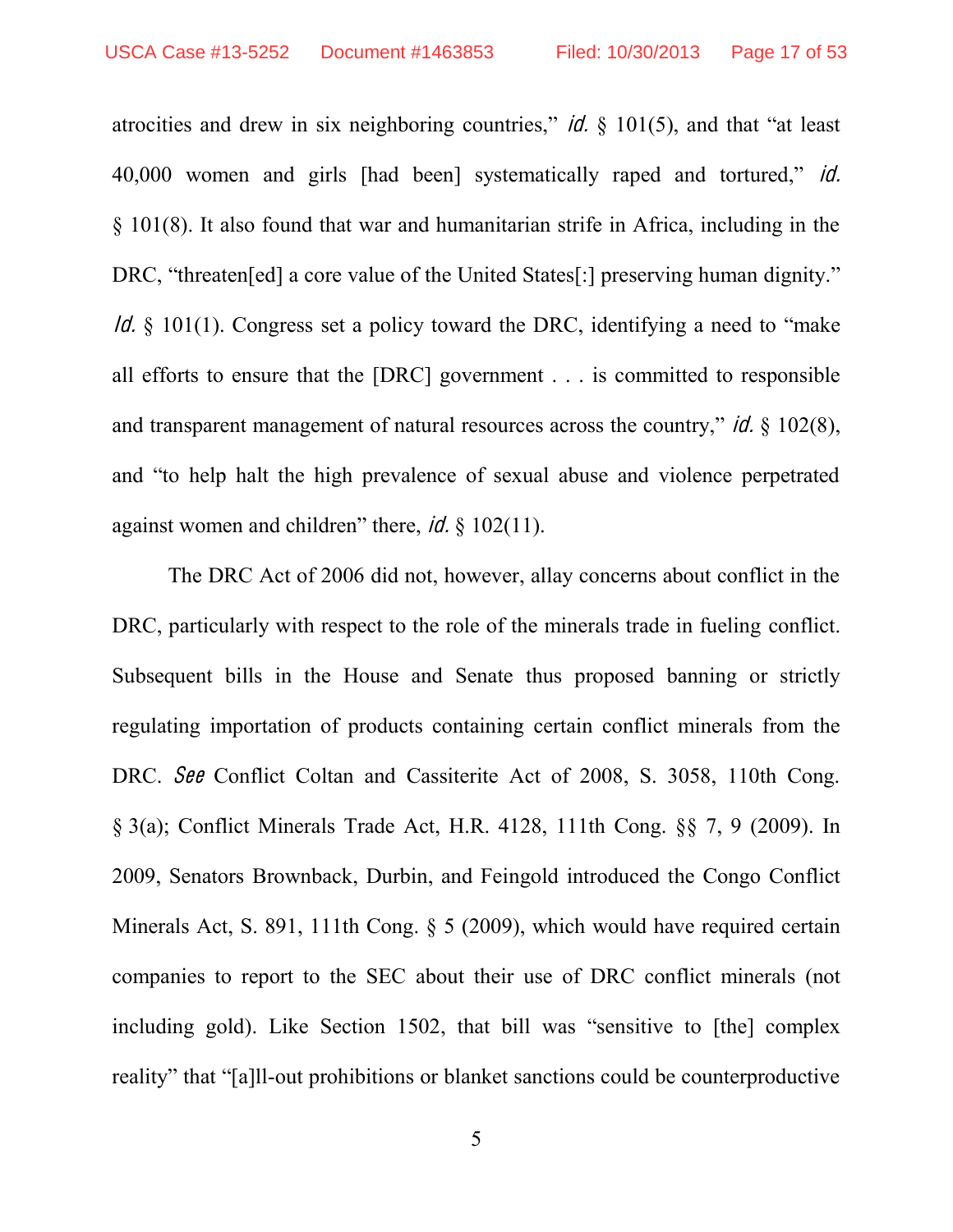and negatively affect" the Congolese people. 155 Cong. Rec. S4697 (Apr. 23, 2009) (statement of Sen. Feingold).

Section 1502 was adopted despite heavy industry lobbying. For example, the Lobbying Disclosure Act Database includes more than 220 quarterly lobbying reports between 2009 and 2010 for lobbying on "conflict minerals"; the vast majority of those reports were filed by lobbyists representing industry interests, including the Chamber of Commerce. See Lobbying Disclosure Act Database, Query by Filing Year (2009 and 2010), Govt Entity Contacted (Senate), and Specific Lobbying Issue (conflict minerals), http://soprweb.senate.gov/index.cfm? event=selectfields; see also John Prendergast & Sasha Lezhnev, From Mine to Mobil<sup>e</sup> Phone: Th<sup>e</sup> Conflic<sup>t</sup> Mineral<sup>s</sup> Supply Chain, JA87 (discussing electronics industry lobbying of Senate regarding Congo Conflict Minerals Act of 2009).

The SEC proposed a rule to implement Section 1502 in December 2010. Public participation in the rulemaking was high. The SEC received hundreds of individualized letters; more than 13,000 letters generally urging rapid adoption of a strong rule; two petitions with an aggregate of more than 25,000 signatures in support of the rule; and comments from Section  $1502$ 's co-sponsors. Conflict Minerals Rule, JA722-23. The agency repeatedly met with industry representatives, including the National Association of Manufacturers and the Chamber of Commerce, who urged watering down the proposed rule. See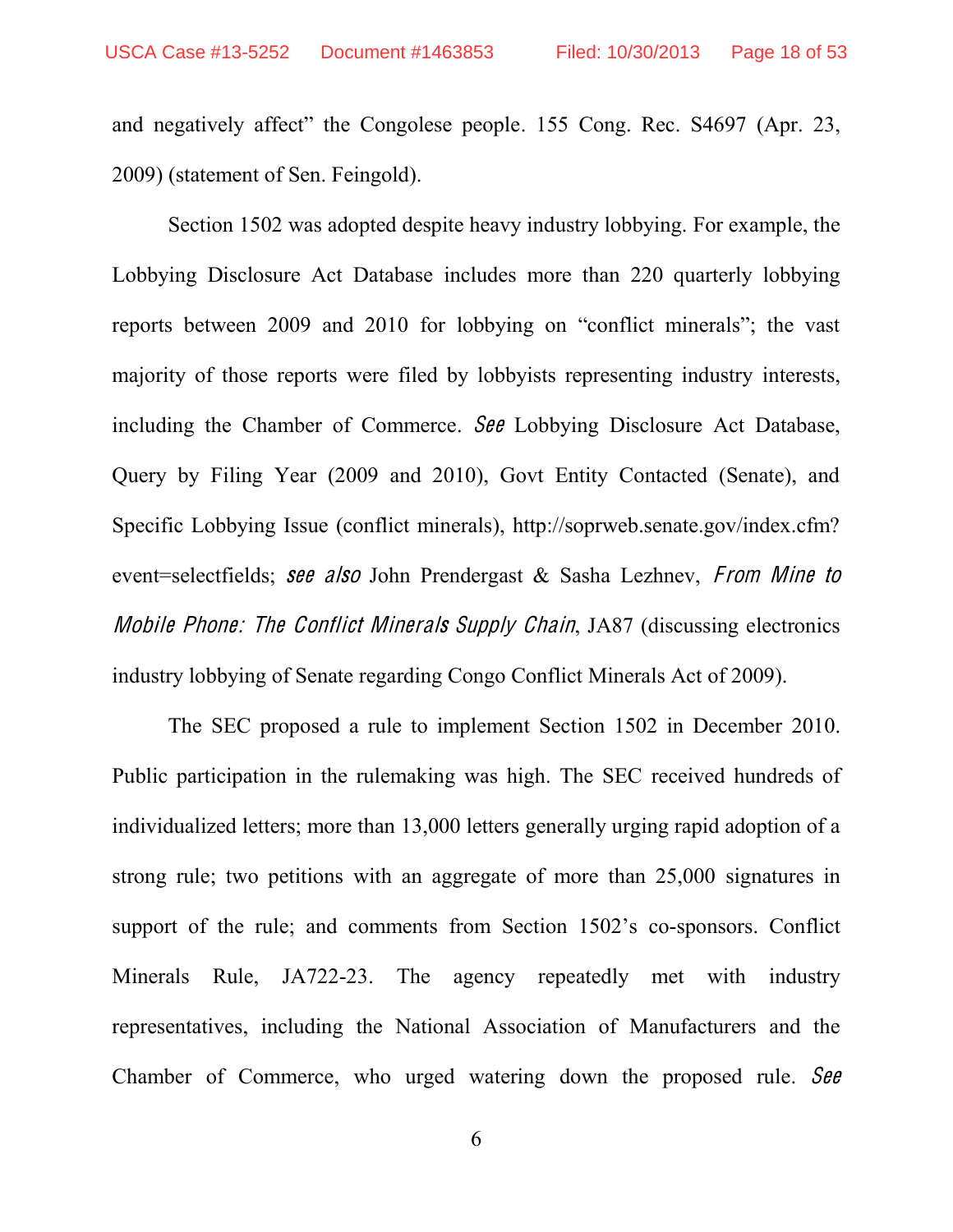gen<sup>e</sup>rally SEC, Proposed Rule Docket: Conflict Minerals, http://www.sec.gov/ comments/s7-40-10/s74010.shtml (last visited Oct. 19, 2013).

The SEC also received comments from investors explaining how they would benefit from and use the disclosures required by the rule. These investors represented the burgeoning socially-responsible-investment field, whose assets "topped \$3 trillion at the end of 2009, representing one in every nine dollars under professional management in the United States.´ 2011 Letter of Boston Common Asset Management, et al., JA407. Dozens of investor groups told the SEC that the "conflict minerals disclosures [would be] material." *ld.* Trillium Asset Management, a socially-responsible-investment company, explained that "sourcing" of minerals from conflict zones exposes issuers and their shareholders to reputational, regulatory, litigative and operational risks" and that Section 1502's "high level of disclosure" would "provide better protection for investors from these risks," Statement of Susan Baker, JA566. And many other socially responsible investors stated that they would use the disclosures to evaluate a company's "risk" exposure to sourcing from conflict  $\lceil \cdot \rceil$  zones and the company  $\lceil \cdot \rceil$ s approach to managing those risks." 2010 Letter of Boston Common Asset Management, et al., JA126.

Despite the looming April 2011 deadline to adopt a rule, the SEC extended the time for comment from January 31, 2011, to March 2, accommodating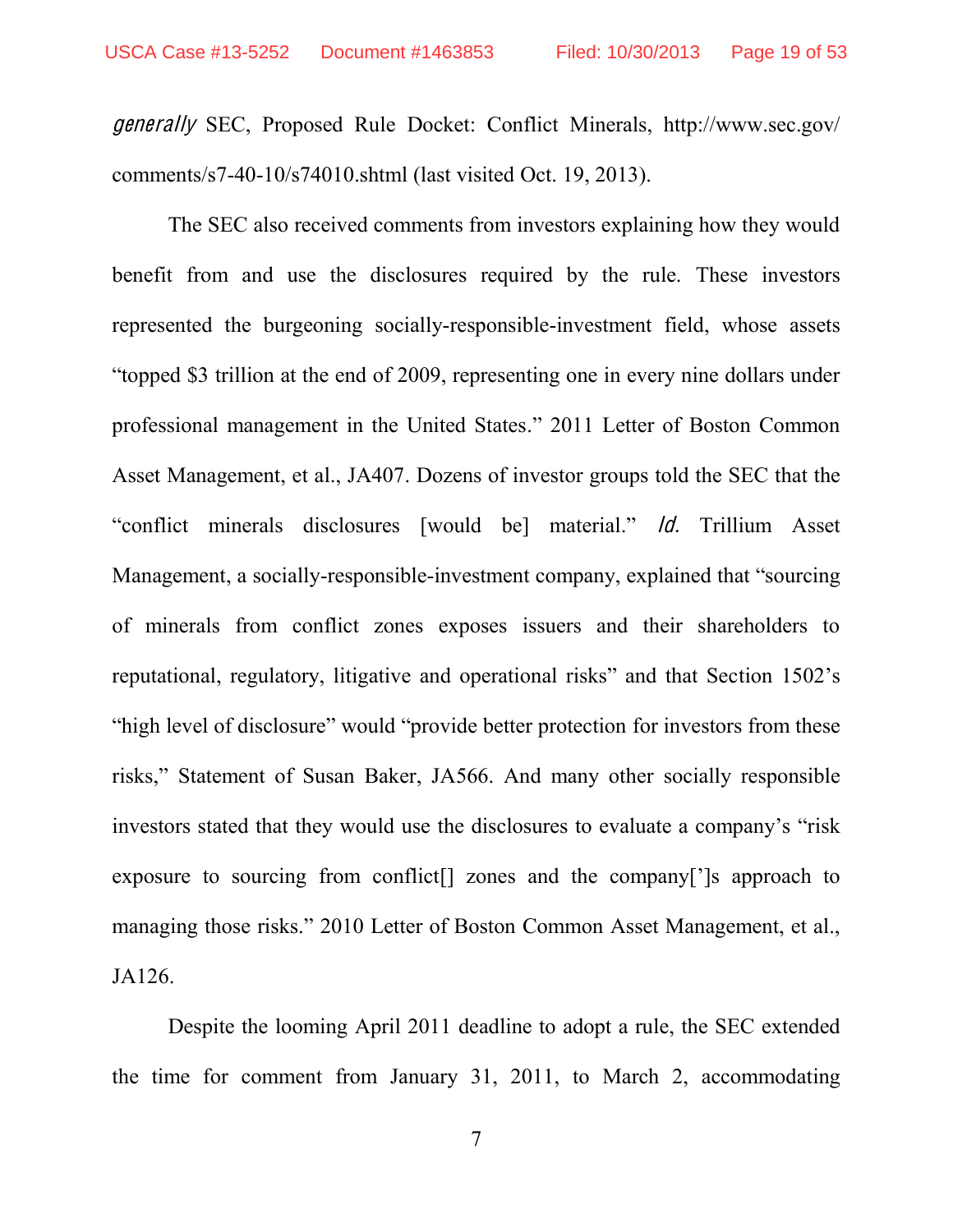stakeholders who urged that such an extension would "allow for the collection of information and improve the quality of responses." Conflict Minerals, Proposed Rule, Extension of Comment Period, 76 Fed. Reg. 6110 (Feb. 3, 2011). The months wore on after March without a final rule, however, and the rule's supporters repeatedly warned that the delay in the rulemaking not only contravened the statute, but also left stakeholders without the certainty needed to ensure a smooth transition to the reporting regime. See, e.g., Letter of International Corporate Accountability Roundtable, et al., JA666; Letter of Senator Leahy, et al., JA678. In August 2012, more than a year after the congressional deadline for regulations had passed, the SEC adopted the rule, SEC Release No. 34-67716, which was published in the Federal Register on September 12, 2012, Conflict Minerals Rule, JA719.

Although the rule is short, the SEC's exhaustive explanation of the rule and analysis of comments spans more than 85 pages in the Federal Register. As discussed in detail in the SEC's brief, the rule hews closely to the dictates of Section 1502.

Importantly, the rule differs from the proposed rule in numerous ways that make it easier and cheaper for companies to comply, and the agency exercised its discretion in other ways to have the same effect. See, e.g., Conflict Minerals Rule, JA788 (rejecting proposed rule's standard for determining when due diligence is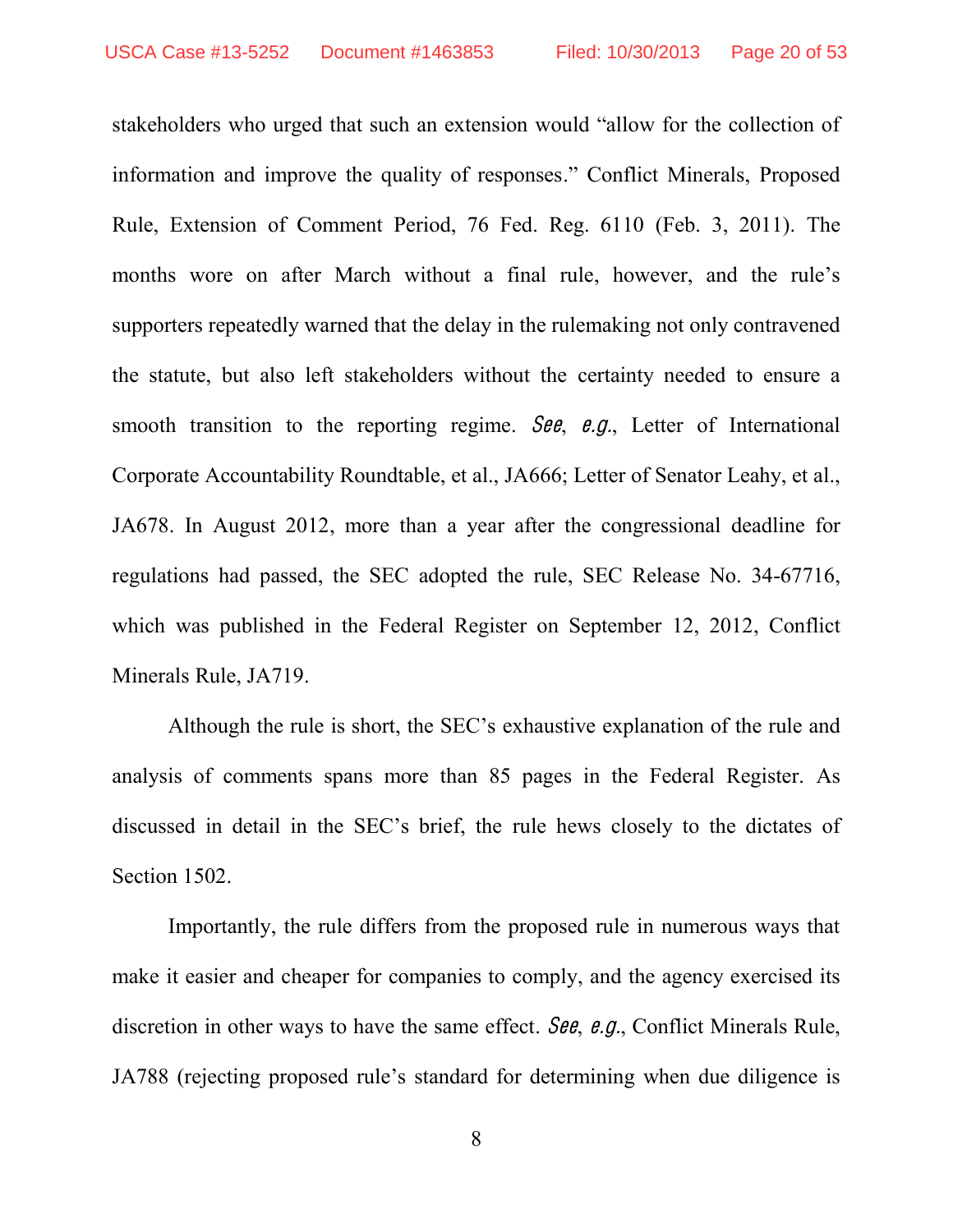necessary because it "would arguably have been more burdensome than necessary to accomplish" the statutory purpose); *id.*, JA789 (seeking to "benefit issuers" and "reduc<sup>[e]</sup> their compliance costs" by rejecting earlier proposal to require five years of compliance recordkeeping); id., JA792 (rejecting alternative objectives for corporate audits as "very costly and burdensome to undertake"); *id.*, JA793 (excluding from coverage conflict minerals that were outside of the supply chain before January 2013 and noting that an alternative "would greatly increase costs"); *id.* (concluding that uniform timing of disclosure would "reduce  $\ldots$  costs" for "companies that supply products or components with conflict minerals"); *id.*, JA794 (interpreting the phrase "necessary to the functionality or production" of a product in a way that "reduces costs to issuers").

Dissatisfied with the SEC's concessions in the final rule, Appellants brought this challenge to Section 1502 and the rule.

#### SUMMARY OF ARGUMENT

<span id="page-20-0"></span>Appellants' challenge in this litigation is the latest in a string of efforts to water down or nullify Section 1502 and the rule implementing it. Those efforts are intended to invalidate the requirement that companies investigate and disclose information that many people think companies should already know: whether their products contain conflict minerals that finance armed groups responsible for appalling human rights abuses, including an epidemic of rape and sexual violence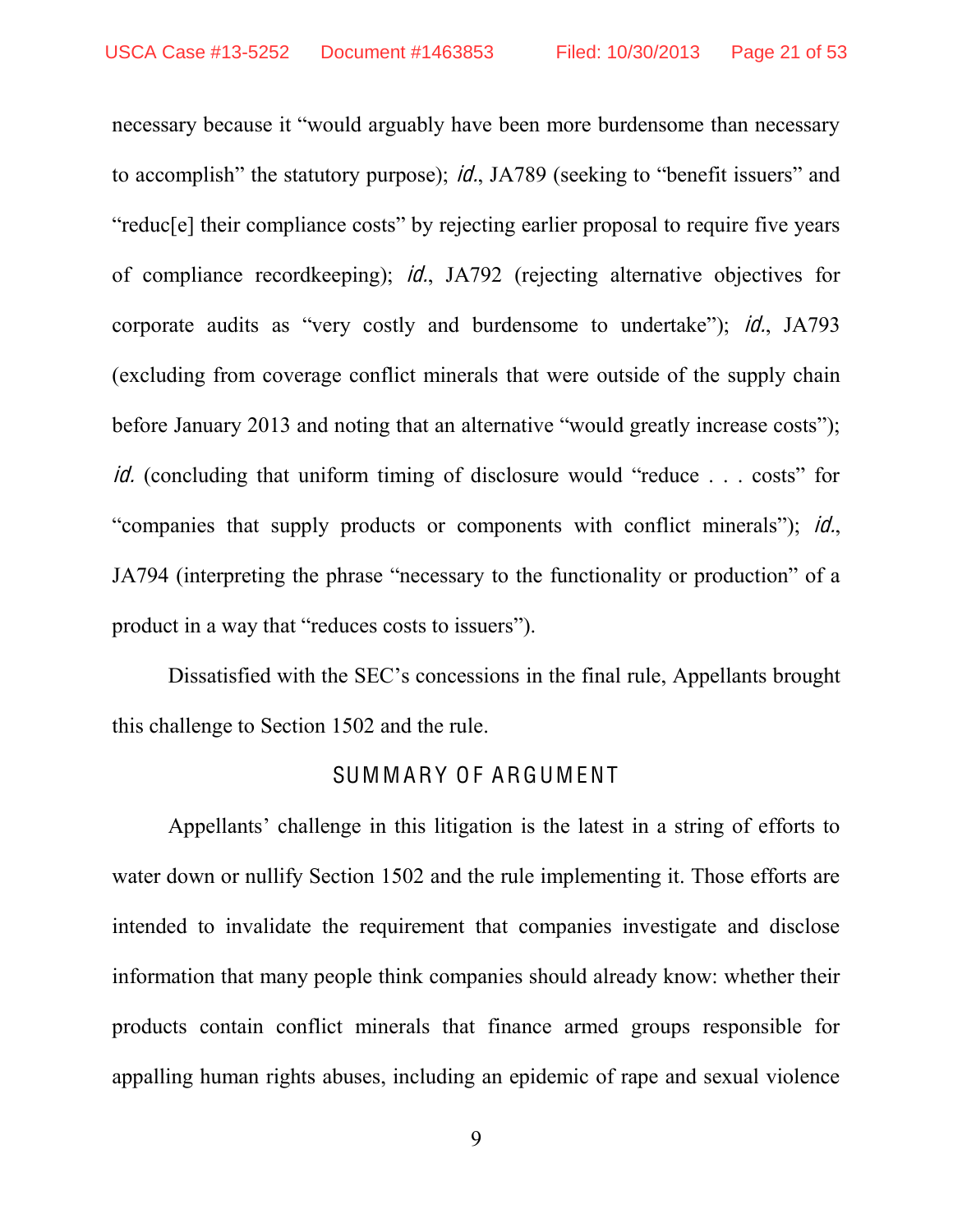in the DRC that "is quite possibly the worst in the world." 155 Cong. Rec. S4696 (Apr. 23, 2009) (statement of Sen. Brownback). Appellants and their members unsuccessfully opposed Section 1502 before Congress. Unsatisfied with Congress's considered judgment, they unleashed a lobbying force on the SEC to weaken the resulting rule. Now, not satisfied with the SEC's attempt to make it easier and cheaper for their members to comply with Section 1502 and the rule, Appellants ask this Court to sweep away Congress's directive and the SEC's compliance with it.

Appellants' challenge should be rejected. To begin with, the SEC appropriately decided not to adopt the purportedly "de minimis" exceptions urged by commenters. The SEC adopted at the very least a permissible interpretation of the statute, based on statutory language, structure, and history, and it adequately explained its reasoning. In addition, the SEC's position is bolstered by Section 1502's "Revisions and Waivers" provision.

Likewise, the SEC reasonably determined that Section 1502 covers companies that "contract to manufacture." Indeed, it is Appellants' contrary reading of the statute that would be unreasonable, creating—as it would—an unworkable process for investigating and disclosing the use of conflict minerals by issuers that all parties agree ar<sup>e</sup> covered: companies that both manufacture and contract to manufacture products for which conflict minerals are necessary.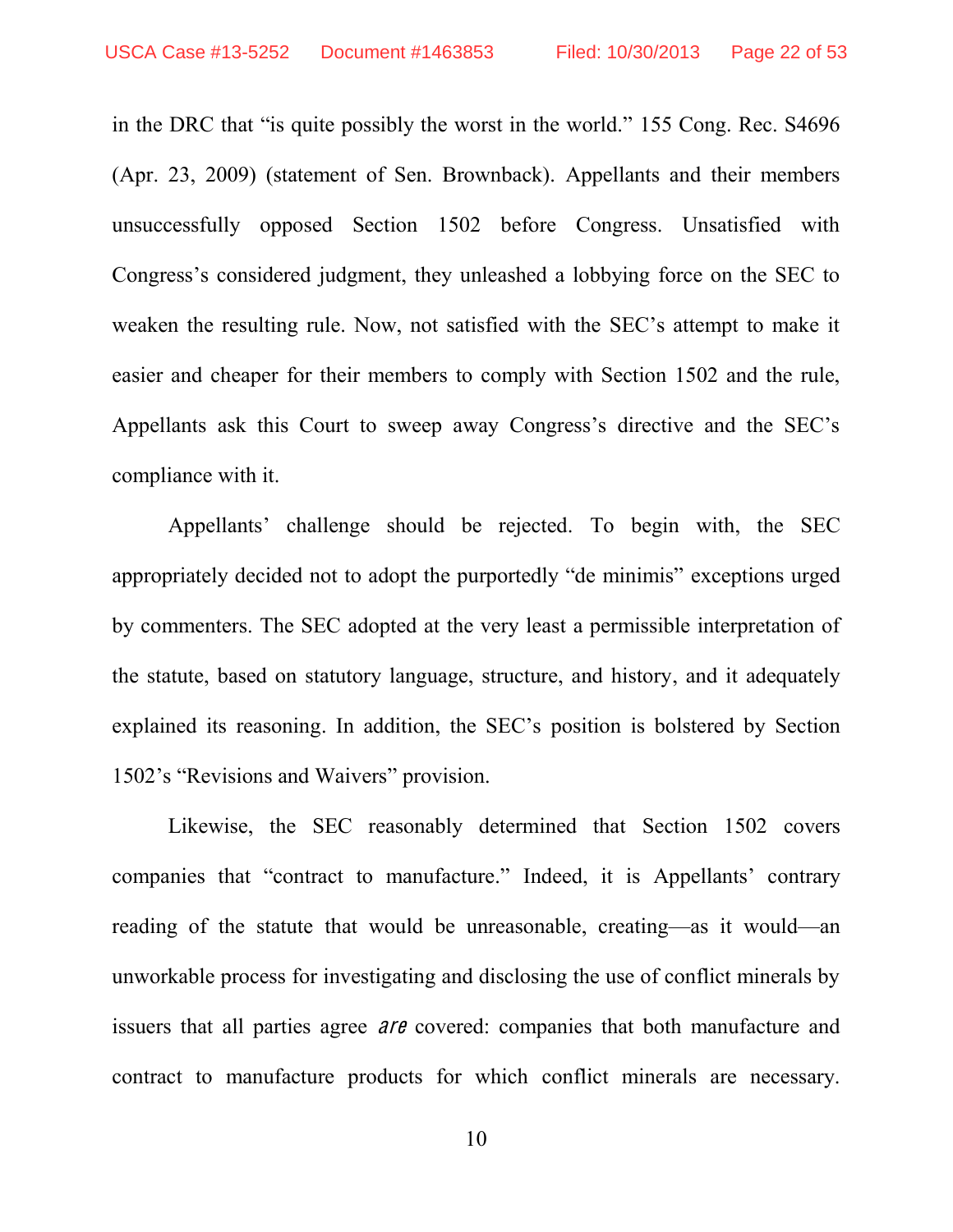Moreover, the reading urged by Appellants would render Section 1502 largely ineffective at preventing companies—including those that both directly manufacture and contract to manufacture products—from avoiding the reporting requirements.

The SEC also had no obligation to engage in the type of cost-benefit analysis urged by Appellants and their amici. The agency was not required to reassess the humanitarian benefits stemming from Section 1502. Congress determined those benefits and left no room for agency second-guessing. In addition, 15 U.S.C.  $\S 78c(f)$ —one of the Exchange Act provisions on which Appellants and their amici rely—does not even apply to the rule. In any event, the agency's analysis did not fall short of that required by the Exchange Act.

Finally, Appellants' First Amendment challenge to the requirement that companies state whether their products are not DRC conflict free (or have not been found to be DRC conflict free) is meritless. Under this Court's decisions in  $SEC$  v. Wall Street Publishing Institute, Inc., 851 F.2d 365 (D.C. Cir. 1988), and Full Value Advisors, LLC v. SEC,  $633$  F.3d 1101 (D.C. Cir. 2011), securities disclosures of this kind do not offend the First Amendment. Appellants' argument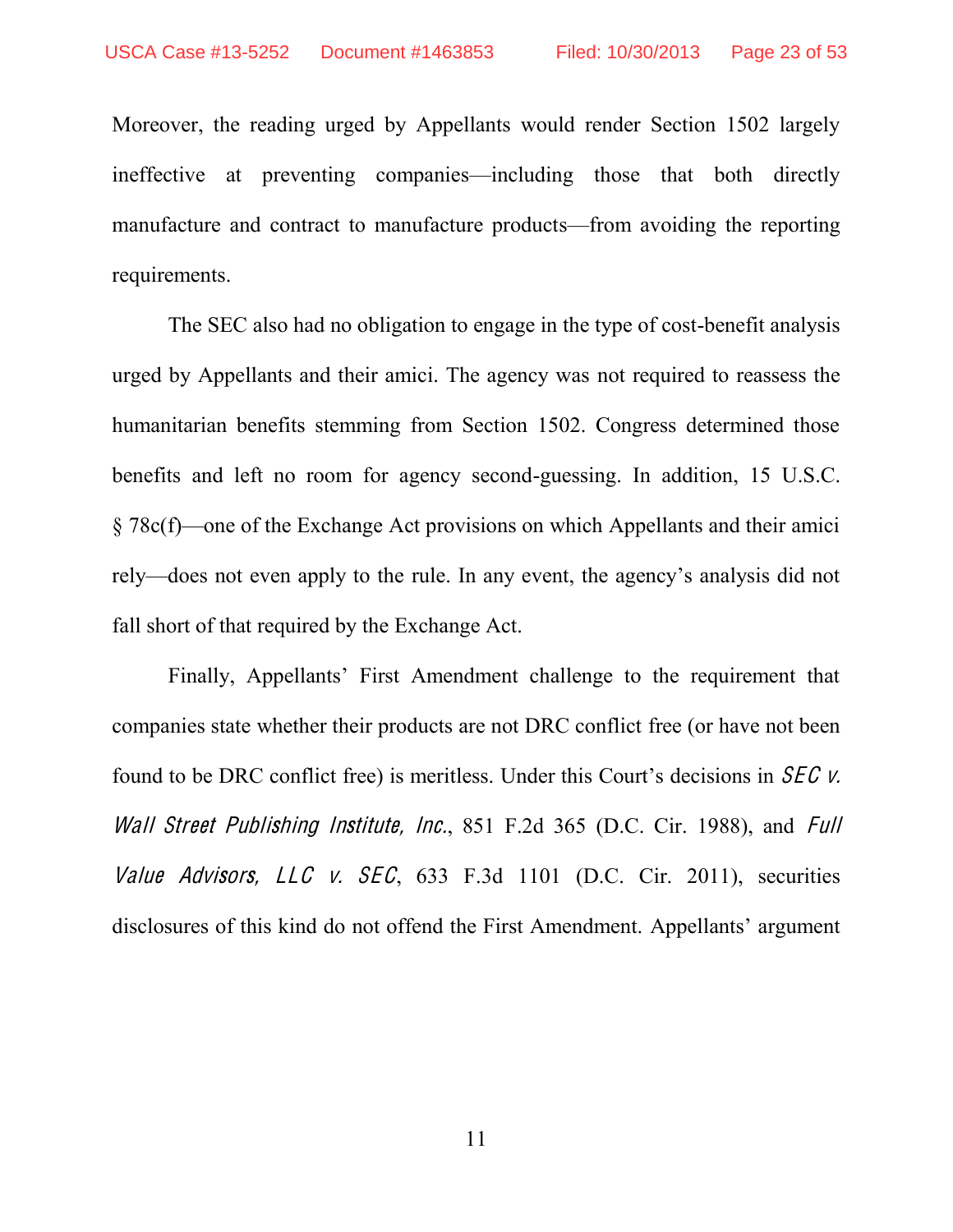to the contrary has radical and untenable implications for a slew of longstanding government regulations.<sup>4</sup>

### ARGUMENT

<span id="page-23-1"></span><span id="page-23-0"></span> $\mathbf{L}$ The SEC Appropriately Declined to Adopt the "De Minimis" Exceptions Advanced by Commenters.

The SEC determined that the purportedly "de minimis" exceptions proposed by commenters were inconsistent with Section 1502's text, structure, and congressional intent. The SEC's reasonable interpretation of the statute is entitled to deference under *Chevron, USA, Inc. v. Natural Resources Defense Council, Inc.* 467 U.S. 837 (1984), see Ass'n of Private Sector Colls. & Univs. v. Duncan, 681 F.3d 427, 444-45 (D.C. Cir. 2012), and the agency adequately explained its decision not to adopt the exceptions under *Motor Vehicle Manufacturers Ass'n v*. State Farm Mutual Automobile Insurance Co., 463 U.S. 29 (1983).

Amnesty International writes to make two points: (1) Section 1502's "Revisions and Waivers" provision further supports the SEC's conclusion that the exemptions urged by Appellants would thwart the statute's purpose and congressional intent, and (2) the record supports the SEC's decision to reject such exemptions.

<sup>&</sup>lt;sup>4</sup> Amnesty International does not address each of the Appellants' merits arguments, but instead joins generally in the SEC's response. Amnesty International writes separately to emphasize or raise other key points or facts.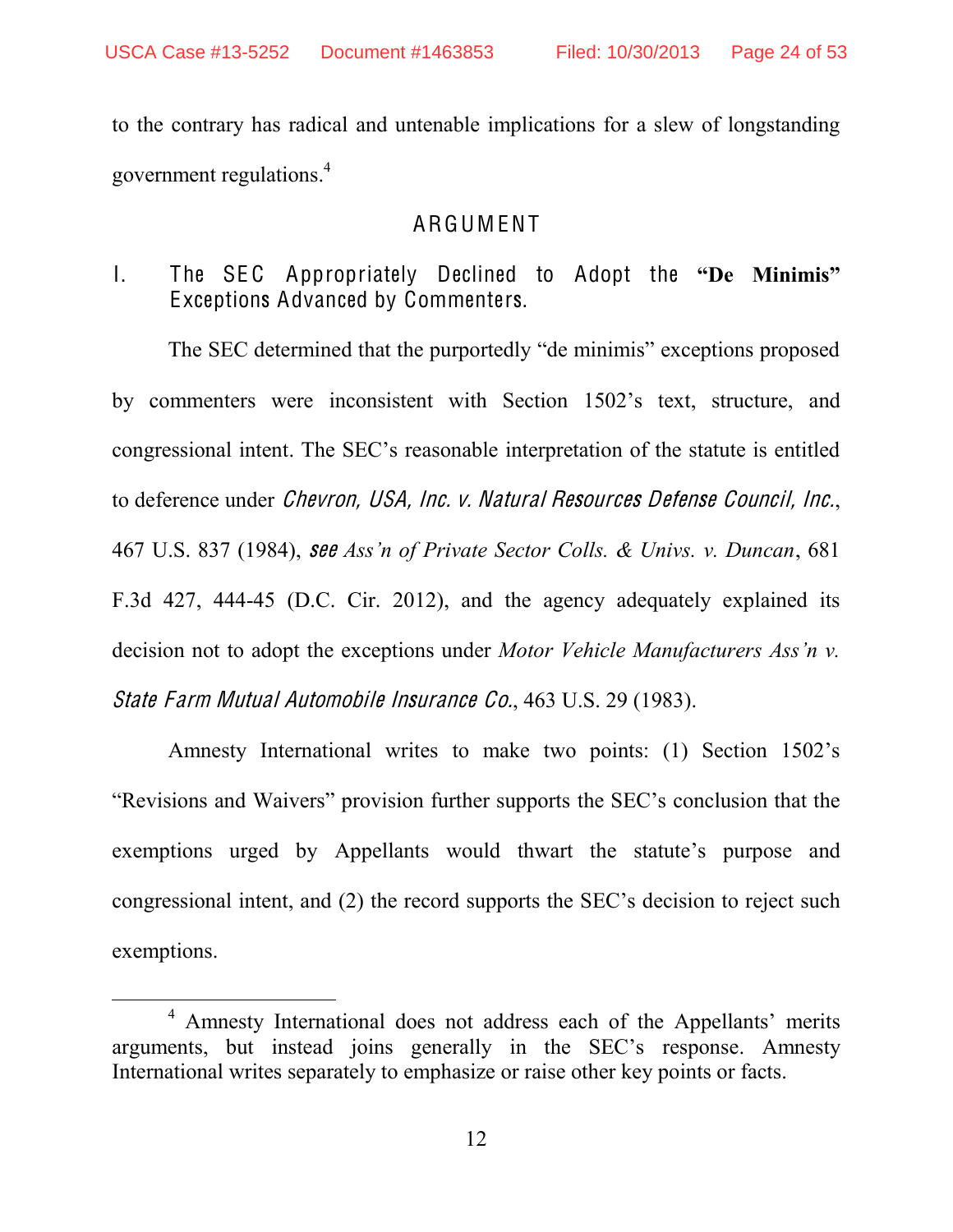#### <span id="page-24-0"></span>Section 1502's "Revisions and Waivers" Provision Supports the  $A_{-}$ SEC's Conclusion Not to Adopt De Minimis Exceptions.

The SEC has general authority under 15 U.S.C. § 78/h) to create an exemption from the section of the Exchange Act mandating the Conflict Minerals Rule if, in addition to making certain statutorily-required findings, the agency determines that the exemption is "not inconsistent with the public interest or the protection of investors." See also id.  $\S$  78mm(a)(1) (providing similar exemptive authority where an exemption "is necessary or appropriate in the public interest" and "consistent with the protection of investors"). Where not precluded by statute, the SEC may also rely on inherent authority to create a de minimis exemption "when the burdens of regulation yield a gain of trivial or no value." *Envtl. Def. Fund, Inc. v. EPA*, 82 F.3d 451, 466, *amended*, 92 F.3d 1209 (D.C. Cir. 1996) (internal quotation marks omitted). The SEC reasonably concluded, however, that the purportedly de minimis exceptions urged by Appellants—which in fact would have created non-trivial, categorical exemptions—would have thwarted Section 1502's purpose, and it appropriately rejected those exemptions.

A subsection of Section 1502 entitled "Revisions and Waivers" bolsters the SEC's conclusion that the purportedly de minimis exceptions urged by Appellants were inappropriate. That subsection addresses the circumstances for an exemption from the reporting requirement, providing that the SEC "shall revise or temporarily waive" the reporting requirement if "the President transmits to the [SEC] a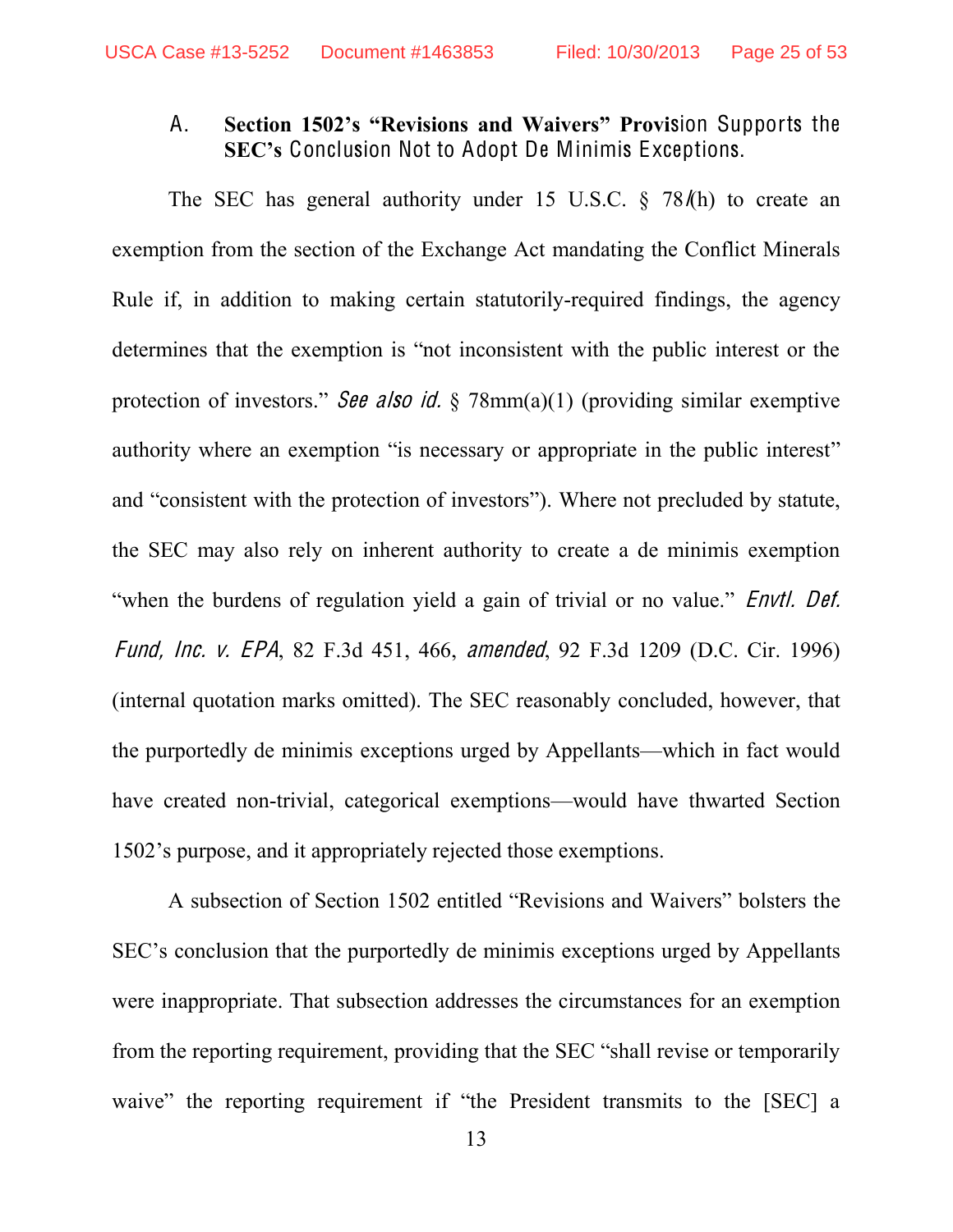determination," supported by reasons, that the "revision or waiver is in the national security interest of the United States.<sup>"</sup> Dodd-Frank Act,  $\S$  1502(b), *codified at* 15 U.S.C.  $\frac{1}{2}$  78m(p)(3). The subsection limits the President's power in this respect to an "exemption" not exceeding two years.  $\theta$ .

Although the SEC did not rely on the "Revisions and Waivers" provision in its discussion of the de minimis exceptions, bu<sup>t</sup> <sup>s</sup>ee Conflict Minerals Rule, JA732 (discussing provision in separate context), the Court may nevertheless consider the provision here without running afoul of the *Chenery* rule. Under the *Chenery* rule, the Court may uphold an agency's decision only "on those grounds 'upon which the record discloses that its action was based." Am.'s Cmty. Bankers v. FDIC, 200 F.3d 822, 835 (D.C. Cir. 2000) (quoting SEC <sup>v</sup>. Chenery Corp., 318 U.S. 80, 87 (1943)). But Chenery does not bar the Court from reviewing de novo a statutory argument that supports, rather than supplants, an agency's statutory interpretation advanced during administrative proceedings. See id. at 835-36; Amere<sup>n</sup> Servs. Co. v. FERC, 330 F.3d 494, 500 n.10 (D.C. Cir. 2003).

Consistent with the SEC's view, the legislative history of the "Revisions and Waivers" provision indicates that adopting the categorical exemptions urged by Appellants would have thwarted the purpose of Section 1502. As initially proposed in a predecessor Senate bill to Section 1502, the "Revisions and Waivers" section stated that the SEC "may revise or temporarily waive" the conflict minerals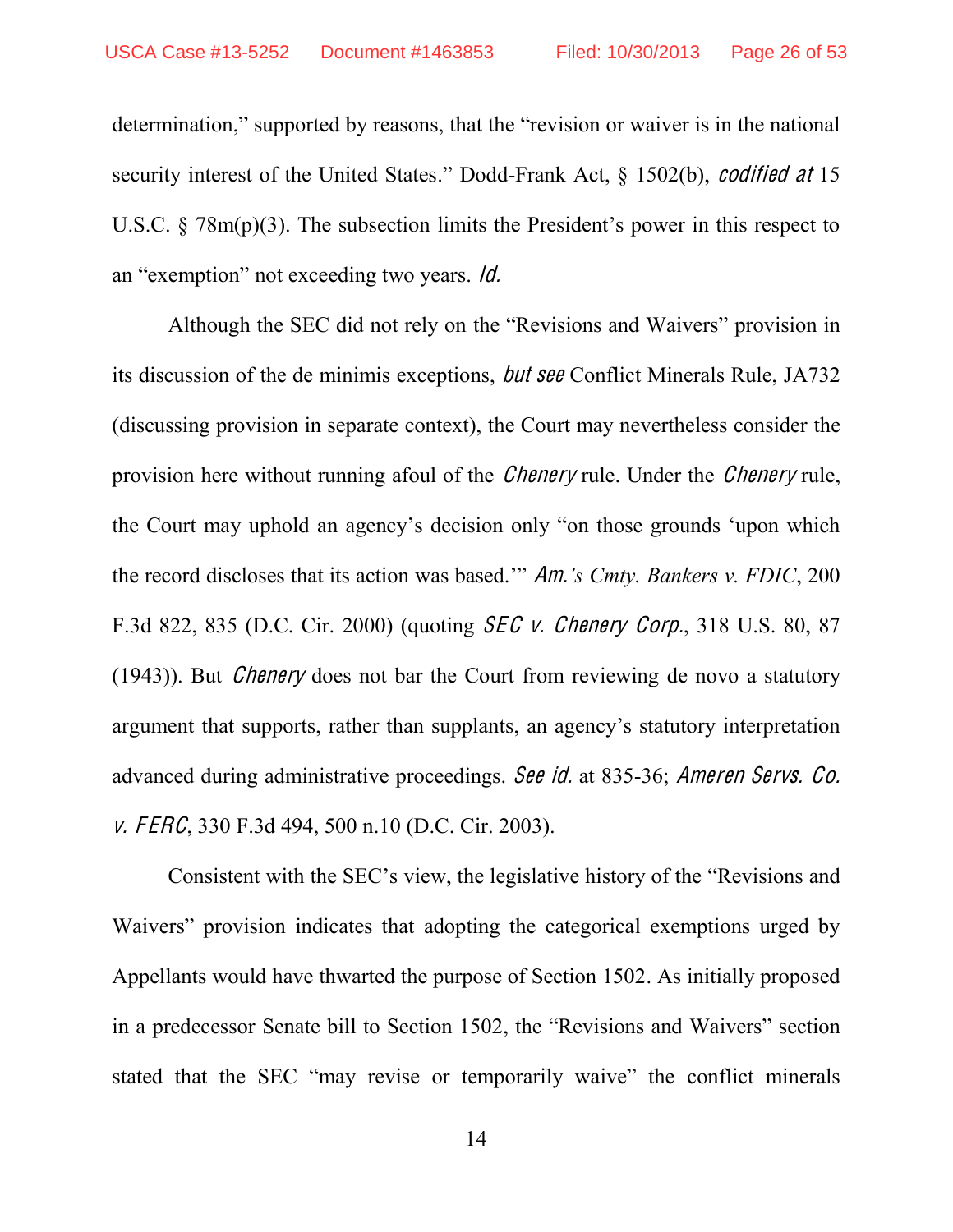reporting requirement if the agency "determines that such revision or waiver is  $\dots$ necessary for the protection of investors, and in the public interest." S. 891, 111th Cong.  $\S$  5. Thus, in its original form, the bill would have tied the SEC's ability to revise or temporarily waive the statutory requirements to a standard similar to those set out in the Exchange Act. See 15 U.S.C.  $\S$  78/(h), 78mm(a)(1). When the Senate added the conflict minerals provision as an amendment to the bill that would become the Dodd-Frank Act, it kept the "Revisions and Waivers" section from the predecessor bill but shifted the power to create a temporary exemption away from the SEC, providing that the agency "shall revise or temporarily waive" the reporting requirement "if the *President* determines that such revision or waiver is in the public interest." Restoring America's Financial Stability Act of 2010, H.R. 4173 (Engrossed Sen. Amend.), 111th Cong. § 1502. At conference, Congress limited the President's power to revise or waive the requirement even further, to circumstances where national security so requires. See H.R. Rep. No. 111-517, at 734 (2010) (Conf. Rep.).

The history of the "Revisions and Waivers" section indicates that Congress expressly considered and wished to limit narrowly the circumstances in which an exemption would be appropriate. It is extremely unlikely that Congress would limit to two years the President's power to waive or revise the reporting requirement to protect national security interests, but deem consistent with the statutory purpose a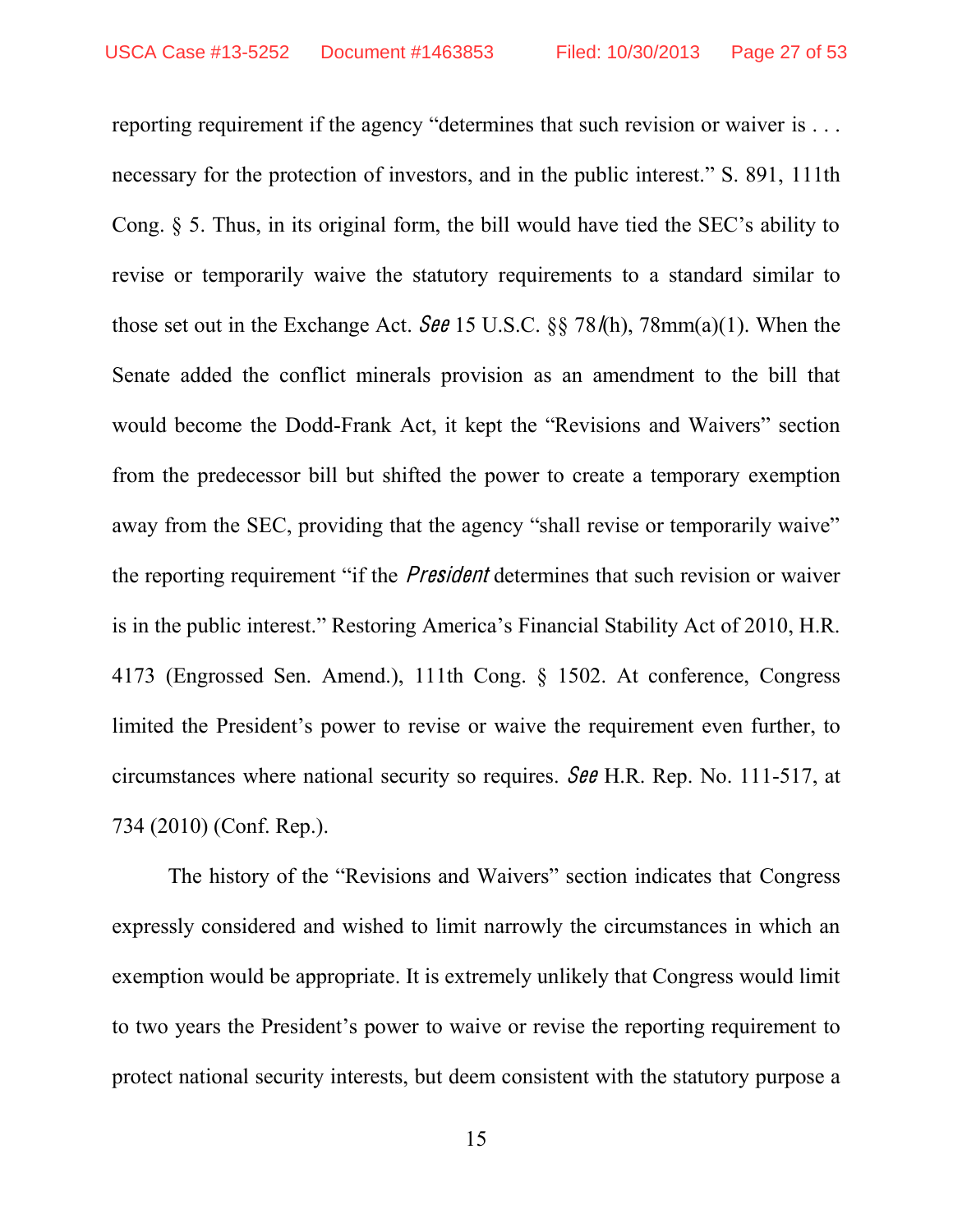categorical exemption to the reporting requirement in a broader range of circumstances based on an SEC determination that an exemption is in the public interest and consistent with the interest of investors.

### <span id="page-27-0"></span>B. The Record Supports the SEC's Conclusion That the Purportedly De Minimis Exceptions Would Undermine the Statute's Purpose.

Appellants fault the SEC's conclusion that conflict minerals are frequently used in small quantities and that the exceptions urged by commenters would, therefore, have a significant impact on the rule. Appellants' Br. at  $30-31$ . They contend that the SEC acted arbitrarily and capriciously by not considering a de minimis exception based on the amounts or value of conflict minerals used by an issuer overall, rather than in a particular product.  $\dot{\theta}$  at 31-32, 34-35. Appellants' argument, premised on a claimed violation of Stat<sup>e</sup> Farm, should be rejected.

*State Farm*'s requirement that an agency provide a satisfactory explanation is satisfied where "the agency's response to public comments  $\ldots$  enable [s] [the Court] to see what major issues of policy were ventilated and why the agency reacted to them as it did." Pub. Citizen, Inc. v. FAA, 988 F.2d 186, 197 (D.C. Cir. 1993) (internal quotation marks and alteration omitted). The SEC's analysis, in which it discussed the proposals for purportedly de minimis exceptions and its reasons for declining to adopt an exception, meets this standard. See Conflict Minerals Rule, JA740, JA743.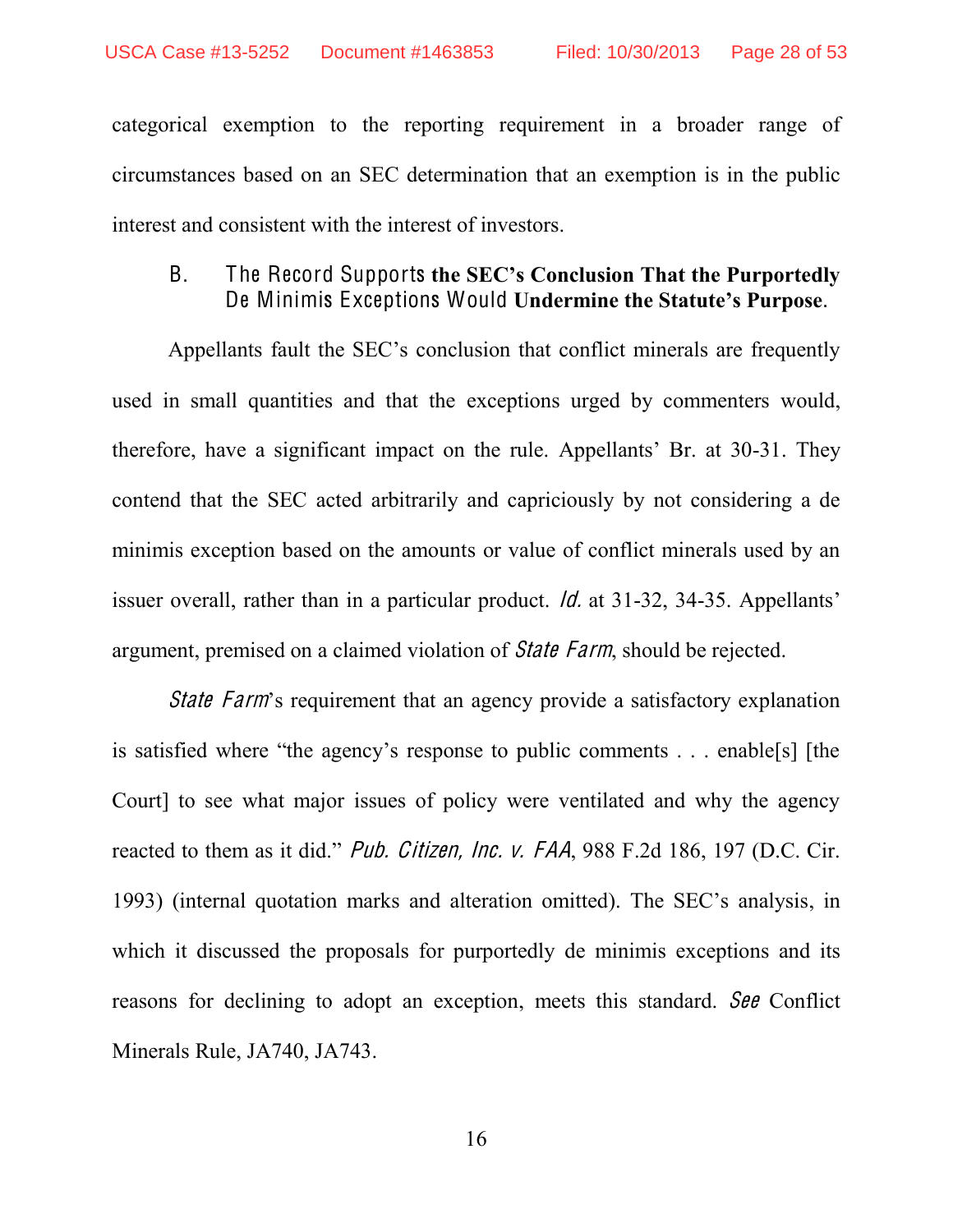Appellants contend that the SEC should at least have created a de minimis exception based on the total amount or fair market value of minerals that an issuer uses each year. Appellants' Br. at 31. However, as one commenter explained, Section 1502 is intended "to reduce the scope of extremely murderous and abusive armed groups" in the DRC benefiting from the conflict minerals trade. Statement of Mike Davis, JA578. One "can't really boil" support for those groups "down to  $a[n]$  [acceptable] level," *id.*, because "[e]ven a small portion of an end-product containing" a conflict mineral "can represent significant value to armed groups perpetuating the bloody conflict in the DRC," Letter of Calvert Investments, JA581, cited at Conflict Minerals Rule, JA740 n.213. As a result, proposed exemptions based on the cost to an issuer of using conflict minerals or on an issuer's market share or total usage of conflict minerals would permit significant financing of armed groups—an untenable outcome. The SEC reasonably determined not to adopt the exemptions urged by commenters. Its discussion of those exemptions was adequate under *State Farm* and supported by the record.

<span id="page-28-0"></span> $\Pi$ . The SEC Reasonably Interpreted Section 1502 to Cover Companies That Exclusively "Contract to Manufacture" Products.

The SEC interpreted Section 1502 to extend to issuers that do not engage in any direct manufacturing but instead contract with other companies to manufacture their products. That interpretation "is 'based on a permissible construction of the

17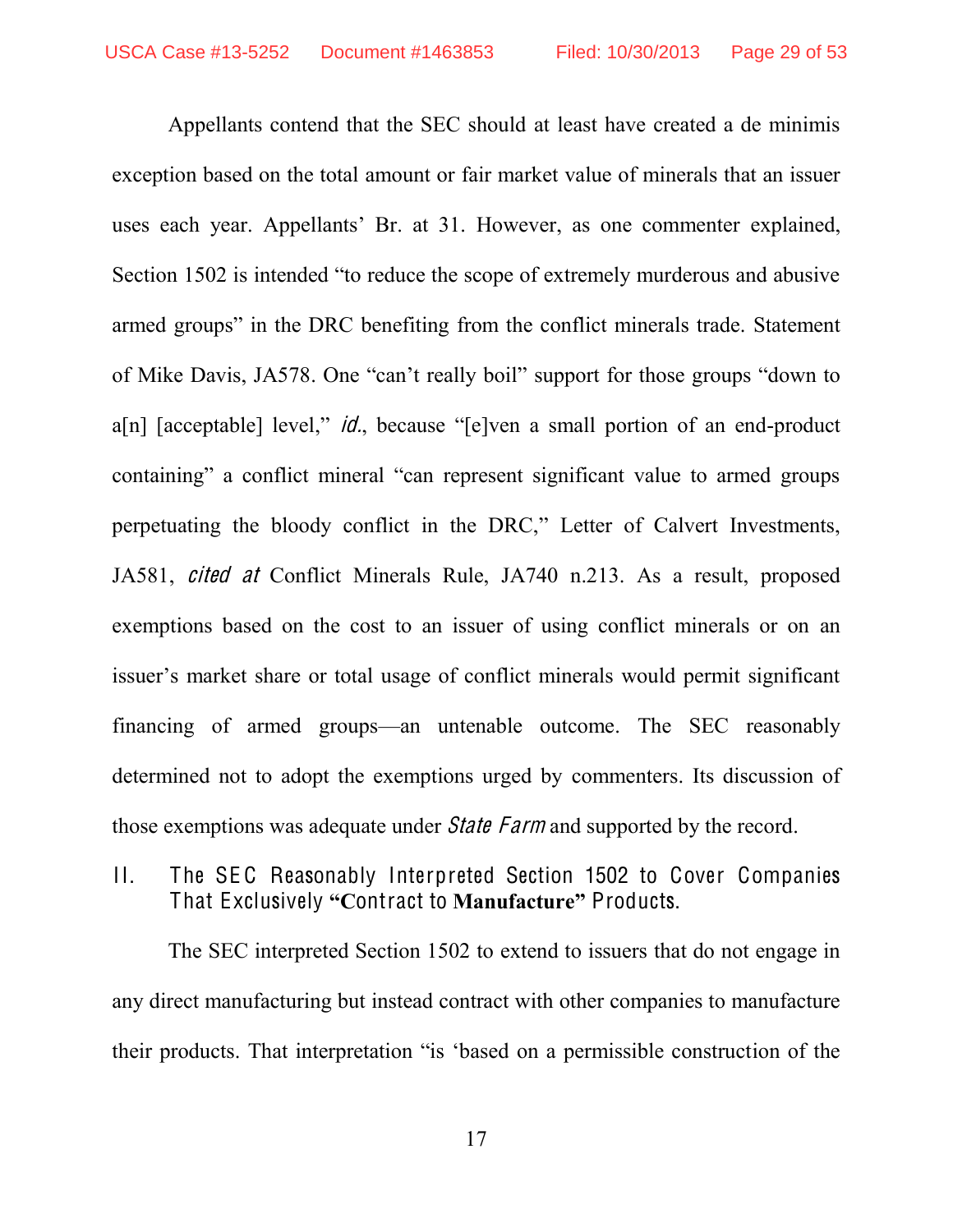statute" and entitled to deference. Bluewater Network v. EPA, 372 F.3d 404, 410 (D.C. Cir. 2004) (quoting Chevron, 467 U.S. at 843).

Amnesty International writes to emphasize that the reading of the statute urged by Appellants would create an utterly unworkable process for investigating and disclosing the use of conflict minerals by issuers that all parties agree *are* covered: companies that both manufacture and contract to manufacture products for which conflict minerals are necessary. Moreover, Appellants' reading would render Section 1502 largely ineffectual at preventing companies—including those that both directly manufacture and contract to manufacture—from skirting the statute's reporting requirements. As a result, Appellants' reading of Section 1502, far from required by the statute's "plain" language, is not even a reasonable interpretation of any ambiguity.

Specifically, Appellants contend that 15 U.S.C.  $\frac{1}{5}$  78m(p)(2), entitled "Person Described," covers only issuers that engage in at least some direct manufacturing. The "Person Described" provision states:

A person is described in this paragraph if—

(A) the person is required to file reports with the Commission pursuant to paragraph  $(1)(A)$ ; and

(B) conflict minerals are necessary to the functionality or production of a product manufactured by such person.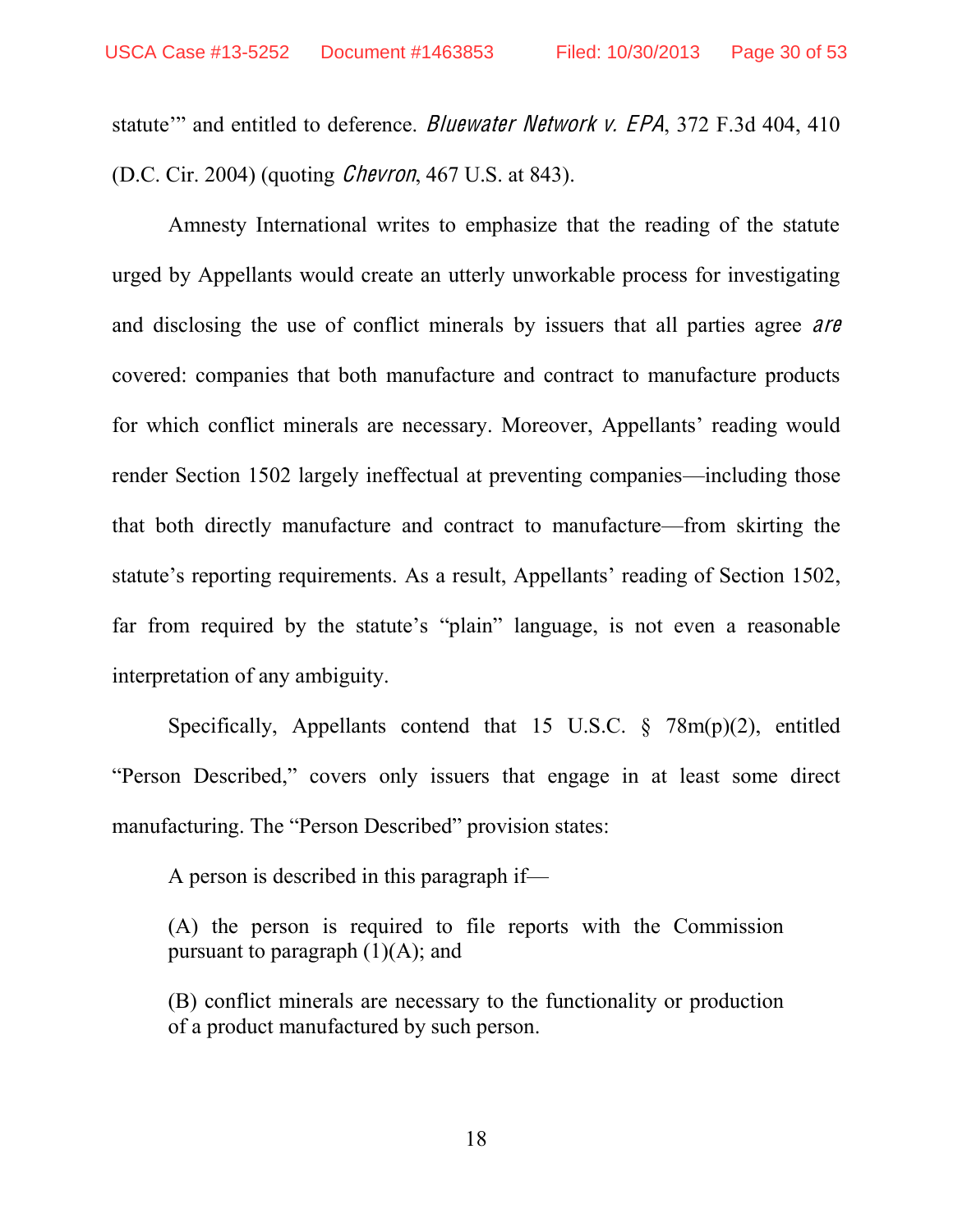15 U.S.C. § 78m(p)(2). Appellants concede that if an issuer engages in some direct manufacturing for which conflict minerals are necessary, the issuer must, as required elsewhere by Section 1502, "descrifbe]  $\dots$  [its] products manufactured or contracted to be manufactured that are not DRC conflict free." Id.  $\S$  78m(p)(1)(A)(ii) (emphasis added).

A fatal flaw in Appellants' interpretation of the statute is that an issuer that engages in both direct manufacturing and contracting to manufacture would not be required to undertake investigatory steps—specifically, a reasonable country of origin inquiry or due diligence—for those products that it *contracts* to manufacture. That is so because provisions underlying the reasonable country of origin inquiry and due diligence requirements, see id.  $\S$  78m(p)(1)(A),  $78m(p)(1)(A)(i)$ , define the scope of covered minerals to be coextensive with those minerals set out in the "Person Described" provision. That is, a covered issuer need undertake a reasonable country of origin inquiry only to determine "whether conflict minerals that are necessary as described in [the "Person Described" provision]... originated in the DRC or an adjoining country." *ld.*  $\sqrt[8]{78m(p)(1)(A)}$ . And under Appellants' reading, the "Person Described" provision covers only minerals that "are necessary to the functionality or production of a product [directly] manufactured by" that issuer, id. § 78m(p)(2), not minerals that are necessary to a product the manufacturer contracted to manufacture. Likewise, a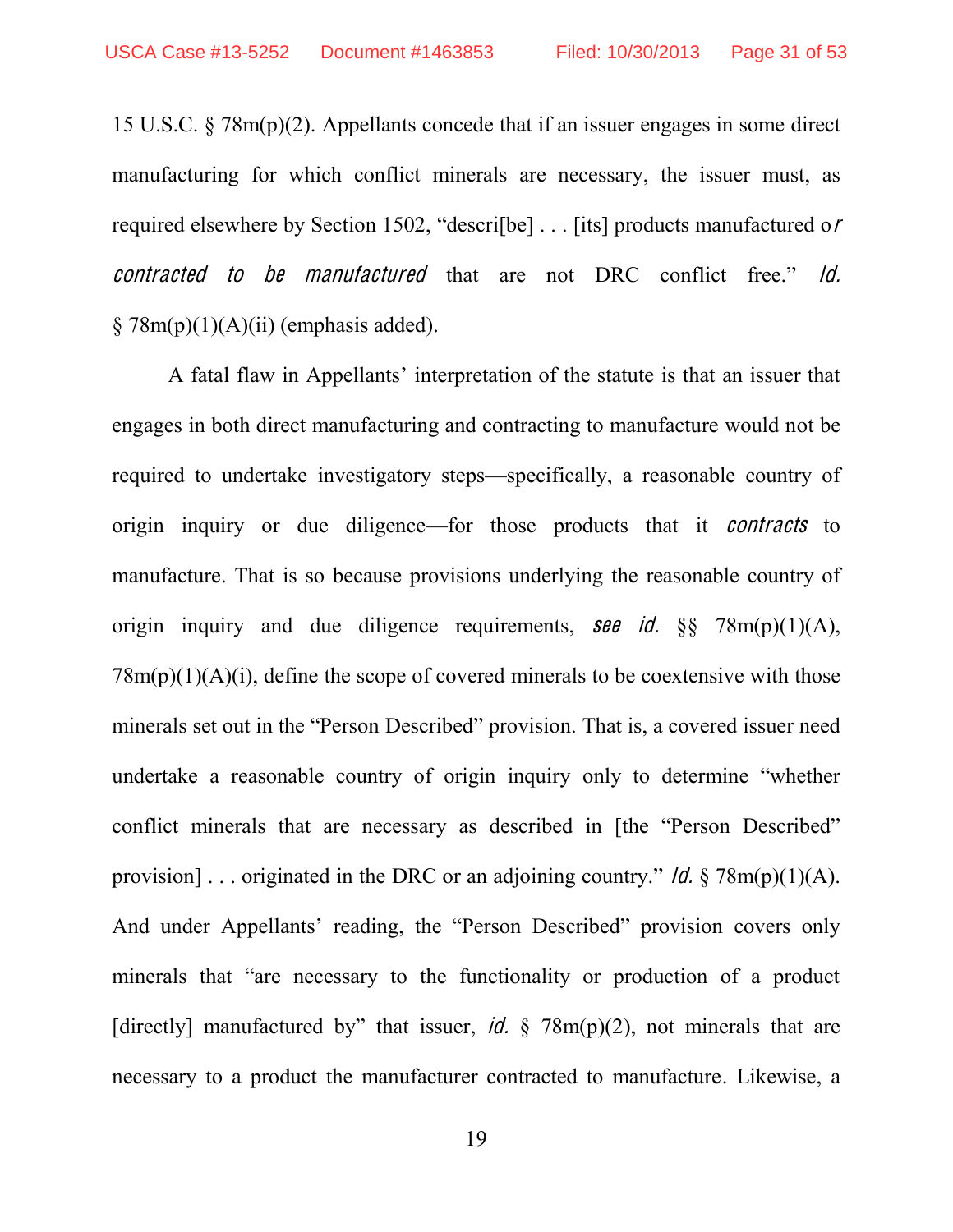covered issuer must undertake due diligence only with respect to "such minerals" as are set out in the "Person Described" provision. See id.  $\S$  78m(p)(1)(A)(i) (referring to minerals described in  $\S$  78m(p)(1)(A), which in turn refers to  $\S 78m(p)(2)$ ). Again, Appellants' reading of that provision limits "such minerals" to those in products that an issuer directly manufactures. In sum, Appellants' reading of the statute would require direct manufacturers of products with conflict minerals to make disclosures regarding products that they contract to manufacture, but it would eviscerate the investigatory requirements that would ensure such issuers make these disclosures in an informed way.

In the district court, Appellants attempted to avoid the logical implication of their argument by contending that  $\frac{8}{2}$  78m(p)(1)(A), which requires companies to disclose whether their products contain conflict minerals, "does not cross-reference"  $\S$  78m(p)(2)(B) [that is, a portion of the "Person Described" provision] in its entirety." Pls.' Dist. Ct. Reply at 19. In Appellants' view, cross-references to the "Person Described" section refer only to "minerals that 'are necessary to the functionality or production of a product," id. (quoting 15 U.S.C.  $\frac{$ \times 78m(p)(2)}{2}$ ), not—as the "Person Described" provision actually states—to "minerals that are necessary to the functionality or production of a product manufactured by such *person*," 15 U.S.C.  $\frac{8}{8}$  78m(p)(2) (emphasis added). It makes no sense, however, to incorporate the word "product"—which is being modified in the "Person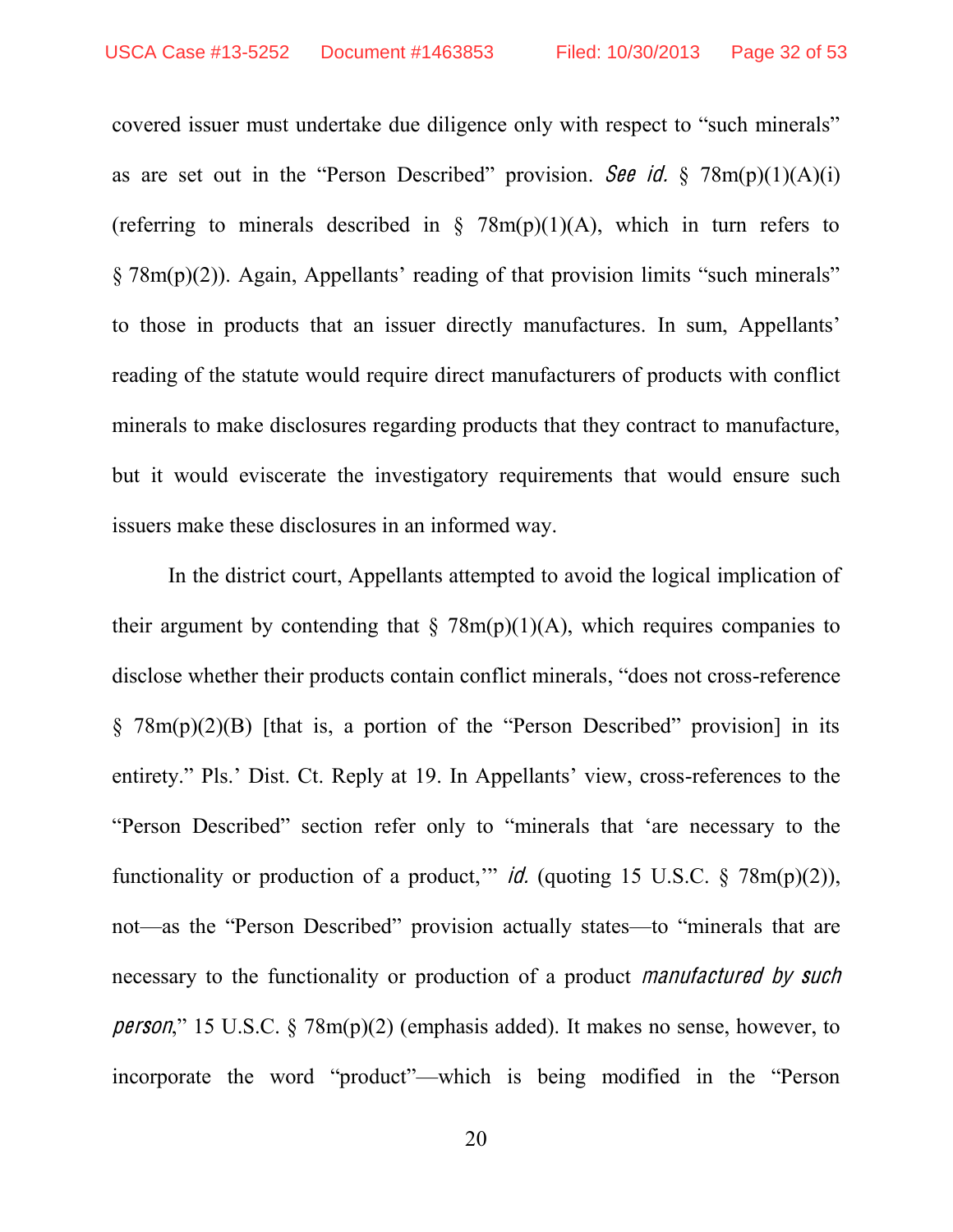Described" provision—without that word's limiting modifier ("manufactured by such person"), which is essential to define the universe of products covered.

Further, Appellants' reading of the "Person Described" section would render Section 1502 largely ineffective at preventing an end-run around the statute's disclosure requirement. Some companies covered by the final rule engage in manufacturing only indirectly by issuing "requirements for products to be manufactured for them—including design, quality, product life expectancy, and so on." Letter from Senator Durbin & Representative Jim McDermott, JA103. Indeed, "conflict minerals are most commonly used in electronics and other technological products that may be manufactured by a different entity than the one that brands, markets, and profits from the product." Statement of Darren Fenwick, Enough Project, JA 641. Appellants' reading would permit a company that outsources the production of its products while maintaining a primary role in determining the manufacturing process to disavow any responsibility for making disclosures. And if the issuer in turn relied on supplier-manufacturers that were not themselves issuers, *no one* would be required to report to the SEC information about the conflict minerals in the resulting product. As Section  $1502$ 's congressional supporters recognized, under Appellants' reading, "a large, non-transparent use of the black market for DRC conflict minerals would remain, directly subverting the policy intention of the law." Durbin & McDermott Letter, JA103.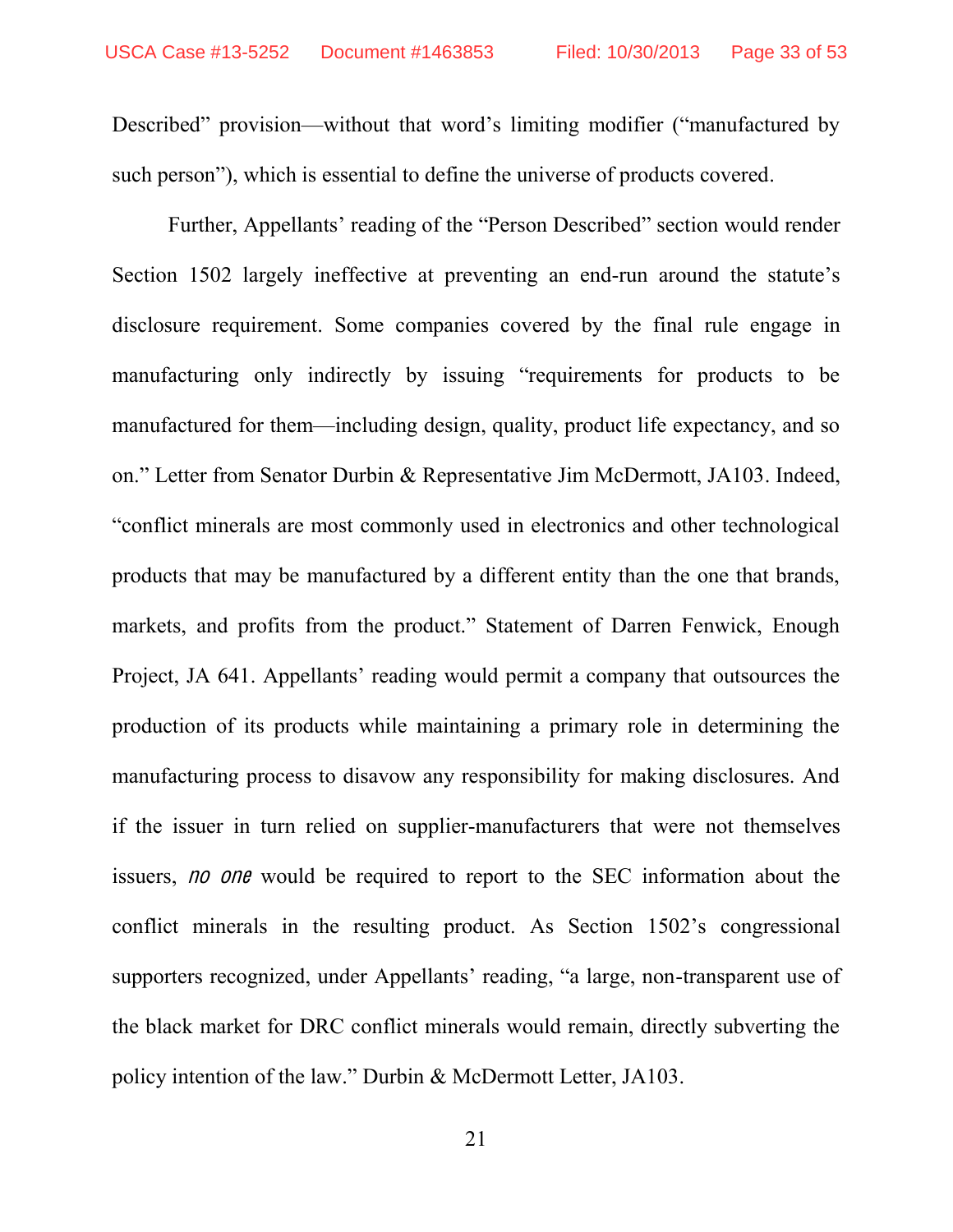Nor would Appellants' reading fare any better with respect to preventing an end-run around the disclosure rule by companies that both engage in some direct manufacturing and also contract to manufacture products. Under Appellants' reading of the "Person Described" section, a covered issuer is not simply one that engages in some direct manufacturing; rather, conflict minerals must be "necessary to the functionality or production of a product [directly] manufactured by" that issuer. As a result, an issuer would not need—as Appellants claim—to "cease manufacturing altogether" to avoid the disclosure requirement. Pls.' Dist. Ct. Opening Br. at 48-49. Rather, an issuer could simply contract to manufacture any products for which conflict minerals might be necessary, reserving its direct manufacturing for those products that the issuer knows do not contain conflict minerals.

#### <span id="page-33-0"></span>III. The SEC Sufficiently Examined the Rule's Costs and Benefits.

Appellants and their amici contend that the SEC failed to determine whether the rule or its alternatives would create humanitarian benefits that justify the costs of the agency's discretionary choices. Appellants' Br. at  $47-51$ ; e.g., American Petroleum Institute (API) Br. at 3. In particular, they argue that the SEC has a heightened burden to conduct cost-benefit analysis under the Exchange Act, 15 U.S.C. §§ 78c(f) and 78w(a)(2). But the SEC was not required to reassess humanitarian benefits that Congress itself determined would flow from Section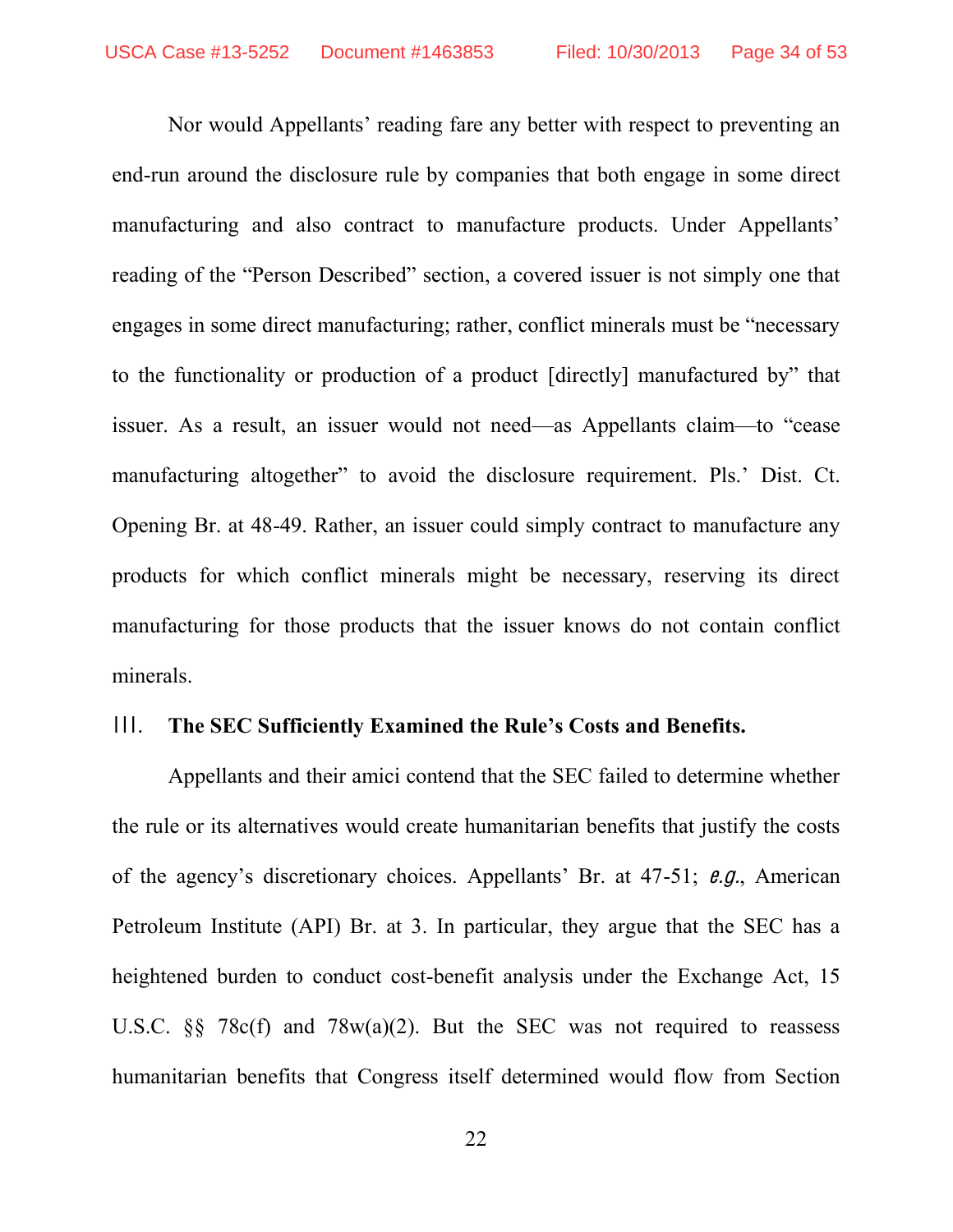1502 and the mandatory rule. Moreover, § 78c(f) does not even apply to this rulemaking, and, in any event, neither  $\S 78c(f)$  nor  $\S 78w(a)(2)$  required the SEC to engage in a formal cost-benefit analysis under which the agency's discretionary decisions must have been justified by corresponding and demonstrable humanitarian benefits.

<span id="page-34-0"></span>A. The SEC Was Not Required to Reevaluate the Humanitarian Benefits of Section 1502.

The gravamen of Appellants' cost-benefit challenge is that the SEC failed to determine whether the rule or its alternatives would provide compelling social benefits identified in Section 1502. Appellants' Br. at 47. Appellants argue that the SEC should have measured the rule's impact on mining communities, financing of and smuggling by armed groups, and humanitarian atrocities in the DRC. Id. at 48- 49. The fundamental problem with Appellants' argument, however, is that when Congress passed Section 1502, it made its own determination that requiring disclosure would lead to humanitarian benefits in the DRC. By setting a deadline for a mandatory rule, Congress directed the SEC to act on <sup>t</sup>ha<sup>t</sup> determination. The causal link between the tool of disclosure and social benefits to the DRC is not subject to administrative reevaluation; it is a legislative judgment by the elected representatives of the American people.

In addition to conducting a quantitative cost analysis of the rule based on available data, the SEC considered in qualitative terms "the costs and benefits" of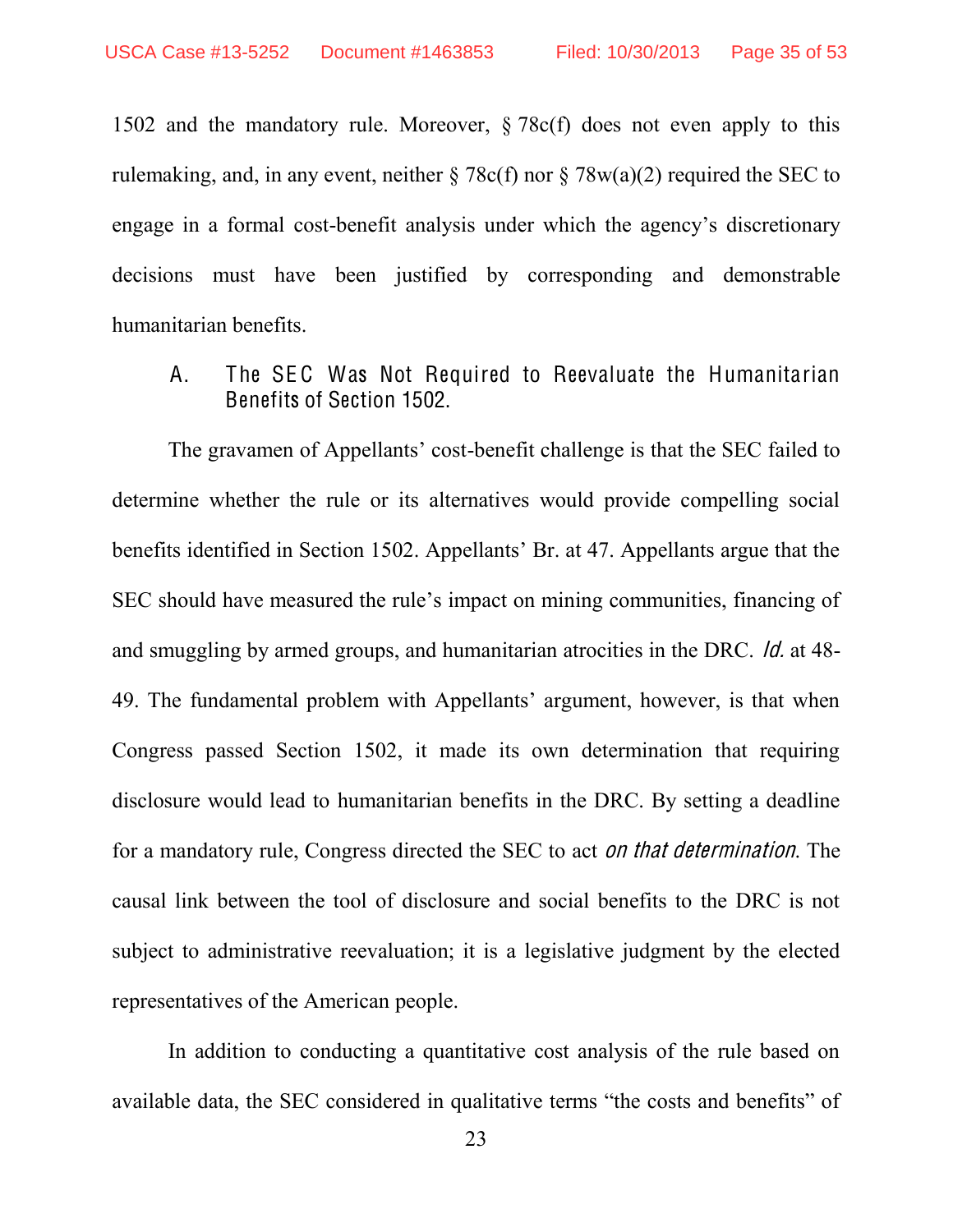fourteen major "discretionary choices." Conflict Minerals Rule, JA787-95. In so doing, the SEC repeatedly opted for policies that would be less costly to industry and rejected alternatives that the rule's supporters had suggested were more consistent with the statute and congressional intent. The agency also identified and assessed benefits that were within its expertise, such as whether a discretionary choice would make Conflict Minerals Reports "easier to compare." *ld.*, JA791. The Administrative Procedure Act, 5 U.S.C. § 500 et seq., requires no more.

Other provisions of the statute demonstrate that Congress did not intend the SEC to reevaluate Section 1502's effectiveness in achieving humanitarian benefits in the DRC before adopting the mandatory rule. Congress expressly conditioned the termination of Section 1502's reporting requirement on the President's determination—not the SEC's—that armed groups do not "continue to be directly involved and benefitting from commercial activity involving conflict minerals." Dodd-Frank Act, § 1502(b), codified <sup>a</sup><sup>t</sup> 15 U.S.C. § 78m(p)(4). And Congress maintained a close oversight role, directing the head of the General Accounting Office—not the SEC—to submit annual reports to Congress on Section 1502's effectiveness in "promoting peace and stability" in the DRC and adjoining countries. *Id.*  $\frac{1}{2}$  1502(d)(2). These provisions reinforce that the SEC was not required to undertake its own assessment of any humanitarian benefits to the DRC.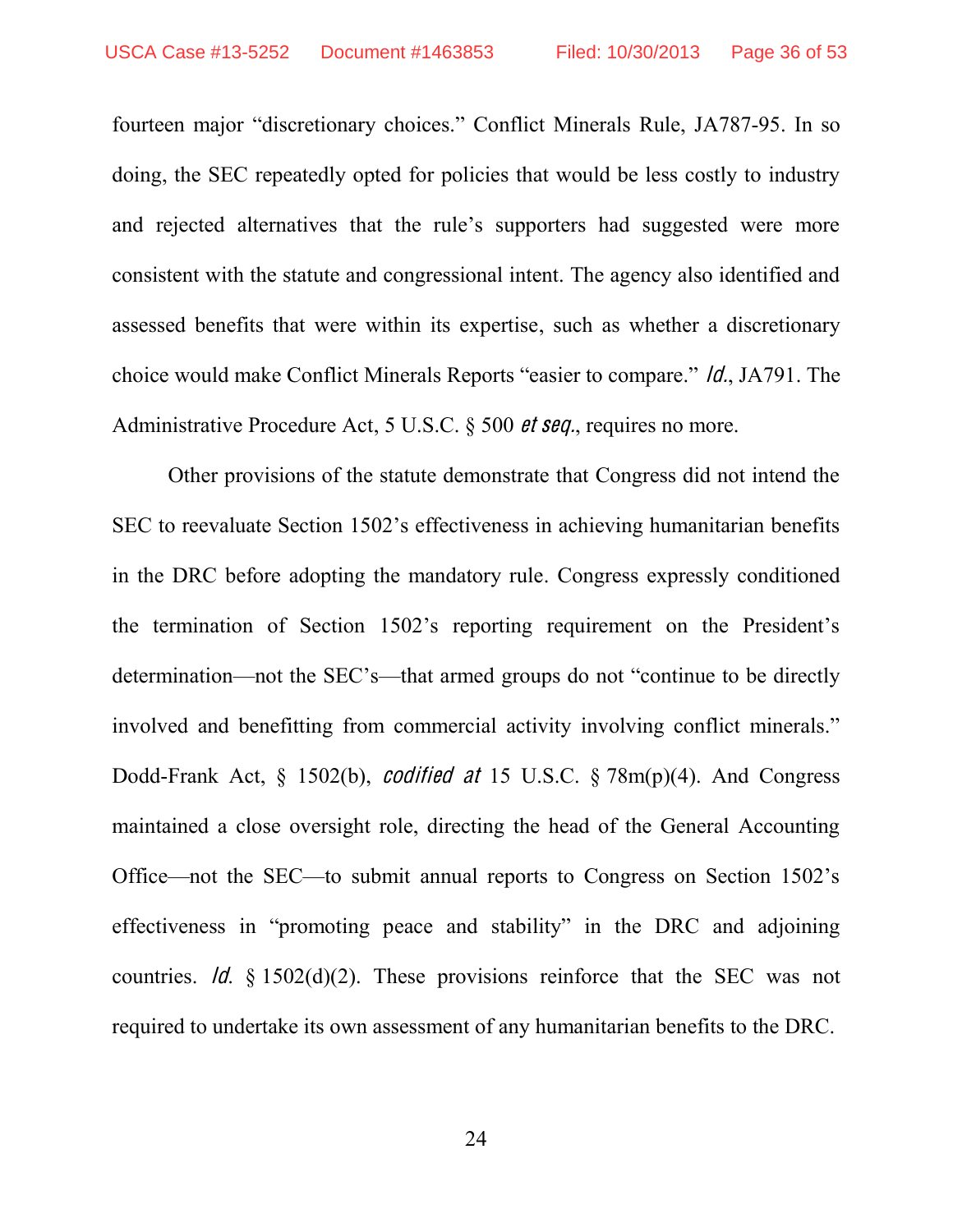The implication of the contrary contention urged by Appellants is quite farreaching. Appellants assert that the SEC should have resolved a dispute among commenters regarding whether Section 1502, and the anticipation of an implementing rule, had improved or exacerbated eastern DRC's conflict and humanitarian crisis. Appellants' Br. at 48-49. But the SEC could not have weighed these comments—all based on observations before the final rule's requirements even went into effect—without second-guessing Congress's policy choice in enacting Section 1502.

### <span id="page-36-0"></span>B. Section 78c(f) Does Not Apply to the Rule, and, in Any Event, the **SEC's Analysis Complies with the Exchange Act.**

Appellants and their amici contend that 15 U.S.C. § 78c(f) obligates the SEC to conduct a heightened assessment of costs and benefits and that the SEC failed to meet this obligation. Appellants' Br. at 50;  $\theta$ .g., API Br. at 4. But regardless of the standard imposed by § 78c(f), reliance on that provision here is misplaced because it does not apply. Section 78c(f) provides only that when the SEC engages in a rulemaking that requires it "to consider or determine whether an action is necessary or appropriate in the public interest," the agency must "consider  $\dots$  the protection of investors" and whether a rule "will promote efficiency, competition, and capital formation." Section 1502 does not require the SEC "to consider or determine whether [the rule] is necessary or appropriate in the public interest." In this regard, Section 1502 stands in stark contrast to other Exchange Act sections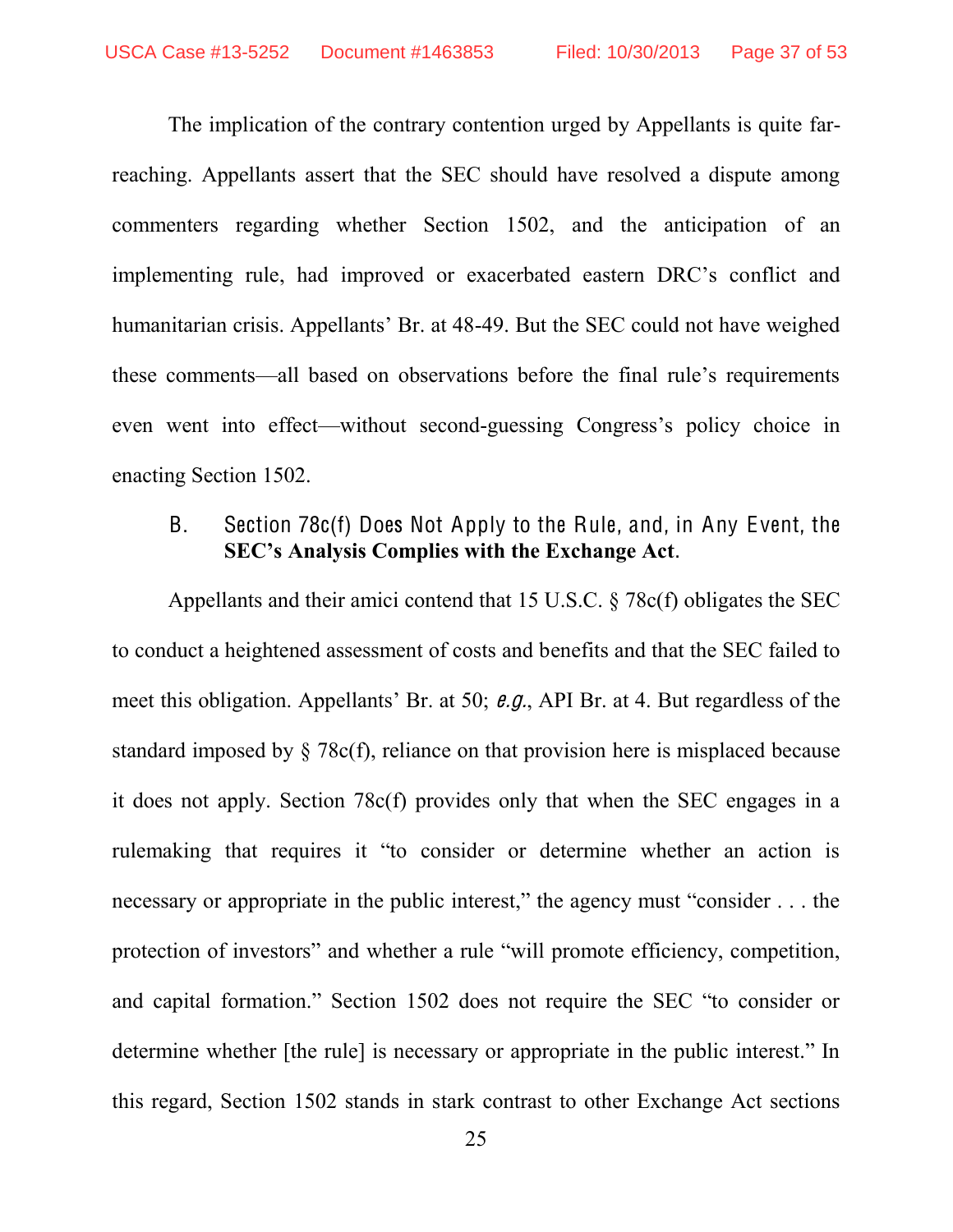that do. *See, e.g.*, 15 U.S.C. §§ 78f(a); 78/(b)(1); 78m(q)(2)(D)(ii)(VII). Thus, even assuming § 78c(f) requires some kind of heightened cost-benefit analysis, the SEC's failure to apply that feature of the statute would not render the agency's analysis arbitrary or capricious.

The district court likewise suggested that  $\S$  78c(f) does not apply to the Conflict Minerals Rule. JA878 n.15. However, in reliance on American Equity Investment Life Insurance Co. v.  $SEC, 613 F.3d 166 (D.C. Cir. 2010)$ , the court evaluated the agency's rulemaking under the standard set forth in  $\S$  78c(f) because the SEC conducted its analysis "without any suggestion" that  $\S$  78c(f) did not apply. JA878 n.15. In this regard, the district court erred because American Equity is inapposite. That case held that the SEC must defend its analysis under the standard it employed in a rulemaking because the SEC had justified its discretionary rule based on an unreasoned conclusion that the rule would increase competition, efficiency, and capital formation. Am. Equity, 613 F.3d at 177-79. Under those circumstances, this Court held that the SEC's conclusion was arbitrary regardless of whether the statute required the agency to analyze these factors. Here, in contrast, although the SEC considered the  $\S$  78c(f) factors, its conclusions with respect to these factors did not form its justification for adopting the mandatory rule or the specific features that Appellants challenge.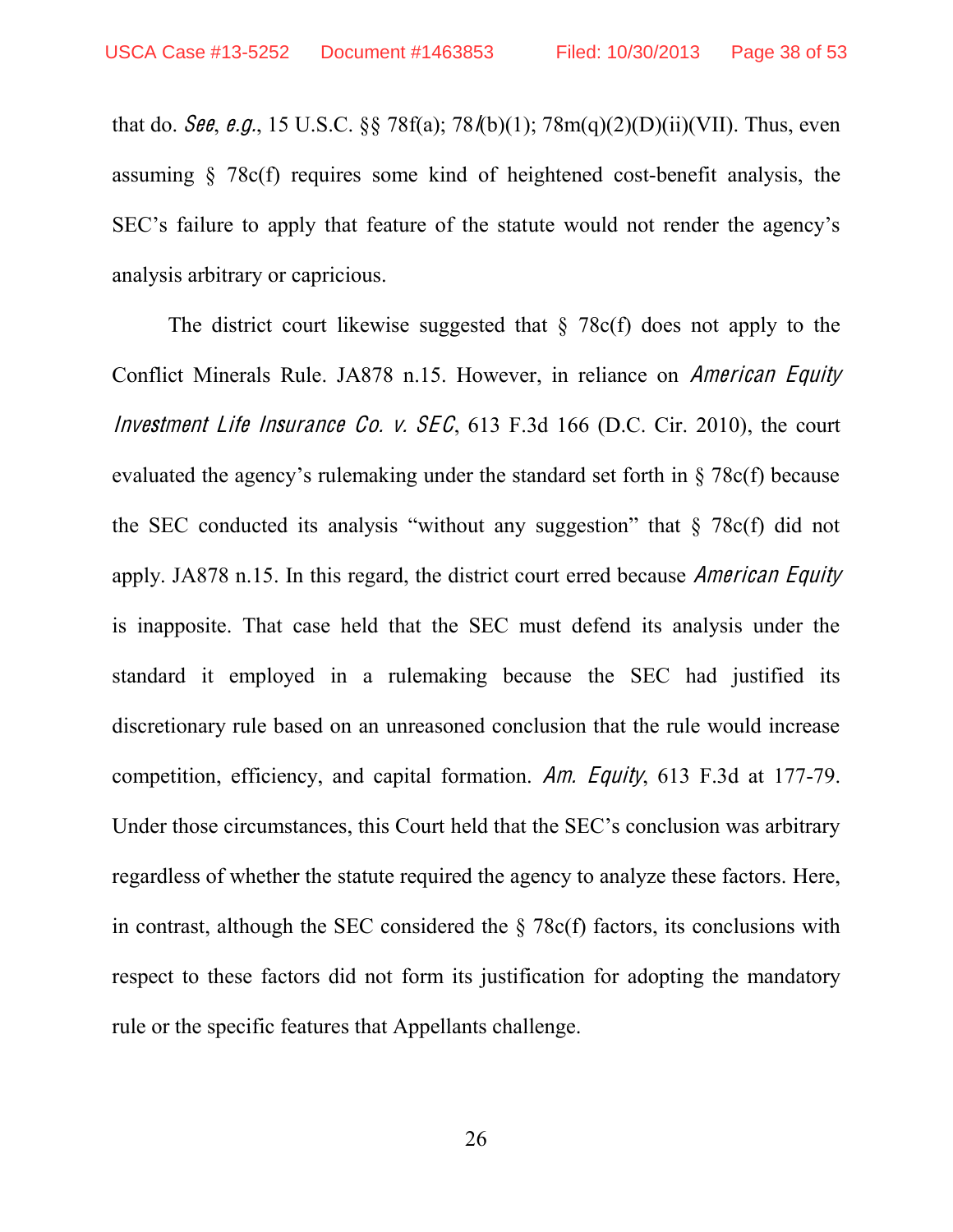In any event, to the extent that the SEC was required by  $\S 78c(f)$  to consider the rule's impact on efficiency, competition, and capital formation, it reasonably did so. See Conflict Minerals Rule, JA780, JA795-796; <sup>s</sup>ee als<sup>o</sup> SEC Br. 54-58. Likewise, in adopting the rule, the SEC complied with  $\S 78w(a)(2)$  by considering the impact of the rule on competition and determining that the rule would not impose an unnecessary or inappropriate burden on competition. See SEC Br. at 50- 52.

<span id="page-38-0"></span>IV. Neither Section 1502 Nor the Rule Violates the First Amendment.

Under Section 1502 and the rule implementing it, a covered company must report "whether conflict minerals that are necessary" to its products "originate [d] in the [DRC] or an adjoining country." Dodd-Frank Act,  $\S$  1502(b), *codified at*  $\S 78m(p)(1)$ . Additionally, if the company is required to submit a Conflict Minerals Report, it must describe those products "that are not DRC conflict free," a term defined by statute. *Id., codified at*  $\S$  78m(p)(1)(A)(ii). However, those companies that, despite due diligence, cannot determine the origin of their conflict minerals or whether those minerals finance or benefit armed groups in the DRC or an adjoining country must report only that their products have "not been found to be DRC conflict free" or, during the first two years of reporting, that the products are "DRC conflict undeterminable." Conflict Minerals Rule, JA767-68.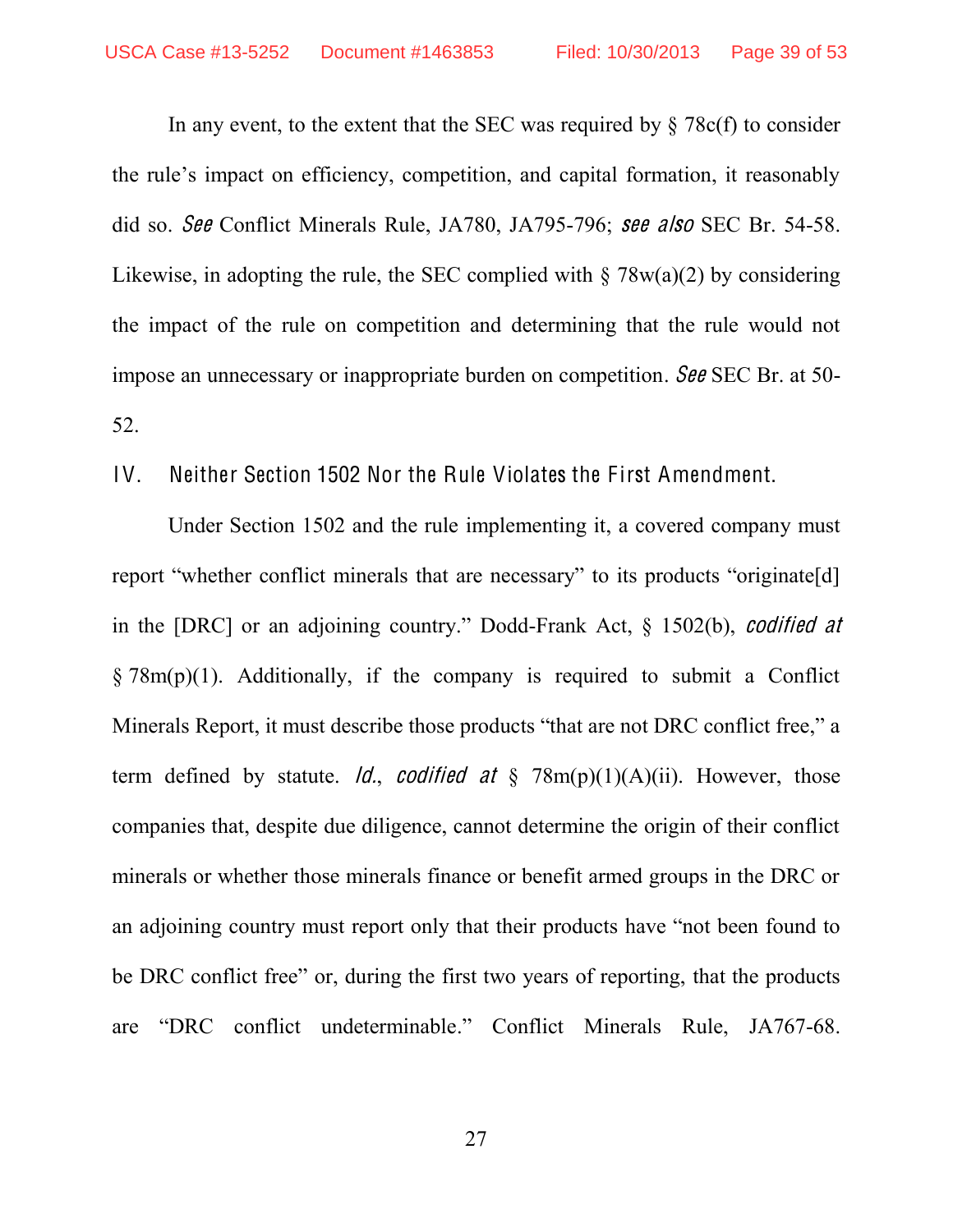Appellants' First Amendment challenge to these aspects of the reporting requirement lacks merit.

Section 1502 and the rule direct companies to report factual information. To comply, companies need not make a political statement or express support for Congress's judgment about the conflict and humanitarian crisis in the DRC. Nor does Section 1502 or the rule limit what companies can otherwise say about the DRC and the reporting requirement. Companies can explain to investors and the public that the disclosures are required by law and that the term "DRC conflict" free" is defined by statute. They are also free to criticize Section 1502 and its efficacy or to take issue with the view that the trade in conflict minerals is actually harmful.

What companies cannot do is cloak themselves in the First Amendment to avoid reporting factual information as part of a securities disclosure regime regarding whether their products contain conflict minerals from the DRC. "There are literally thousands of similar regulations on the books—such as product labeling laws, environmental spill reporting, accident reports by common carriers, SEC reporting as to corporate losses and (most obviously) the requirement to file tax returns to government units who use the information to the obvious disadvantage of the taxpayer." *Pharm. Care Mgmt. Ass'n v. Rowe*, 429 F.3d 294, 316 (1st Cir. 2005). The proposition that the disclosure challenged here, like "these"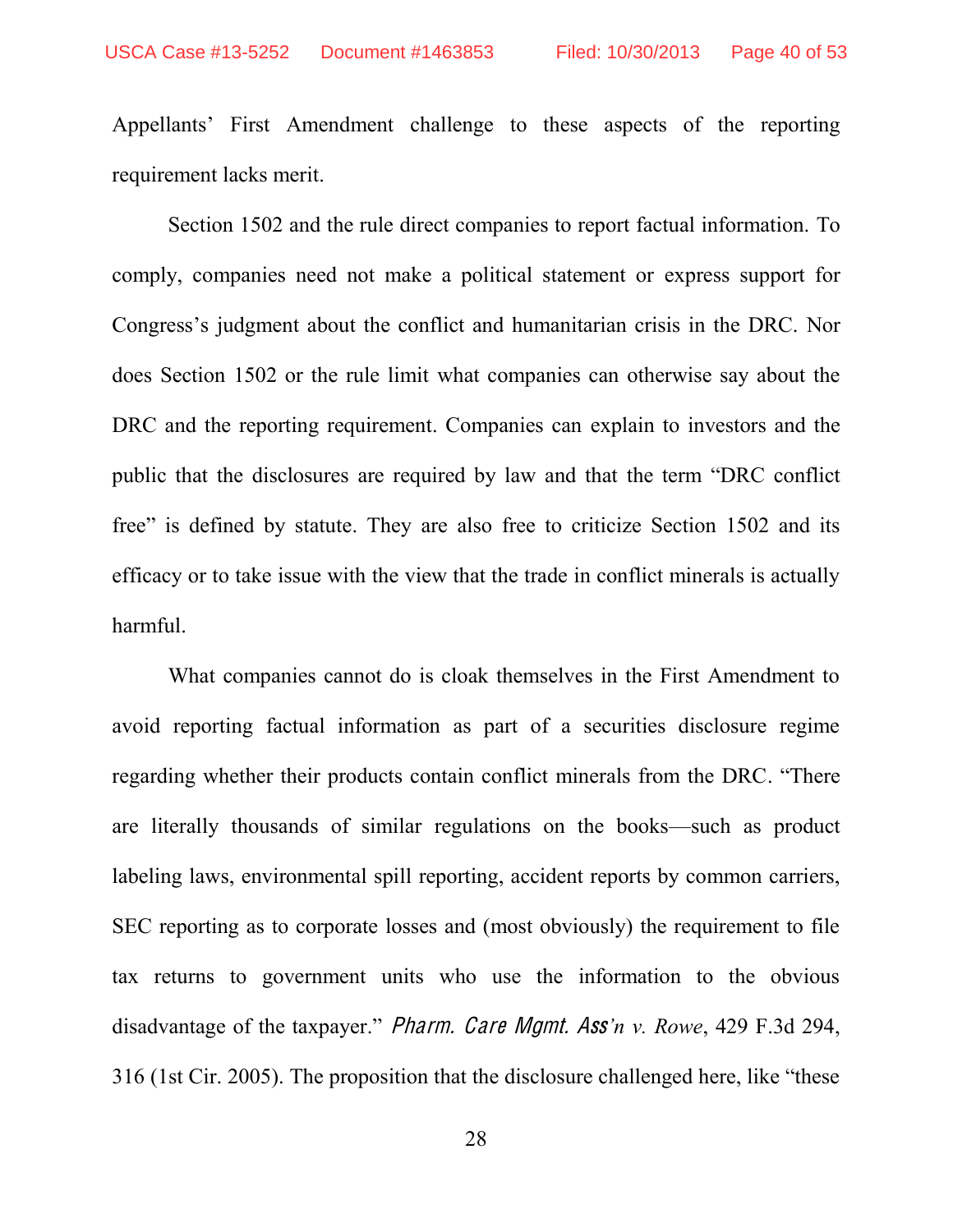thousands of routine regulations[,] require[s] an extensive First Amendment analysis is mistaken."  $\theta$ .

<span id="page-40-0"></span>A. The Disclosure Requirement Is a Securities Regulation Subject to Limited Scrutiny.

By adopting Section 1502, Congress made the conflict-mineral disclosure an integral part of the securities reporting scheme mandated under the Exchange Act. Although Section 1502 is intended to promote peace and security in the DRC, it is also intended to provide investors with information that they can use to make more informed investment decisions. 156 Cong. Rec. S3976 (May 19, 2010) (statement of Sen. Feingold). And as numerous commenters have described, <sup>s</sup>ee <sup>s</sup>upra p.7, the reports required by Section 1502 will help investors understand the risks to issuers and their supply chains. Accordingly, any First Amendment concerns raised by Section 1502 must be evaluated in the same manner as those posed by other securities disclosure requirements.

As this Court has recognized, "regulation of the exchange of information regarding securities is subject only to limited First Amendment scrutiny" and "is a form of regulation distinct from the more general category of commercial speech." SEC v. Wall St. Publ'g Inst., Inc., 851 F.2d 365, 373 (D.C. Cir. 1988). Likewise, the Supreme Court has repeatedly stated that regulation of information about securities does not offend the First Amendment. See Dun & Bradstreet, Inc. v. Greenmoss Builders, Inc., 472 U.S. 749, 758 n.5 (1985); Ohralik <sup>v</sup>. Ohio Stat<sup>e</sup> Bar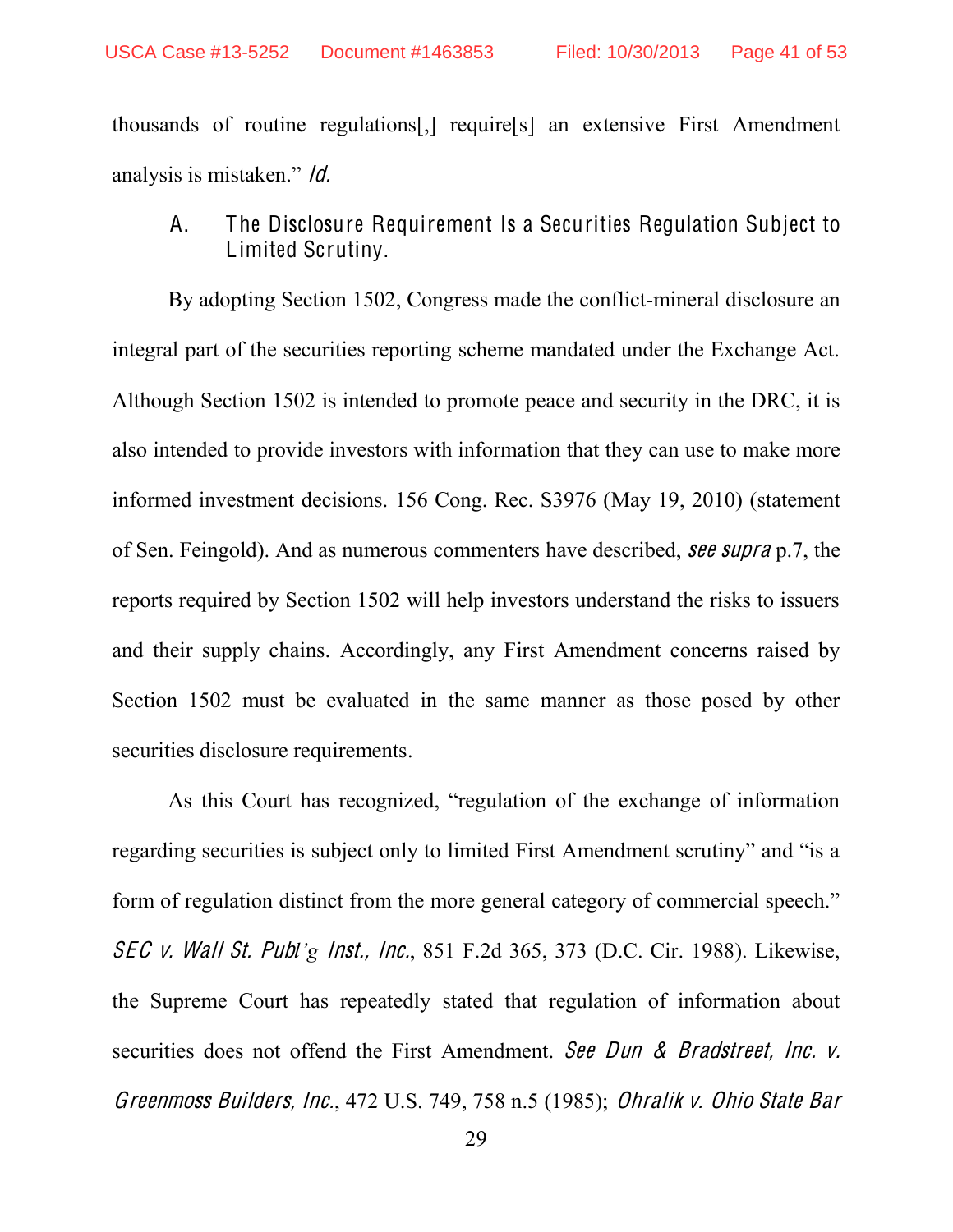*Ass'n*, 436 U.S. 447, 456 (1978); *Paris Adult Theatre I v. Slaton*, 413 U.S. 49, 64 (1973). More recently, in *Full Value Advisors, LLC v. SEC*, this Court reiterated that securities regulation "involves a different balance of concerns and calls for different applications of First Amendment principles. $\degree$  633 F.3d 1101, 1109 (D.C. Cir. 2011) (internal quotation marks omitted).

One underlying rationale for unique, less stringent First Amendment treatment of securities regulation rests on the "federal government's broad powers to regulate the securities industry." *Wall St. Publ'g*, 851 F.2d at 372. In *Wall Street Publishing*, this Court relied on that rationale to hold that a magazine could be constitutionally required, with some limitation, to disclose to the public quid pro quo agreements that it had with securities issuers about which the magazine printed articles. Id. at 374. Likewise, in Full Value, this Court applied rational-basis review to uphold a securities provision that required an institutional investment manager to submit to the SEC "among other things, the names, shares, and fair market value of the securities over which the institutional manager<sup>[]</sup> exercise<sup>[d]</sup> control." 633 F.3d at 1104, 1109.

Under the deferential standard set forth in Wall Stree<sup>t</sup> Publishing and Full Value, the mandatory disclosure requirement challenged by Appellants easily passes muster. Congress's conclusion that the disclosure requirement is an appropriate way to promote corporate transparency and inform investors, in service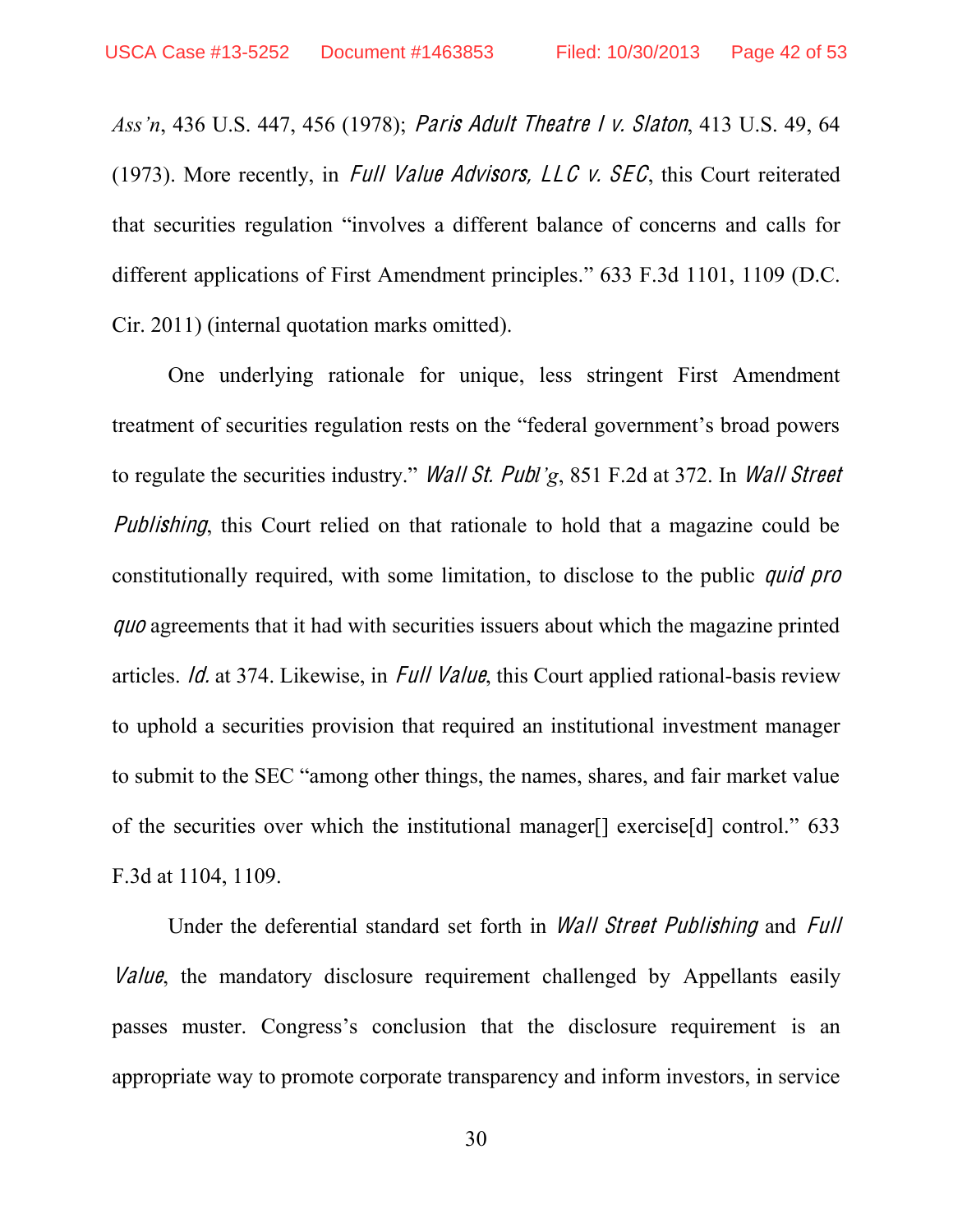of promoting peace and security in the DRC, is undoubtedly reasonable. Appellants conceded as much during oral argument before the district court. See JA846 (counsel for Appellants stating that "if this were rational basis review," Congress's judgment in passing Section 1502 "would be enough").

Appellants instead contend that a relaxed standard of review does not apply because the disclosure here does not relate to the purchase and sale of securities. Appellants' Br. at 54 n.5. But the relationship between the required disclosure and the purchase and sale of securities in this case is in fact far more direct than in Wall *Street Publishing*, in which this Court upheld in part the constitutionality of an injunction that would regulate magazine articles as opposed to direct disclosures from issuers. 851 F.2d at 367, 372. Here, the required disclosure is specific to a company's products and its sourcing operations and is revealed in a mandatory securities disclosure. It will provide investors and the public with additional information about the company, including risks to the company's supply chain. It is, in short, a communication about securities.

Appellants separately contend that *Wall Street Publishing*'s relaxed standard of review does not apply because companies must make the conflict minerals disclosures not only to the SEC, but also to the public using the company's own resources. Appellants' Br. at 54 n.5; see also Dist. Ct. Op., JA909 (appearing to distinguish *Wall Street Publishing* on this ground). But the same was true in *Wall*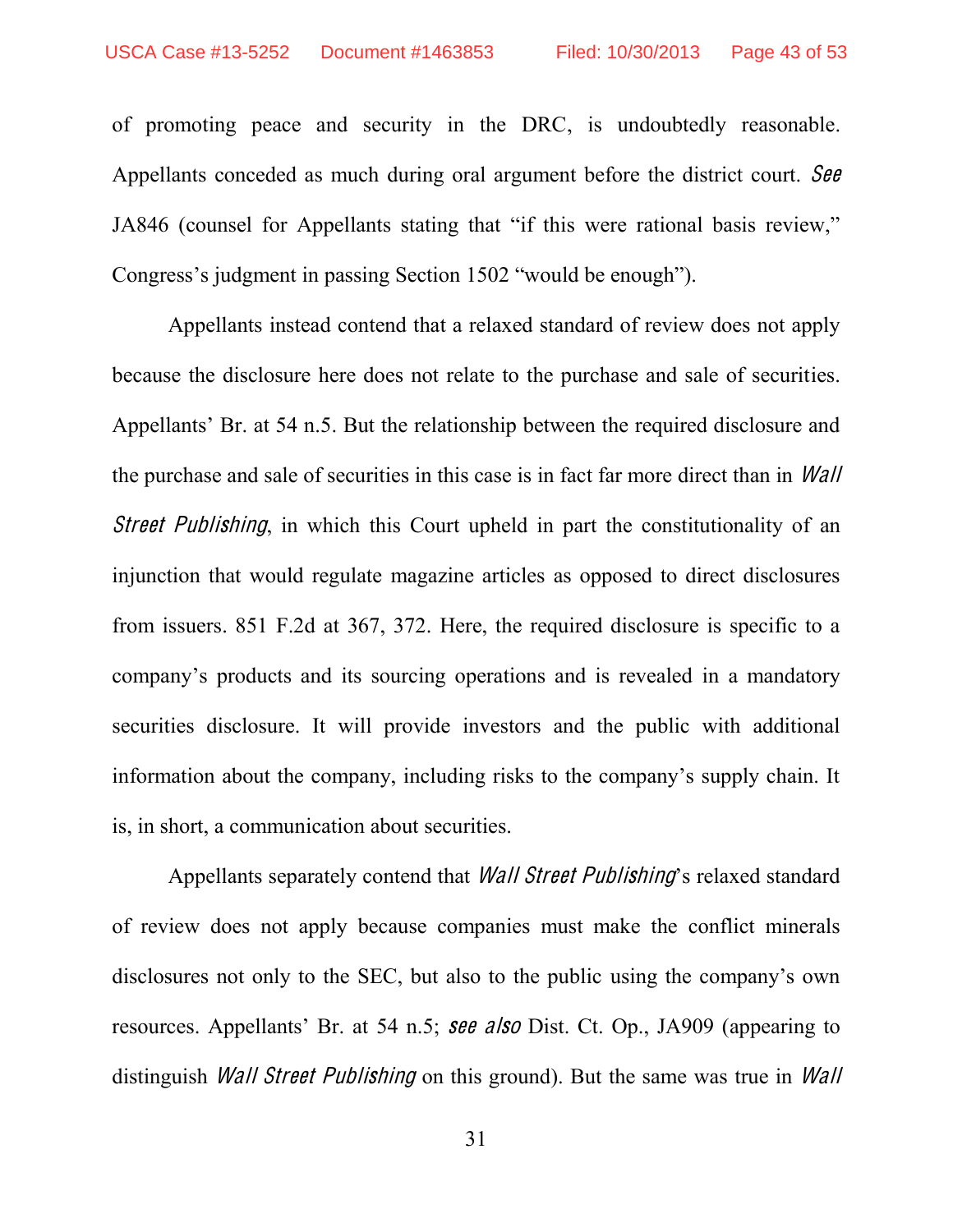Street Publishing, which involved an injunction against a violation of an anti-fraud provision under federal securities law. Just as the companies here would be required to publish securities disclosures on their own websites, the magazine in Wall Street Publishing would have been required to use its own publication to make the requisite disclosure to avoid misleading readers. See 851 F.2d at 370 n.7.<sup>5</sup>

<span id="page-43-0"></span>B. The Disclosure Requirement Is Constitutional Even Under Intermediate Scrutiny.

If this Court determines, despite *Wall Street Publishing* and *Full Value*, that scrutiny akin to rational-basis review does not apply, the disclosure requirement would at most be subject to intermediate scrutiny as commercial speech under Central Hudson Ga<sup>s</sup> & Electri<sup>c</sup> Corp. <sup>v</sup>. Publi<sup>c</sup> Service Commission, 447 U.S. 557 (1980). See Dist. Ct. Op., JA910. The requirement unquestionably meets this standard.

1. Appellants contend that the disclosure is "not commercial" but instead "pregnant with political judgments and connotations" and, therefore,

 <sup>5</sup> Amnesty International also believes that rational-basis review, as described in Zaudere<sup>r</sup> <sup>v</sup>. Office <sup>o</sup>f Disciplinary Counsel, 471 U.S. 626 (1985), applies to Section 1502 and the Conflict Minerals Rule. Zaudere<sup>r</sup> holds that disclosure and other mandatory informational requirements applicable to commercial speech are permissible if "reasonably related" to a permissible state interest. Id. at 651. However, Amnesty International recognizes that this panel is bound by R.J. Reynold<sup>s</sup> Tobacc<sup>o</sup> Co. <sup>v</sup>. FDA, 696 F.3d 1205 (D.C. Cir. 2012), which circumscribed *Zauderer*'s rational-basis standard. *Id.* at 1213-14.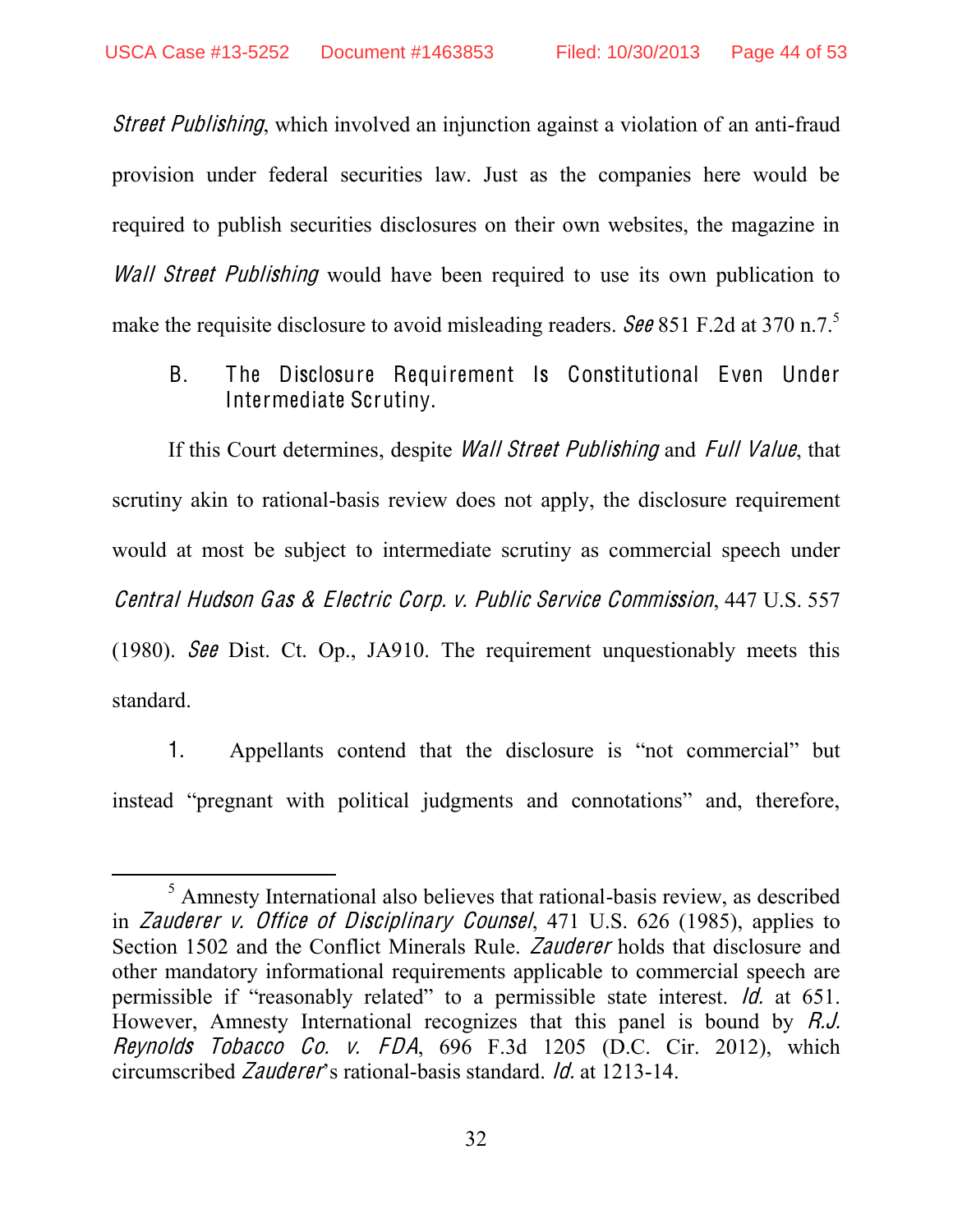subject to strict scrutiny. Appellants' Br. at 53 (internal quotation marks omitted). That assertion should be rejected. As an initial matter, Section 1502 requires only the disclosure of factual information, such as what a company does to investigate its sourcing practices, and whether—based on a neutral definition provided by statute—the company's products have been found to be DRC conflict free. That conflict in the DRC is a matter of public interest does not transform such a factual disclosure into political speech subject to strict scrutiny. See, e.g., Spirit Airlines, Inc. <sup>v</sup>. DOT, 687 F.3d 403, 412 (D.C. Cir. 2012), cert. denied, 133 S. Ct. 1723 (2013) (rejecting claim that a rule requiring airlines to provide the total, final price of a ticket to customers was subject to strict scrutiny because the disclosure related to a public debate over the size of taxes imposed on airfare).

Rather, the disclosure requirement, to the extent that it imposes any kind of burden, affects what companies say about their sourcing practices and operations and their products in securities disclosures. This speech—intended to inform investors and other consumers—falls comfortably in the realm of commercial speech. See United State<sup>s</sup> <sup>v</sup>. Philip Morri<sup>s</sup> USA Inc., 566 F.3d 1095, 1143 (D.C. Cir. 2009) (recognizing that commercial speech can "include material representations about the efficacy, safety, and quality of the advertiser's product, and other information asserted for the purpose of persuading the public to purchase [a] product"); Greater Balt. Ctr. for Pregnancy Concerns, Inc. v. Mayor & City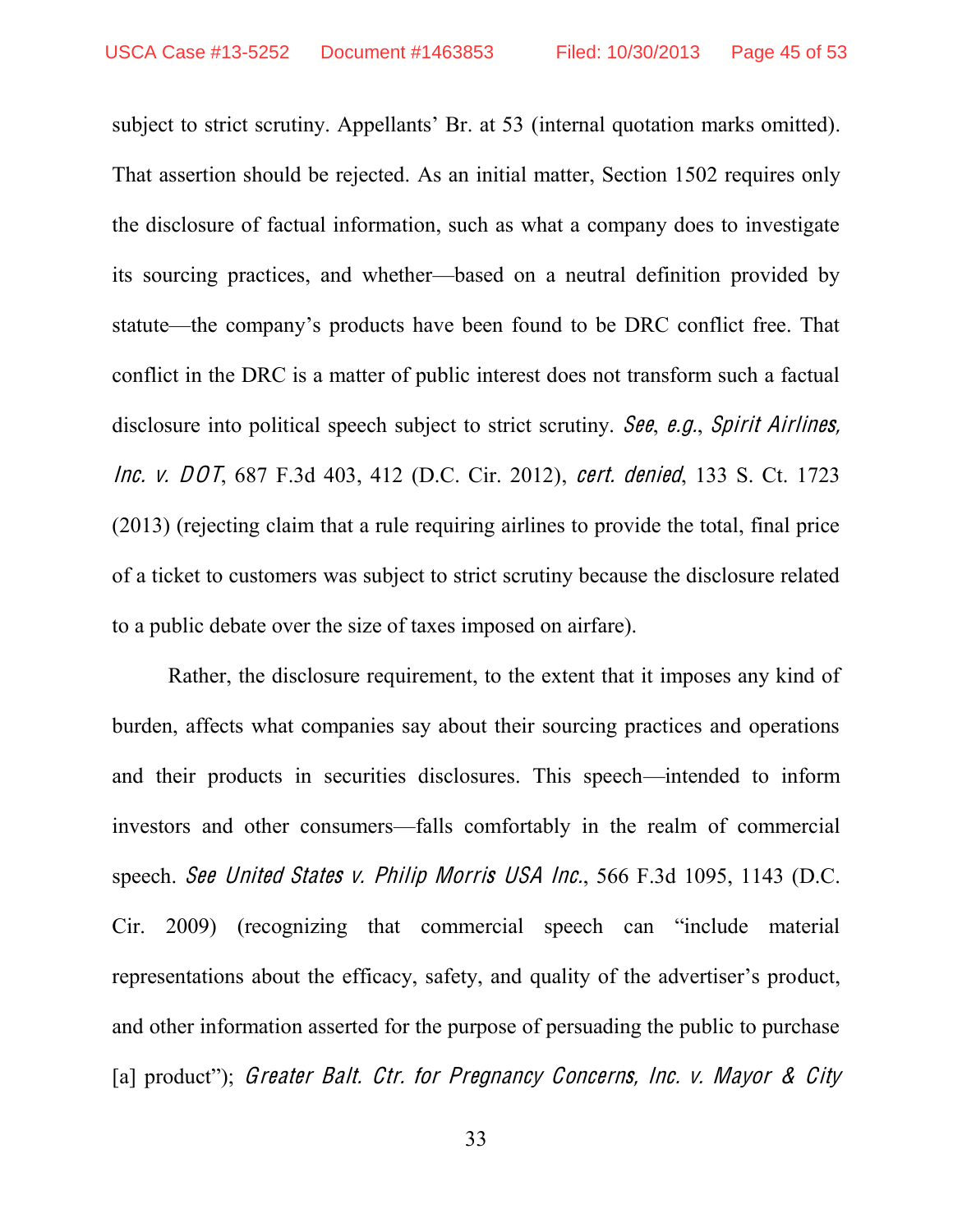Council <sup>o</sup>f Balt., 721 F.3d 264, 285 (4th Cir. 2013) (en banc) (setting forth a broad definition of commercial speech and recognizing that "the viewpoint of the listener" is an important factor to consider when assessing whether a compelled disclosure is commercial).

Appellants' contention that the disclosure is not commercial because it appears on companies' websites, "which typically contain non-commercial as well as commercial speech," Appellants' Br. at 53, is nonsensical. Appellants concede that companies' websites often contain commercial speech. Section 1502 and the Conflict Minerals Rule require companies to post—in what the SEC terms a "Form" SD" or in a Conflict Minerals Report—the same disclosure that the companies make to the SEC. Appellants cite no authority for the proposition that the presence of non-commercial speech *somewhere* on a company's website renders the conflict minerals disclosure non-commercial by association, nor does logic support such a theory. And Section 1502 does not require a company to intermingle the requisite disclosure with the company's non-commercial statements online.

2. To regulate commercial speech under the *Central Hudson* intermediate scrutiny standard, the government must have a "substantial" interest in the regulation, the regulation must "advance"  $\lceil \int$  [that] interest  $\lceil \cdot \rceil$  in a direct and material way," and "the extent of the restriction on protected speech [must be] in reasonable proportion to the interest reasonable proportion to the interest reasonable v. Fane, 507 U.S. 761,

34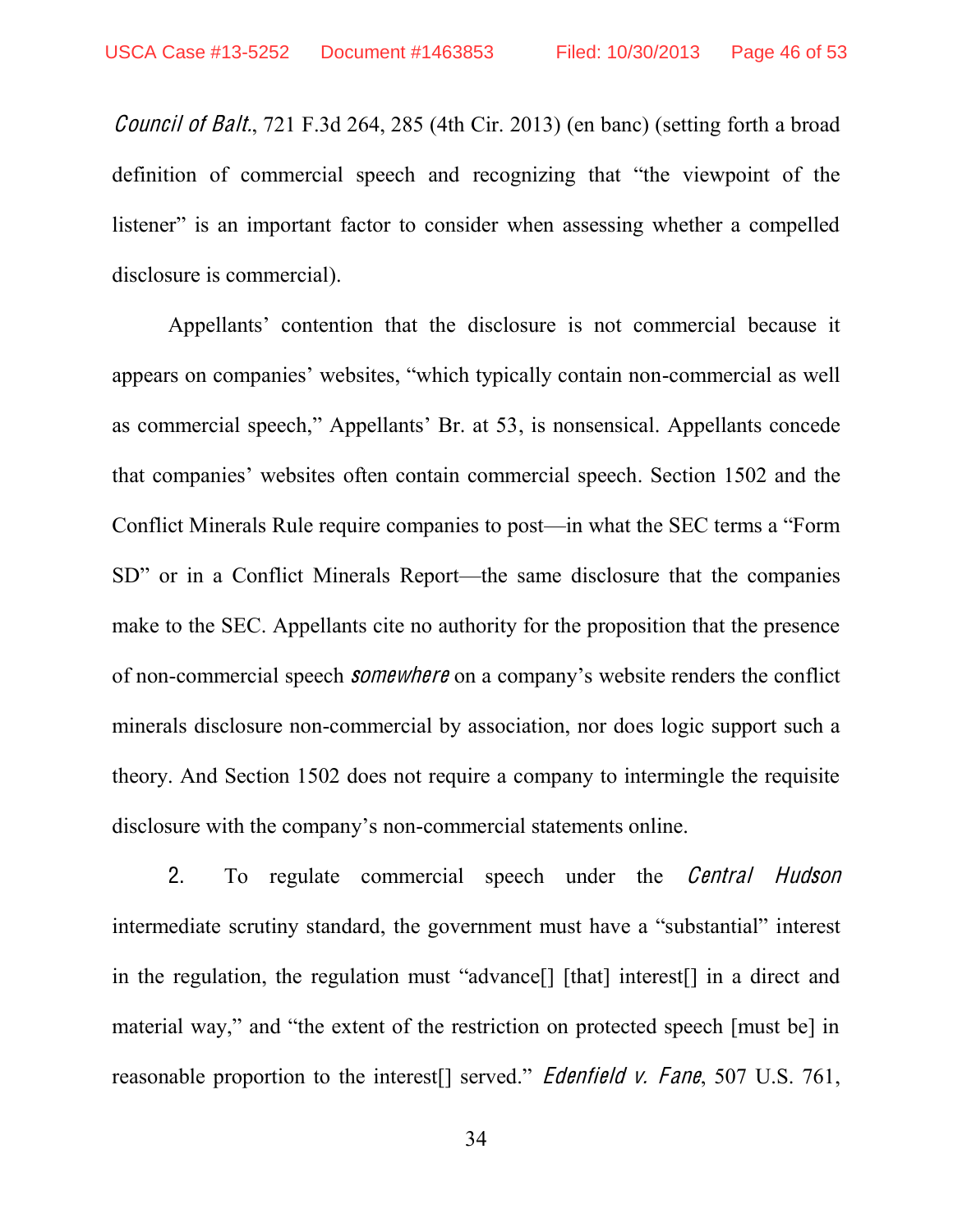767 (1993); *Nat'l Cable & Telecomms. Ass'n v. FCC*, 555 F.3d 996, 1000 (D.C. Cir. 2009). The disclosure requirement easily satisfies this standard.

As Appellants concede, the government's interest in peace and stability in the DRC is substantial, even compelling, Appellants' Br. at 54, and thus satisfies intermediate scrutiny. The government's related interest in providing investors with information that is critical to their investment choices is likewise substantial. *Cf. Nat'l Ass'n of Mfrs. v. Taylor*, 582 F.3d 1, 14-16 (D.C. Cir. 2009) (recognizing as compelling the public's interest in lobbying information that helps the public "understand the constituencies behind legislative or regulatory proposals").

The disclosure requirement also directly and materially advances the government's interest, thus satisfying the second prong of the *Central Hudson* standard. As Congress determined in passing Section 1502, the public disclosure required by the statute will reduce "the exploitation and trade of conflict minerals" from the DRC that are "helping to finance [extremely violent] conflict" in the eastern part of the country and "contributing to an emergency humanitarian situation" there. Dodd-Frank Act,  $\S$  1502(a), *reprinted at* 15 U.S.C.  $\S$  78a note. Likewise, the law will "enhance transparency" and "help American consumers and investors make more informed decisions." 156 Cong. Rec. S3976 (May 19, 2010) (statement of Sen. Feingold). It is but the next step in a U.S. policy to "make all efforts to ensure that the [DRC] government . . . is committed to responsible and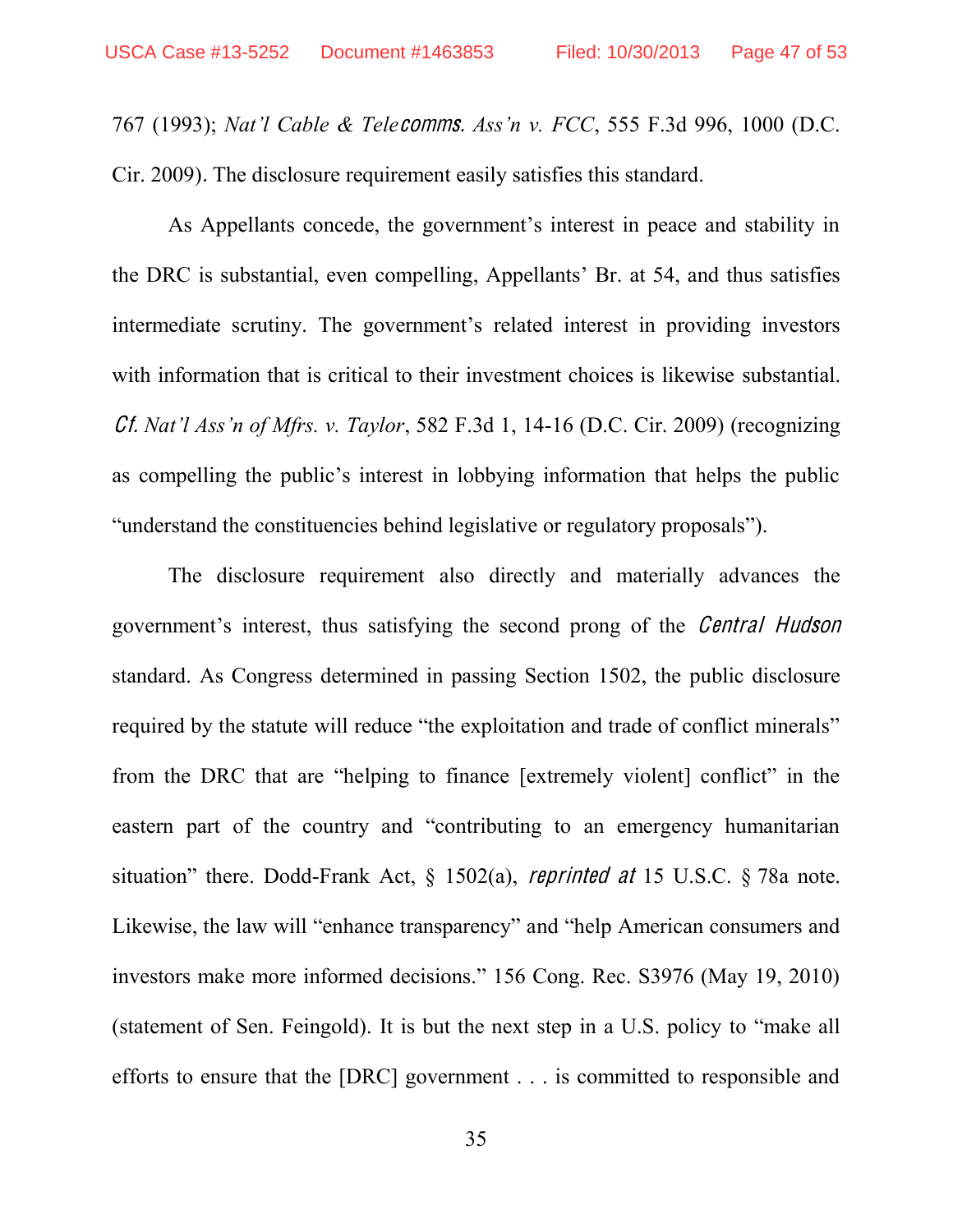transparent management of natural resources across the country," DRC Act of 2006,  $\S$  102(8)(A), and "to help halt the high prevalence of sexual abuse and violence perpetrated against women and children" there, *id.*  $\frac{\xi}{2}$  102(11).

Appellants contend that Section 1502 does not advance the government's interest in the DRC, emphasizing that Congress did not hold hearings on Section 1502 before adopting it, and that post-enactment hearings raise concerns that the law is ineffective. Appellants' Br. at 54-55. Appellants cite no authority, however, for the proposition that Congress must hold hearings before legislating, even where First Amendment interests may be involved. Although "Congress must base its conclusions upon substantial evidence" with respect to "First Amendment" questions," Turner Broad. Sys., Inc. v.  $FCC$ , 520 U.S. 180, 196 (1997), that evidence need not be empirical. Rather, "substantiality is to be measured' by a "deferential" standard" that applies to Congress's findings with respect "to the remedial measures adopted" in service of the state's interest. *Taylor*, 582 F.3d at 15 (quoting *Turner*, 520 U.S. at 195-96). In some cases, "unprovable assumptions" may be sufficient to support the constitutionality of a law. *Id.* at 16 (internal quotation marks omitted). Appellants similarly fault Congress for not explicitly considering First Amendment accommodations when adopting Section 1502. Appellants' Br. at 56. This argument likewise fails. Congress cannot be faulted for not anticipating Appellants' novel theory that a securities disclosure impinges on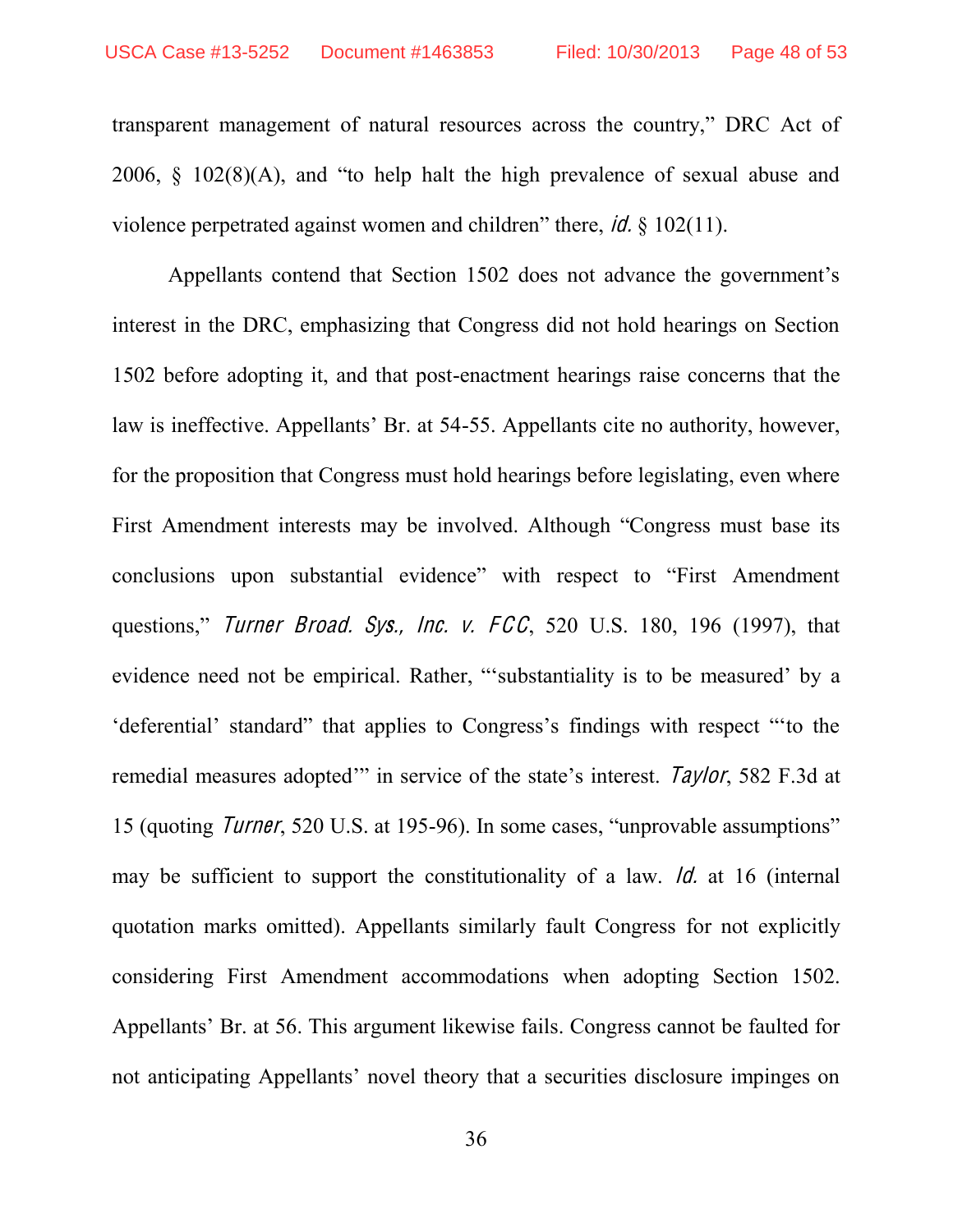companies' purported right not to tell investors and the public whether minerals in their products have been found to support armed groups in the DRC.

Here, Congress determined that increased corporate transparency would help inform investors about the extent to which products rely on DRC conflict minerals and in turn help promote peace and stability in the DRC. Its conclusion that increased information is necessary for investors and to help stanch the flow of funding to armed groups fueling the conflict and humanitarian crisis is a commonsense judgment entitled to deference by this Court. See Taylor, 582 F.3d at 16; *Nat'l Cable & Telecomms. Ass'n*, 555 F.3d at 1002.

To attack the fit of the statute, Appellants now contend that the SEC instead could "have allowed companies to describe the results of their due diligence in language they consider accurate" and could have "compiled and published a list of products it considers to have problematic ties to the DRC conflict." Appellants' Br. at 56-57. As the district court recognized, however, it is sufficient for the purpose of intermediate scrutiny that the statute "be proportionate to the interests sought to be advanced." JA 916 (quoting *Nat'l Cable & Telecomm'ns Ass'n*, 555 F.3d at 1002). The statute need not be "the best conceivable option" for addressing the problem. *Nat'l Cable & Telecomm'ns Ass'n*, 555 F.3d at 1002. Congress's modest requirement that companies post the same, factual disclosures they submit to the SEC on their own websites constitutes a reasonable fit satisfying *Central Hudson*.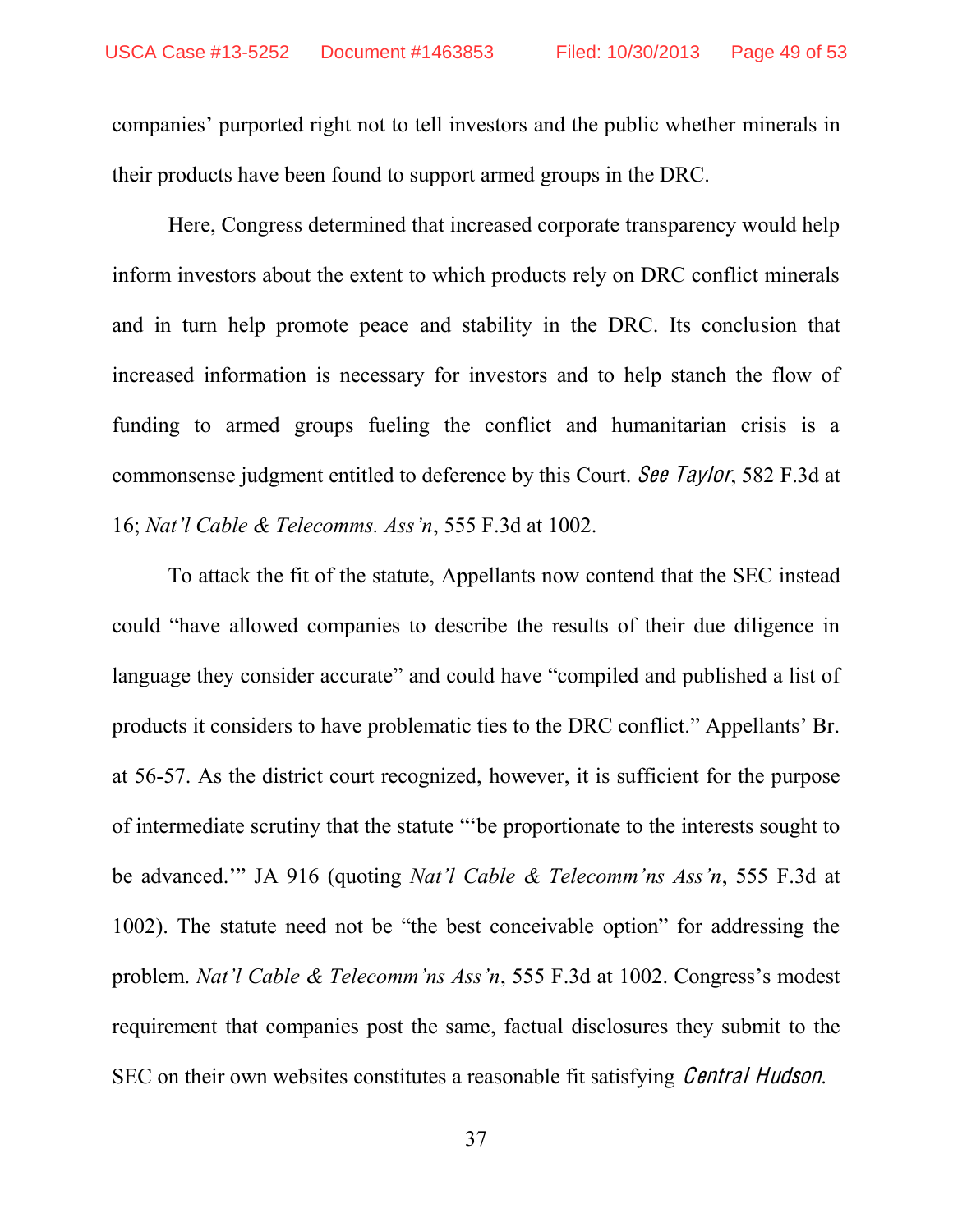Moreover, Appellants' post hoc alternatives to that requirement would not be nearly as effective as the scheme created by Congress. Allowing companies to make disclosures in any language *they* consider accurate would undercut disclosure uniformity, which facilitates review and comparison by investors and the public. See Conflict Minerals Rule, JA793 (requiring issuers to "present the information in a standardized manner," so that users "will benefit from the standardization and simplification of the disclosure"). Nor is such an alternative necessary where the Appellants, despite ample opportunity to do so, still have not identified any "inaccuracy" in the current disclosures. Likewise, although Appellants suggest that the SEC undertake a time-consuming review of issuers' due diligence inquiries and compile its own list of products that have not been found to be DRC conflict free, that scheme would be far less effective at informing investors about companies' risk exposure and management of risks with regard to conflict minerals. It would also be far less efficient and is indeed a transparent attempt by Appellants to bury the SEC in paper and bring the conflict minerals reporting regime to a halt.

Accordingly, even if this Court holds that rational-basis review does not apply to the public disclosure requirement, the requirement unquestionably survives intermediate scrutiny as a compelled commercial disclosure.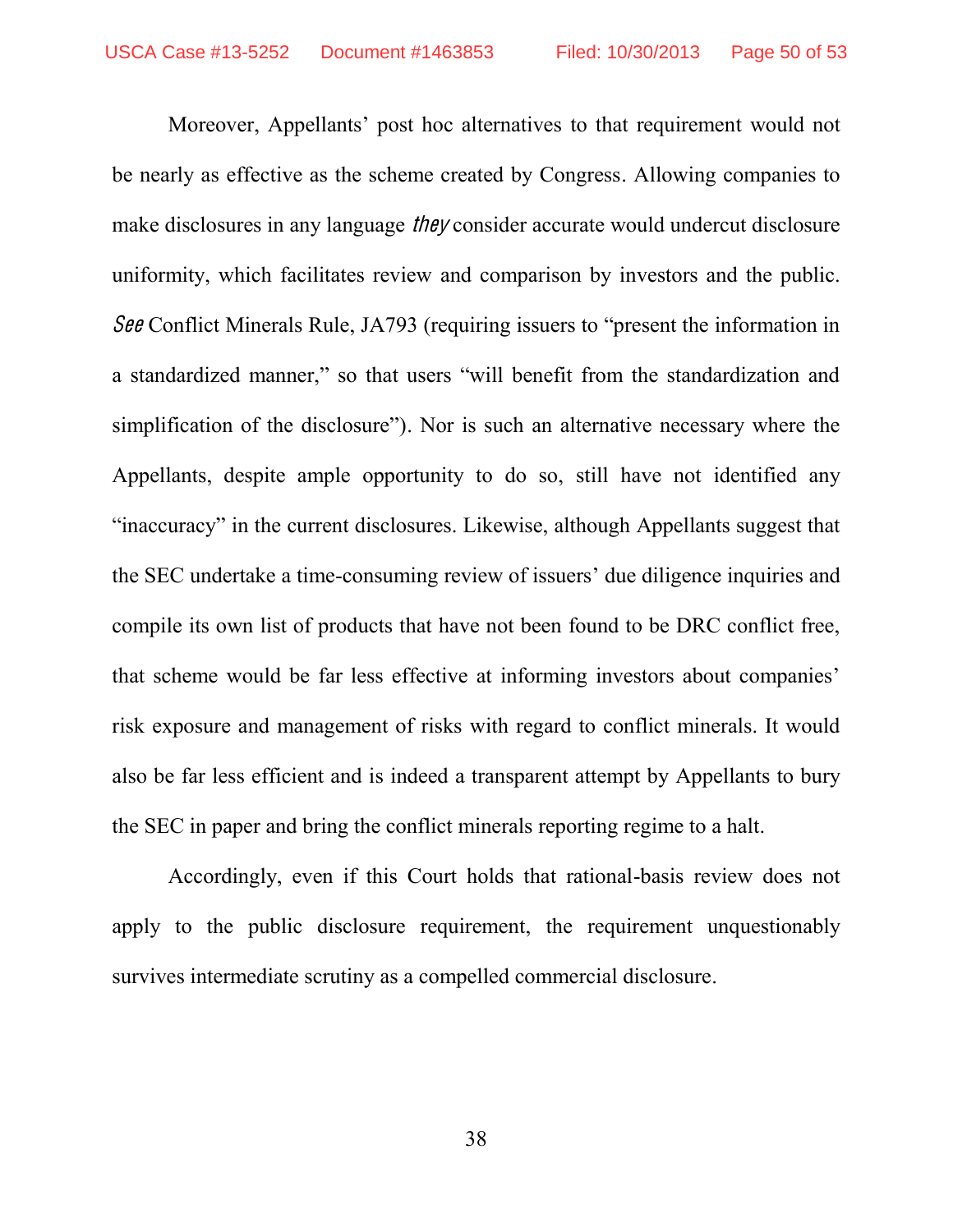### C ONC LUSION

<span id="page-50-0"></span>For the foregoing reasons, this Court should affirm the decision of the district court.

October 30, 2013 Respectfully submitted,

 /s/ Julie A. Murray Julie A. Murray Adina H. Rosenbaum Scott L. Nelson PUBLIC CITIZEN LITIGATION GROUP 1600 20th Street NW Washington, DC 20009 (202) 588-1000 jmurray@citizen.org

Counsel for Amnesty International <sup>o</sup>f th<sup>e</sup> USA, Inc. and Amnesty International Limited.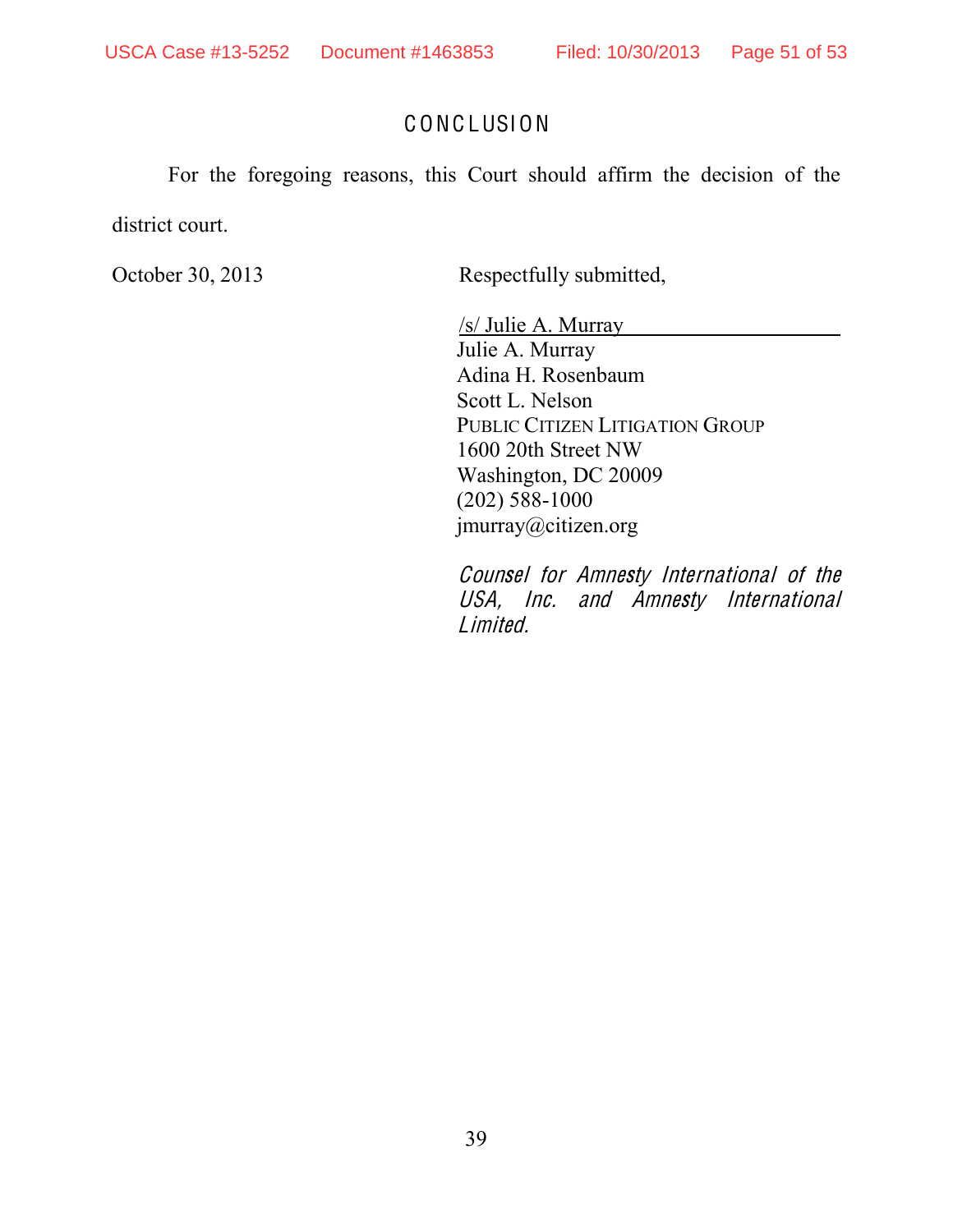# CERTIFICATE OF COMPLIANCE

<span id="page-51-0"></span>I certify that this brief complies with the type-face and volume limitations set forth in Federal Rule of Appellate Procedure 32(a)(7)(B) as follows: The type face is fourteen-point Times New Roman font, and the word count is 8,720.

> /s/ Julie A. Murray Julie A. Murray